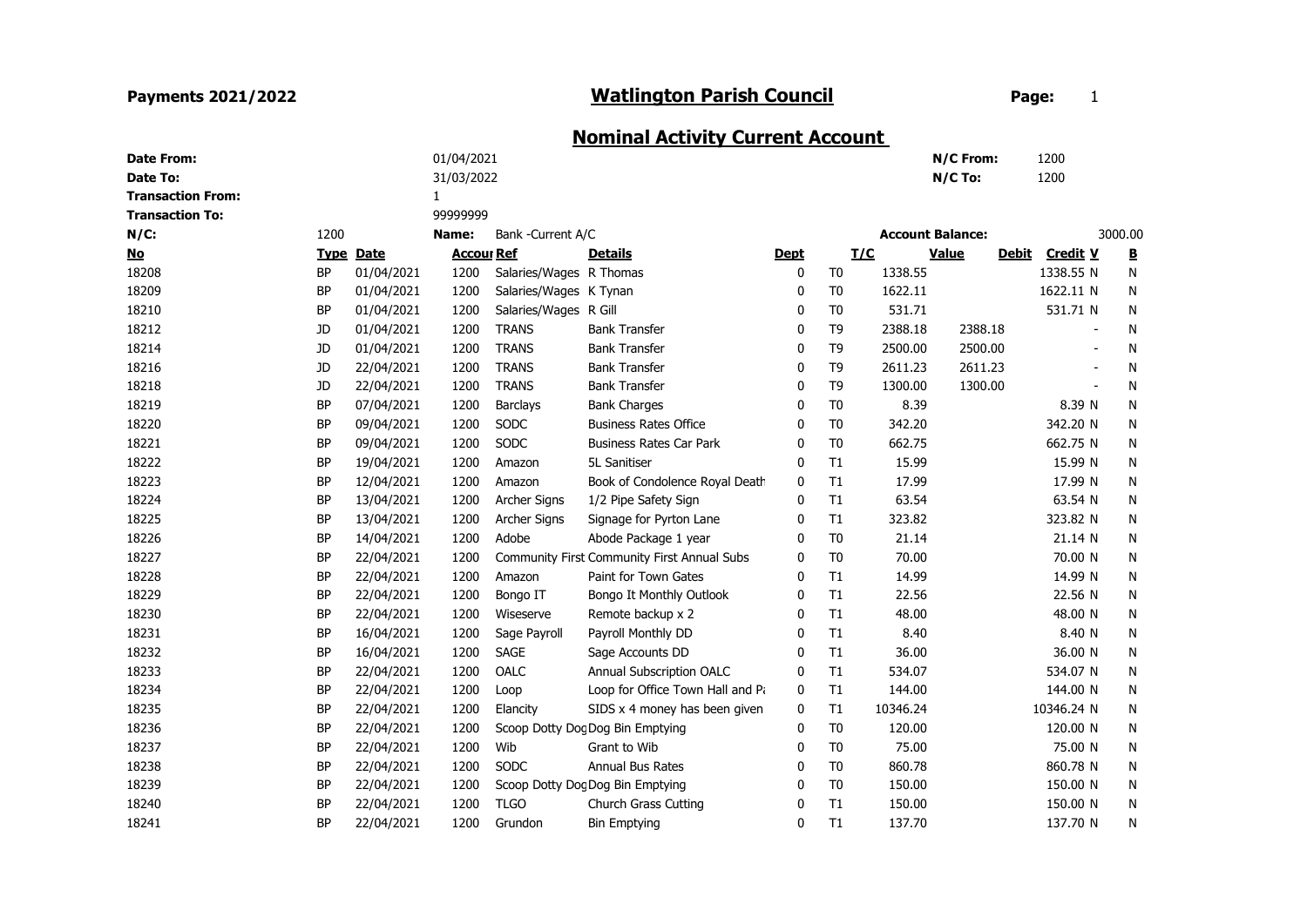| 18242 | <b>BP</b> | 22/04/2021 | 1200 | N Little                | Installation of Cycle Racks SODC              | 0            | T1             | 462.00   |          | 462.00 N       | N         |
|-------|-----------|------------|------|-------------------------|-----------------------------------------------|--------------|----------------|----------|----------|----------------|-----------|
| 18243 | <b>BP</b> | 22/04/2021 | 1200 |                         | South Bucks Tre Grind out stumps Rec Car PARK | 0            | T1             | 336.00   |          | 336.00 N       | N         |
| 18244 | BP        | 22/04/2021 | 1200 | <b>Bob Thomas</b>       | Underpayment of Oct 2020 Salar                | 0            | T <sub>0</sub> | 103.60   |          | 103.60 N       | N         |
| 18276 | <b>BP</b> | 14/04/2021 | 1200 | Sean                    | Sean Cunningham Pipe Lagging                  | $\mathbf{0}$ | T <sub>0</sub> | 200.00   |          | 200.00 N       | N         |
| 18277 | <b>BP</b> | 20/04/2021 | 1200 | <b>Jewsons</b>          | For repair Chalk Pit steps                    | $\mathbf{0}$ | T1             | 55.55    |          | 55.55 N        | ${\sf N}$ |
| 18278 | <b>BP</b> | 27/04/2021 | 1200 | <b>NEST</b>             | EE and EY Pensions to NEST                    | 0            | T <sub>0</sub> | 263.41   |          | 263.41 N       | N         |
| 18279 | <b>BP</b> | 27/04/2021 | 1200 | Pozitive                | Electricity                                   | $\mathbf{0}$ | T <sub>2</sub> | 25.43    |          | 25.43 N        | N         |
| 18280 | <b>BP</b> | 27/04/2021 | 1200 | Pozitive                | Electricity                                   | $\Omega$     | T <sub>2</sub> | 54.40    |          | 54.40 N        | N         |
| 18281 | BP        | 22/04/2021 | 1200 | <b>TLGO</b>             | Play Area Grasscutting                        | 0            | T1             | 155.40   |          | 155.40 N       | N         |
| 18282 | BP        | 22/04/2021 | 1200 | <b>TLGO</b>             | Roads Verges                                  | 0            | T1             | 346.86   |          | 346.86 N       | N         |
| 18283 | BP        | 22/04/2021 | 1200 | <b>TLGO</b>             | Grass cutting                                 | $\mathbf 0$  | T1             | 33.48    |          | 33.48 N        | ${\sf N}$ |
| 18284 | BP        | 22/04/2021 | 1200 | <b>TLGO</b>             | <b>Town Entrances</b>                         | 0            | T1             | 30.00    |          | 30.00 N        | N         |
| 18285 | <b>BP</b> | 22/04/2021 | 1200 | <b>TLGO</b>             | Other Green Areas                             | 0            | T1             | 191.46   |          | 191.46 N       | N         |
| 18286 | BR        | 06/04/2021 | 1200 | PCC                     | Church Grass Cutting 2020/2021                | 0            | T <sub>0</sub> | 1150.00  | 1150.00  | Ν              | N         |
| 18287 | <b>BR</b> | 06/04/2021 | 1200 | <b>Barclays</b>         | Loyalty Reward                                | 0            | T <sub>0</sub> | 0.38     | 0.38     | N              | N         |
| 18288 | BR        | 07/04/2021 | 1200 | SODC                    | 1/2 Precept                                   | 0            | T <sub>0</sub> | 69009.00 | 69009.00 | N              | N         |
| 18289 | BR        | 07/04/2021 | 1200 | SODC                    | Arts Hub Grant                                | 0            | T <sub>0</sub> | 1000.00  | 1000.00  | N              | N         |
| 18290 | <b>BR</b> | 23/04/2021 | 1200 | <b>OCC</b>              | <b>OCC Grass Cutting Grant</b>                | $\mathbf{0}$ | T <sub>0</sub> | 528.39   | 528.39   | N              | N         |
| 18291 | <b>BR</b> | 26/04/2021 | 1200 | <b>Hilary Bennet</b>    | Allotment Rent 2020/2021                      | 0            | T <sub>0</sub> | 11.50    | 11.50    | N              | N         |
| 18292 | JC        | 08/04/2021 | 1200 | <b>TRANS</b>            | <b>Bank Transfer</b>                          | $\mathbf{0}$ | T <sub>9</sub> | 70150.99 |          | 70150.99 -     | N         |
| 18294 | BP        | 30/04/2021 | 1200 | One Com                 | Telephone and Broadband                       | 0            | T1             | 58.90    |          | 58.90 N        | N         |
| 18295 | BP        | 30/04/2021 | 1200 | <b>SSE</b>              | Town Hall Gas                                 | 0            | T <sub>0</sub> | 1.44     |          | 1.44 N         | N         |
| 18296 | BP        | 30/04/2021 | 1200 | Bob T                   | Salary undepaymnt Nov 2021                    | 0            | T <sub>0</sub> | 281.57   |          | 281.57 N       | N         |
| 18297 | BP        | 30/04/2021 | 1200 | <b>SSE GAS</b>          | Gas                                           | 0            | T <sub>2</sub> | 111.41   |          | 111.41 N       | N         |
| 18298 | BP        | 30/04/2021 | 1200 | Pav                     | Pavilion itms 2020/21                         | 0            | T <sub>0</sub> | 870.28   |          | 870.28 N       | N         |
| 18299 | BP        | 30/04/2021 | 1200 | Town Hall               | Remainder Grant 2020/2021                     | 0            | T <sub>0</sub> | 1791.00  |          | 1791.00 N      | N         |
| 18300 | BR        | 30/04/2021 | 1200 | Pat Testing             | Pat Testing Refund                            | 0            | T <sub>0</sub> | 40.00    | 40.00    | Ν              | N         |
| 18301 | BR        | 30/04/2021 | 1200 | Pat Testing             | Pat Testing Refund                            | 0            | T <sub>0</sub> | 40.00    | 40.00    | N              | N         |
| 18302 | BR        | 30/04/2021 | 1200 | <b>WTFC</b>             | <b>WTFC Refund</b>                            | 0            | T <sub>0</sub> | 201.75   | 201.75   | N              | N         |
| 18304 | JD        | 30/04/2021 | 1200 | <b>TRANS</b>            | <b>Bank Transfer</b>                          | 0            | T9             | 1000.00  | 1000.00  |                | N         |
| 18312 | JD        | 22/04/2021 | 1200 | <b>TRANS</b>            | <b>Bank Transfer</b>                          | $\mathbf{0}$ | T <sub>9</sub> | 11700.00 | 11700.00 | $\blacksquare$ | N         |
| 18322 | <b>BP</b> | 04/05/2021 | 1200 | SODC                    | Car Park Business Rates                       | $\mathbf 0$  | T <sub>0</sub> | 339.00   |          | 339.00 N       | N         |
| 18323 | BP        | 04/05/2021 | 1200 | <b>SODC</b>             | office Business Rates                         | 0            | T <sub>0</sub> | 661.00   |          | 661.00 N       | N         |
| 18324 | <b>BP</b> | 04/05/2021 | 1200 | Wages/Salaries R Gill   |                                               | $\Omega$     | T <sub>0</sub> | 531.71   |          | 531.71 N       | N         |
| 18325 | BP        | 04/05/2021 | 1200 | Wages/Salaries R Thomas |                                               | 0            | T <sub>0</sub> | 1338.65  |          | 1338.65 N      | N         |
| 18326 | BP        | 04/05/2021 | 1200 | Wages/Salaries K Tynan  |                                               | 0            | T <sub>0</sub> | 1622.11  |          | 1622.11 N      | N         |
| 18327 | <b>BP</b> | 05/05/2021 | 1200 | <b>Boston Seeds</b>     | Plants etc for Paddock                        | 0            | T1             | 408.98   |          | 408.98 N       | N         |
| 18328 | <b>BP</b> | 05/05/2021 | 1200 | <b>Barcalys</b>         | <b>Commission Charges</b>                     | 0            | T <sub>0</sub> | 6.50     |          | 6.50 N         | N         |
| 18329 | <b>BP</b> | 05/05/2021 | 1200 |                         | Portable Press C Portable Press Arts Hub      | $\mathbf{0}$ | T <sub>0</sub> | 314.00   |          | 314.00 N       | N         |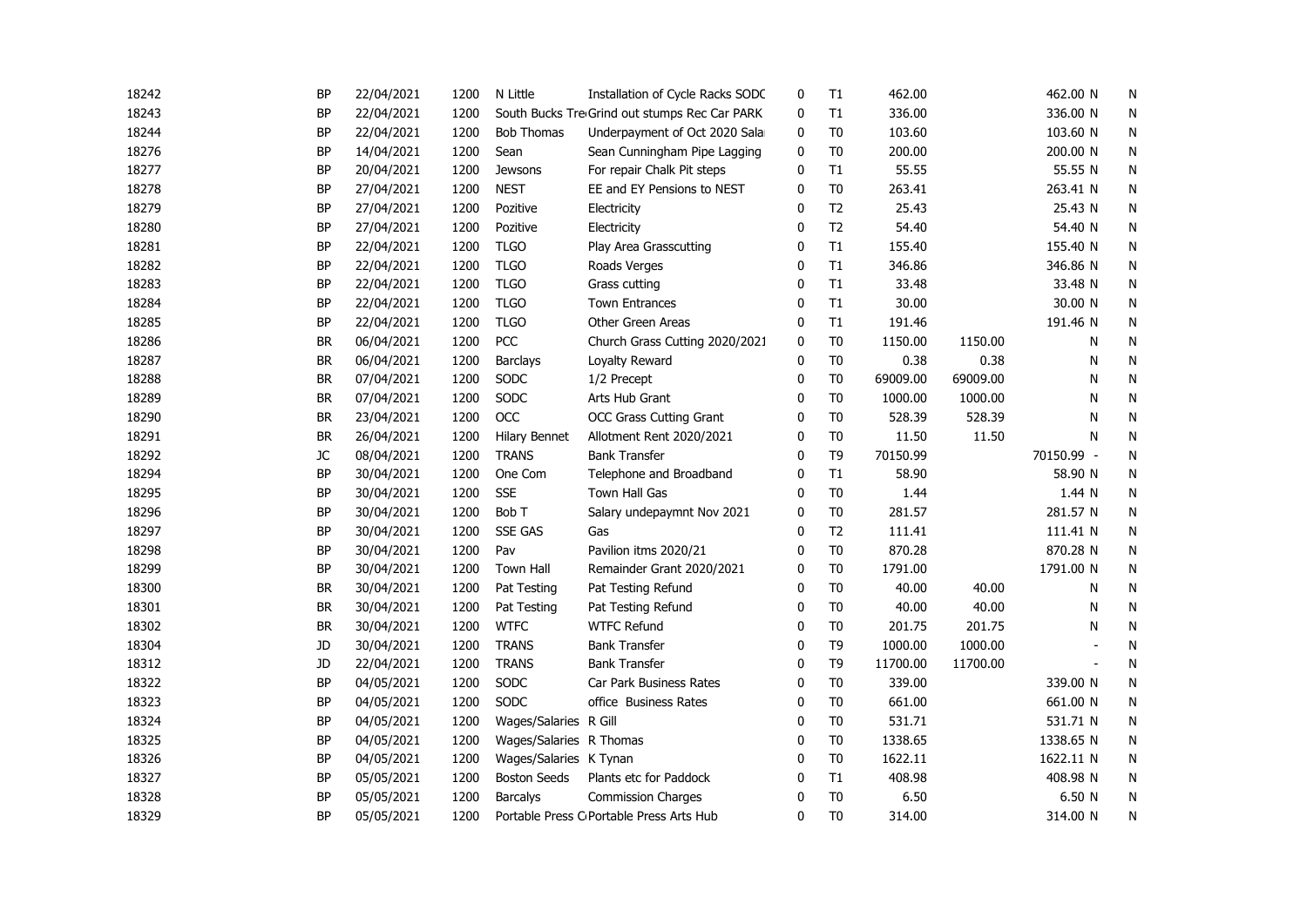| 18330 | <b>BP</b> | 05/05/2021 | 1200 |                | Executive Alarms Alarms Annual Check etc       | 0            | T1             | 396.00  |         | 396.00 N  | N         |
|-------|-----------|------------|------|----------------|------------------------------------------------|--------------|----------------|---------|---------|-----------|-----------|
| 18331 | <b>BP</b> | 14/05/2021 | 1200 | <b>ONPA</b>    | Annual                                         | 0            | T <sub>0</sub> | 50.00   |         | 50.00 N   | N         |
| 18332 | <b>BP</b> | 14/05/2021 | 1200 | Azure Hygiene  | Supplies                                       | $\mathbf{0}$ | T1             | 41.69   |         | 41.69 N   | N         |
| 18333 | <b>BP</b> | 14/05/2021 | 1200 |                | John Taylor Ewe Office Boiler Annual Check     | $\mathbf{0}$ | T1             | 90.00   |         | 90.00 N   | N         |
| 18334 | BP        | 14/06/2021 | 1200 | 104305         | Plants M Gee                                   | $\mathbf{0}$ | T <sub>0</sub> | 21.00   |         | 21.00 N   | N         |
| 18335 | BP        | 14/06/2021 | 1200 | 104305         | Plants outside pub conv                        | $\mathbf{0}$ | T <sub>0</sub> | 19.00   |         | 19.00 N   | N         |
| 18336 | <b>BP</b> | 14/05/2021 | 1200 | Viking         | Toilet Paper 3 premises                        | $\mathbf{0}$ | T1             | 33.55   |         | 33.55 N   | N         |
| 18337 | <b>BP</b> | 14/05/2021 | 1200 | Viking         | <b>Office Supplies</b>                         | 0            | T1             | 31.69   |         | 31.69 N   | N         |
| 18338 | <b>BP</b> | 14/05/2021 | 1200 | Wiseserve      | Remote Backup x 2                              | 0            | T1             | 48.00   |         | 48.00 N   | N         |
| 18339 | BP        | 14/05/2021 | 1200 | <b>TLGO</b>    | <b>Church Grass Cutting</b>                    | 0            | T1             | 300.00  |         | 300.00 N  | N         |
| 18340 | BP        | 14/05/2021 | 1200 | Bongo IT       | Outlook Support                                | 0            | T1             | 22.56   |         | 22.56 N   | N         |
| 18341 | JC        | 14/05/2021 | 1200 | <b>TRANS</b>   | Bank Transfer to Petty Cash                    | 0            | T <sub>9</sub> | 45.00   |         | 45.00 -   | N         |
| 18344 | JD        | 04/05/2021 | 1200 | <b>TRANS</b>   | <b>Bank Transfer</b>                           | $\mathbf 0$  | T <sub>9</sub> | 1000.00 | 1000.00 |           | N         |
| 18346 | JD        | 04/05/2021 | 1200 | <b>TRANS</b>   | <b>Bank Transfer</b>                           | $\mathbf 0$  | T <sub>9</sub> | 3500.00 | 3500.00 |           | N         |
| 18348 | JD        | 05/05/2021 | 1200 | <b>TRANS</b>   | <b>Bank Transfer</b>                           | 0            | T <sub>9</sub> | 2037.65 | 2037.65 |           | N         |
| 18350 | JD        | 14/05/2021 | 1200 | <b>TRANS</b>   | <b>Bank Transfer</b>                           | $\mathbf{0}$ | T <sub>9</sub> | 2810.78 | 2810.78 |           | N         |
| 18352 | JD        | 14/05/2021 | 1200 | <b>TRANS</b>   | <b>Bank Transfer</b>                           | $\mathbf 0$  | T <sub>9</sub> | 600.00  | 600.00  |           | N         |
| 18354 | JD        | 19/05/2021 | 1200 | <b>TRANS</b>   | <b>Bank Transfer</b>                           | 0            | T <sub>9</sub> | 2889.41 | 2889.41 | ÷.        | N         |
| 18356 | JD        | 19/05/2021 | 1200 | <b>TRANS</b>   | <b>Bank Transfer</b>                           | $\mathbf{0}$ | T <sub>9</sub> | 4000.00 | 4000.00 | ÷         | N         |
| 18357 | BP        | 14/05/2021 | 1200 | SODC           | Annual Premises License                        | $\mathbf{0}$ | T <sub>0</sub> | 70.00   |         | 70.00 N   | N         |
| 18358 | <b>BP</b> | 14/05/2021 | 1200 | <b>SSE</b>     | Gas                                            | $\mathbf{0}$ | T <sub>2</sub> | 81.19   |         | 81.19 N   | N         |
| 18359 | <b>BP</b> | 14/05/2021 | 1200 | Grundon        | Bin emptying                                   | $\mathbf{0}$ | T1             | 99.77   |         | 99.77 N   | N         |
| 18360 | <b>BP</b> | 14/05/2021 | 1200 |                | Scoop Dotty Dog April Empting 19447            | 0            | T <sub>0</sub> | 120.00  |         | 120.00 N  | N         |
| 18361 | <b>BP</b> | 14/05/2021 | 1200 |                | Engilish Cottage Paddock Maintenance Feb and I | 0            | T <sub>0</sub> | 270.00  |         | 270.00 N  | N         |
| 18362 | <b>BP</b> | 17/05/2021 | 1200 | <b>SAGE</b>    | Sage Payroll DD                                | 0            | T1             | 8.40    |         | 8.40 N    | N         |
| 18363 | BP        | 17/05/2021 | 1200 | SAGE           | Accounts Package DD                            | 0            | T1             | 43.36   |         | 43.36 N   | N         |
| 18364 | BP        | 18/05/2021 | 1200 | Castle Water   | Water                                          | 0            | T <sub>0</sub> | 99.18   |         | 99.18 N   | N         |
| 18365 | <b>BP</b> | 18/05/2021 | 1200 | <b>NEST</b>    | Pension Contributions to NEST                  | 0            | T <sub>0</sub> | 302.18  |         | 302.18 N  | N         |
| 18366 | <b>BP</b> | 19/05/2021 | 1200 | <b>HMRC</b>    | HMRC Payments 2020/2021                        | $\mathbf{0}$ | T <sub>0</sub> | 6337.83 |         | 6337.83 N | N         |
| 18367 | BP        | 14/05/2021 | 1200 | <b>TLGO</b>    | <b>Rec Cutting</b>                             | $\mathbf{0}$ | T1             | 274.80  |         | 274.80 N  | N         |
| 18368 | <b>BP</b> | 14/05/2021 | 1200 | <b>TLGO</b>    | Green Areas 5-9                                | 0            | T1             | 382.92  |         | 382.92 N  | N         |
| 18369 | <b>BP</b> | 14/05/2021 | 1200 | <b>TLGO</b>    | Verges 10-20 22-24                             | $\mathbf{0}$ | T1             | 693.72  |         | 693.72 N  | N         |
| 18370 | BP        | 14/05/2021 | 1200 | <b>TLGO</b>    | Grass Cutting 21 Car Park                      | 0            | T1             | 66.96   |         | 66.96 N   | N         |
| 18371 | <b>BP</b> | 14/05/2021 | 1200 | <b>TLGO</b>    | Town Entrances 29-33                           | 0            | T1             | 60.00   |         | 60.00 N   | N         |
| 18372 | BR        | 06/05/2021 | 1200 | SODC           | Hire of Office for Election                    | 0            | T <sub>0</sub> | 198.00  | 198.00  | N         | N         |
| 18373 | <b>BR</b> | 19/05/2021 | 1200 | SODC           | Public Conveniences 2020/2021                  | $\mathbf 0$  | T <sub>0</sub> | 8213.00 | 8213.00 | N         | ${\sf N}$ |
| 18374 | JC        | 21/05/2021 | 1200 | <b>TRANS</b>   | <b>Bank Transfer</b>                           | 0            | T <sub>9</sub> | 8213.00 |         | 8213.00 - | N         |
| 18376 | BP        | 14/05/2021 | 1200 | <b>Briants</b> | Post and Concrete Adam Prospe                  | $\mathbf 0$  | T1             | 61.99   |         | 61.99 N   | N         |
| 18377 | <b>BP</b> | 14/05/2021 | 1200 | <b>Briants</b> | Post and Postcrete Allotmen                    | 0            | T1             | 98.46   |         | 98.46 N   | N         |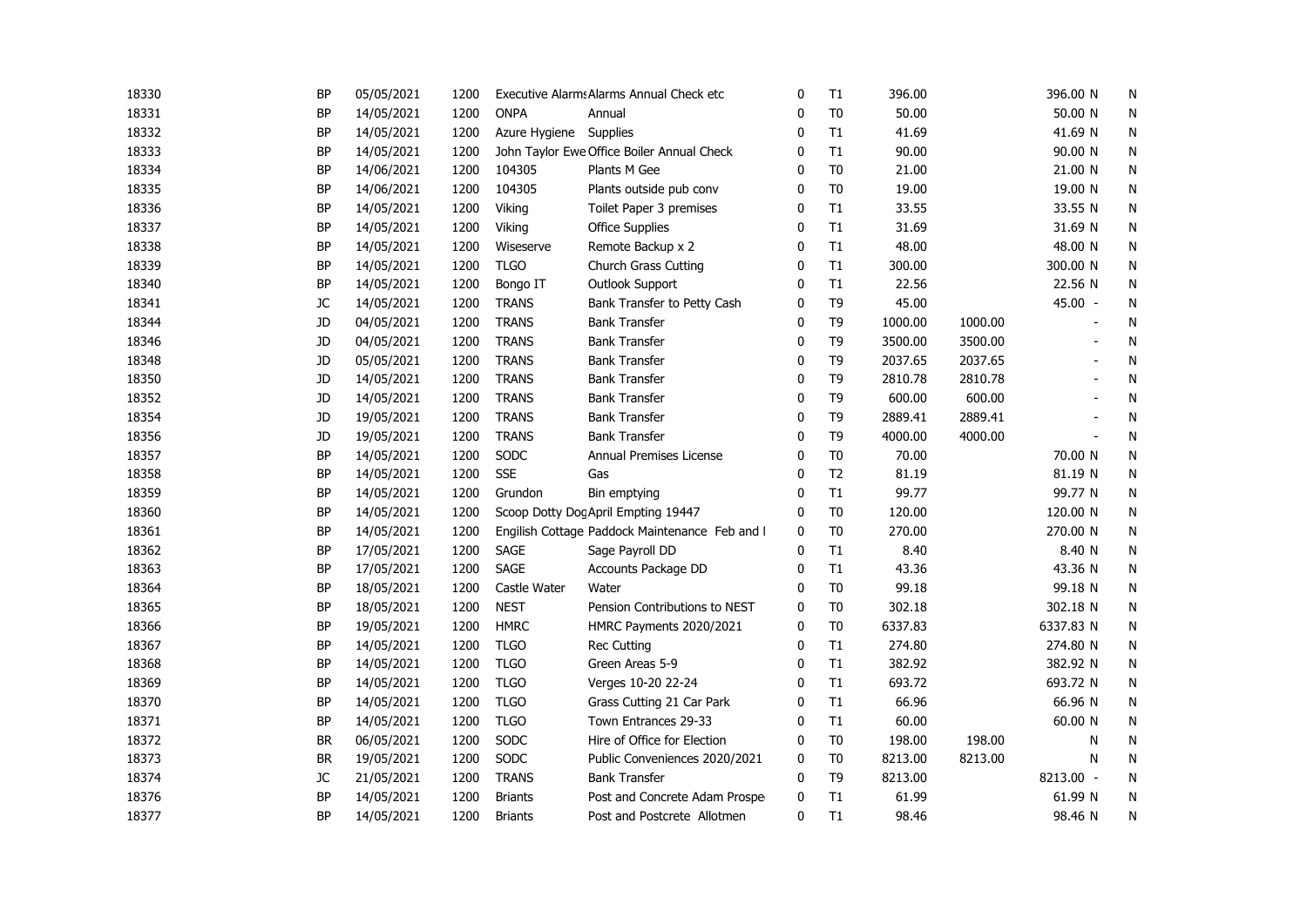| 18378 | <b>BP</b> | 27/05/2021 | 1200 | Pozitive Energy Electricity  |                                                 | $\mathbf 0$  | T <sub>2</sub> | 23.23   | 23.23 N   | N         |
|-------|-----------|------------|------|------------------------------|-------------------------------------------------|--------------|----------------|---------|-----------|-----------|
| 18379 | <b>BP</b> | 27/05/2021 | 1200 | Pozitive Energy Electricity  |                                                 | 0            | T <sub>2</sub> | 47.09   | 47.09 N   | N         |
| 18380 | BP        | 27/05/2021 | 1200 | OneCom                       | Tel and Broadband                               | 0            | T1             | 59.23   | 59.23 N   | N         |
| 18381 | <b>BP</b> | 13/05/2021 | 1200 | Amazon                       | Sanitiser 5L                                    | $\Omega$     | T1             | 15.47   | 15.47 N   | N         |
| 18382 | <b>BP</b> | 13/05/2021 | 1200 | Amazon                       | Door Plates Pub Conv                            | 0            | T1             | 32.97   | 32.97 N   | N         |
| 18383 | <b>BP</b> | 25/05/2021 | 1200 | Amazon                       | Saniiser Units                                  | $\mathbf{0}$ | T1             | 95.34   | 95.34 N   | N         |
| 18386 | <b>BP</b> | 01/06/2021 | 1200 | DD/STO                       | Car Park Business Rates                         | $\mathbf{0}$ | T <sub>0</sub> | 339.00  | 339.00 N  | N         |
| 18387 | BP        | 01/06/2021 | 1200 | DD/STO                       | <b>Office Business Rates</b>                    | $\Omega$     | T <sub>0</sub> | 661.00  | 661.00 N  | N         |
| 18388 | <b>BP</b> | 01/06/2021 | 1200 | DD/STO                       | Sage Payroll DD                                 | $\Omega$     | T1             | 8.40    | 8.40 N    | N         |
| 18389 | <b>BP</b> | 16/06/2021 | 1200 | DD/STO                       | Sage Accounting Package DD                      | 0            | T1             | 48.00   | 48.00 N   | N         |
| 18390 | BP        | 16/06/2021 | 1200 | DD/STO                       | Bongo IT outlook DD                             | 0            | T1             | 22.56   | 22.56 N   | N         |
| 18392 | BP        | 01/07/2021 | 1200 | DD/STO                       | Car Park Business Rates                         | 0            | T <sub>0</sub> | 339.00  | 339.00 N  | N         |
| 18393 | <b>BP</b> | 01/07/2021 | 1200 | DD/STO                       | <b>Office Business Rates</b>                    | 0            | T <sub>0</sub> | 661.00  | 661.00 N  | N         |
| 18394 | <b>BP</b> | 01/07/2021 | 1200 | DD/STO                       | Sage Payroll DD                                 | 0            | T1             | 8.40    | 8.40 N    | N         |
| 18395 | BP        | 16/07/2021 | 1200 | DD/STO                       | Sage Accounting Package DD                      | $\Omega$     | T1             | 48.00   | 48.00 N   | N         |
| 18396 | <b>BP</b> | 16/07/2021 | 1200 | DD/STO                       | Bongo IT outlook DD                             | $\mathbf{0}$ | T1             | 22.56   | 22.56 N   | N         |
| 18398 | <b>BP</b> | 01/06/2021 | 1200 | Initial                      | Annual Emptying of bin                          | $\mathbf{0}$ | T1             | 67.24   | 67.24 N   | N         |
| 18399 | <b>BP</b> | 01/06/2021 | 1200 | <b>NC Electrical</b>         | <b>Electric Works Town Hall</b>                 | 0            | T1             | 104.40  | 104.40 N  | N         |
| 18400 | <b>BP</b> | 01/06/2021 | 1200 |                              | Hatts Locksmith New Lock and Keys outside stora | 0            | T1             | 154.49  | 154.49 N  | N         |
| 18401 | <b>BP</b> | 01/06/2021 | 1200 | Salaries/Wages Rachel Gill   |                                                 | $\mathbf{0}$ | T <sub>0</sub> | 531.71  | 531.71 N  | N         |
| 18402 | BP        | 01/06/2021 | 1200 | Salaries/Wages R Thomas      |                                                 | 0            | T <sub>0</sub> | 1338.35 | 1338.35 N | N         |
| 18403 | BP        | 01/06/2021 | 1200 | Salaries/Wages K Tynan       |                                                 | 0            | T <sub>0</sub> | 1622.11 | 1622.11 N | N         |
| 18404 | BP        | 01/06/2021 | 1200 | Earth Anchors                | 2 x benches for Cuxham Triangle                 | 0            | T1             | 639.60  | 639.60 N  | N         |
| 18405 | BP        | 01/06/2021 | 1200 | Zurich                       | Insurance WPC and Pavilion                      | 0            | T <sub>0</sub> | 5060.99 | 5060.99 N | N         |
| 18406 | <b>BP</b> | 07/06/2021 | 1200 | Barclays                     | <b>Commission Charges</b>                       | 0            | T <sub>0</sub> | 6.50    | 6.50 N    | N         |
| 18407 | <b>BP</b> | 16/06/2021 | 1200 |                              | Oxfordshire Play Annual Membership              | 0            | T <sub>0</sub> | 40.00   | 40.00 N   | N         |
| 18408 | <b>BP</b> | 16/06/2021 | 1200 | Ricoh                        | Copier Service Quarter                          | 0            | T1             | 439.68  | 439.68 N  | N         |
| 18409 | <b>BP</b> | 16/06/2021 | 1200 | JRB Enterprises Dog Bags Rec |                                                 | 0            | T1             | 166.50  | 166.50 N  | N         |
| 18410 | <b>BP</b> | 16/06/2021 | 1200 |                              | Donald Cousins Paddock Maintenance April and I  | 0            | T <sub>0</sub> | 360.00  | 360.00 N  | N         |
| 18411 | <b>BP</b> | 16/06/2021 | 1200 | <b>TLGO</b>                  | <b>Church Grass Cutting</b>                     | 0            | T1             | 300.00  | 300.00 N  | N         |
| 18412 | <b>BP</b> | 16/06/2021 | 1200 |                              | Devey Tree Care Hurdlers Green Annual Hedge Cu  | 0            | T1             | 180.00  | 180.00 N  | ${\sf N}$ |
| 18413 | BP        | 16/06/2021 | 1200 |                              | Online Playgrour Parts for Rec Equipment new sw | 0            | T1             | 98.76   | 98.76 N   | N         |
| 18414 | BP        | 18/06/2021 | 1200 | <b>NEST</b>                  | Pension Contributions to NEST                   | 0            | T <sub>0</sub> | 302.18  | 302.18 N  | N         |
| 18415 | <b>BP</b> | 18/06/2021 | 1200 | <b>Bruce</b>                 | Propane Gas                                     | 0            | T <sub>2</sub> | 43.99   | 43.99 N   | N         |
| 18416 | ΒP        | 18/06/2021 | 1200 | <b>SSE</b>                   | Gas Community Office                            | $\Omega$     | T <sub>2</sub> | 81.19   | 81.19 N   | N         |
| 18417 | <b>BP</b> | 18/06/2021 | 1200 | Oak Garden                   | Hire of Digger for Paddock                      | 0            | T1             | 78.00   | 78.00 N   | N         |
| 18418 | BP        | 13/08/2021 | 1200 | M Gee                        | War Memorial Plants 1/2 to reful                | 0            | T <sub>0</sub> | 378.00  | 378.00 N  | N         |
| 18420 | <b>BP</b> | 18/06/2021 | 1200 | Machine Mart                 | Hose Reel Trolley for Paddock                   | 0            | T1             | 125.97  | 125.97 N  | N         |
| 18421 | <b>BP</b> | 04/06/2021 | 1200 | Amazon                       | 6 x Handsanitiser                               | $\mathbf{0}$ | T1             | 12.99   | 12.99 N   | N         |
|       |           |            |      |                              |                                                 |              |                |         |           |           |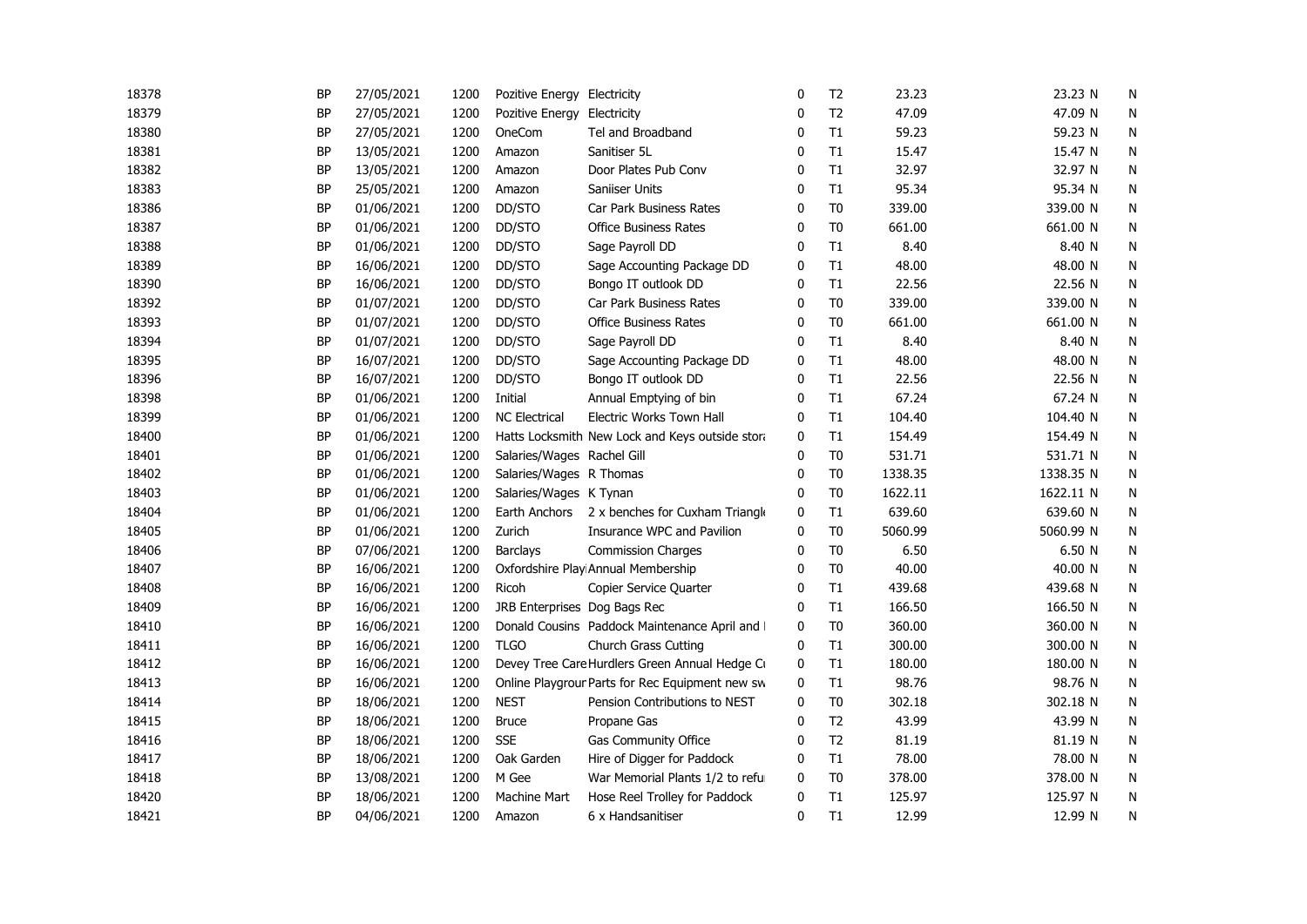| 18422 | <b>BP</b> | 04/06/2021 | 1200 | Amazon        | 6 x Hard back minute books                         | 0            | T1             | 11.99   |         | 11.99 N                  | N |
|-------|-----------|------------|------|---------------|----------------------------------------------------|--------------|----------------|---------|---------|--------------------------|---|
| 18423 | <b>BP</b> | 04/06/2021 | 1200 | Zoom          | Annual Zoom Charge                                 | 0            | T1             | 143.88  |         | 143.88 N                 | N |
| 18424 | <b>BP</b> | 04/06/2021 | 1200 |               | Briants of Risbor Materials for Canopy Posts and E | 0            | T1             | 37.15   |         | 37.15 N                  | N |
| 18425 | <b>BP</b> | 04/06/2021 | 1200 | Amazon        | Angle Grinder                                      | $\mathbf{0}$ | T1             | 79.99   |         | 79.99 N                  | N |
| 18426 | <b>BP</b> | 04/06/2021 | 1200 | Amazon        | CCTV Cameras for Pub Conv $+$ ii                   | 0            | $\mathsf{T}1$  | 162.08  |         | 162.08 N                 | N |
| 18427 | <b>BP</b> | 28/06/2021 | 1200 | Wybone        | New Dog Bin for Rec                                | $\mathbf{0}$ | T1             | 198.59  |         | 198.59 N                 | N |
| 18428 | <b>BP</b> | 28/06/2021 | 1200 | 123 Reg       | Domain Name for Town Hall We                       | 0            | T1             | 71.94   |         | 71.94 N                  | N |
| 18429 | <b>BP</b> | 28/06/2021 | 1200 | Viking        | Goods for Pavilion to be refunde                   | 0            | T1             | 38.92   |         | 38.92 N                  | N |
| 18430 | BP        | 28/06/2021 | 1200 |               | SEan Cunningha Cover for Bob June                  | 0            | T <sub>0</sub> | 137.76  |         | 137.76 N                 | N |
| 18432 | <b>BP</b> | 28/06/2021 | 1200 | Kirsten Lucas | Arts Hub screens                                   | 0            | T <sub>0</sub> | 750.00  |         | 750.00 N                 | N |
| 18433 | BP        | 16/06/2021 | 1200 | <b>TLGO</b>   | Play Area Grasscutting                             | 0            | T1             | 274.80  |         | 274.80 N                 | N |
| 18434 | <b>BP</b> | 16/06/2021 | 1200 | <b>TLGO</b>   | Areas 5-9                                          | 0            | T1             | 382.92  |         | 382.92 N                 | N |
| 18435 | <b>BP</b> | 16/06/2021 | 1200 | <b>TLGO</b>   | Areas 10-20 22-24                                  | $\mathbf 0$  | T1             | 693.72  |         | 693.72 N                 | N |
| 18436 | <b>BP</b> | 16/06/2021 | 1200 | <b>TLGO</b>   | car park verges                                    | $\mathbf 0$  | T1             | 66.48   |         | 66.48 N                  | N |
| 18437 | <b>BP</b> | 16/06/2021 | 1200 | <b>TLGO</b>   | <b>Town Entrances</b>                              | 0            | T1             | 60.00   |         | 60.00 N                  | N |
| 18440 | JD        | 01/06/2021 | 1200 | <b>TRANS</b>  | <b>Bank Transfer</b>                               | $\mathbf{0}$ | T <sub>9</sub> | 9000.00 | 9000.00 |                          | N |
| 18442 | <b>JD</b> | 16/06/2021 | 1200 | <b>TRANS</b>  | <b>Bank Transfer</b>                               | 0            | T <sub>9</sub> | 2734.22 | 2734.22 |                          | N |
| 18444 | JD        | 16/06/2021 | 1200 | <b>TRANS</b>  | <b>Bank Transfer</b>                               | 0            | T <sub>9</sub> | 1800.00 | 1800.00 | $\overline{\phantom{a}}$ | N |
| 18445 | <b>BR</b> | 16/06/2021 | 1200 | <b>PSFC</b>   | Legionella Check Refund                            | 0            | T <sub>0</sub> | 476.00  | 476.00  | N                        | N |
| 18446 | <b>BR</b> | 16/06/2021 | 1200 | R Soanes      | Cuxham Field Rent Quarter                          | $\mathbf{0}$ | T <sub>0</sub> | 200.00  | 200.00  | N                        | N |
| 18447 | <b>BR</b> | 16/06/2021 | 1200 | <b>PSFC</b>   | 6 Sanitisers for Pavilion                          | $\mathbf{0}$ | T <sub>0</sub> | 79.44   | 79.44   | N                        | N |
| 18448 | <b>BR</b> | 29/06/2021 | 1200 | Plant Sale    | Allotment Plant Sale                               | $\mathbf{0}$ | T <sub>0</sub> | 255.00  | 255.00  | N                        | N |
| 18449 | <b>BR</b> | 29/06/2021 | 1200 | Allotments    | 2 x £10 Contiburion Water Upgra                    | 0            | T <sub>0</sub> | 20.00   | 20.00   | N                        | N |
| 18450 | <b>BR</b> | 29/06/2021 | 1200 | S Priston     | Allotment Rent                                     | 0            | T <sub>0</sub> | 36.00   | 36.00   | N                        | N |
| 18451 | <b>BR</b> | 29/06/2021 | 1200 | Chess Club    | 3 x chess                                          | 0            | T <sub>0</sub> | 30.00   | 30.00   | N                        | N |
| 18452 | <b>BP</b> | 30/06/2021 | 1200 | One Com       | Tel and Broadband                                  | 0            | T1             | 59.23   |         | 59.23 N                  | N |
| 18453 | <b>BR</b> | 01/06/2021 | 1200 | <b>PFSC</b>   | New Lock and Keys                                  | 0            | T <sub>0</sub> | 128.74  | 128.74  | N                        | N |
| 18456 | <b>BP</b> | 28/06/2021 | 1200 | Amazon        | CO2 Monitor for office                             | $\mathbf 0$  | T1             | 26.98   |         | 26.98 N                  | N |
| 18477 | <b>BP</b> | 01/07/2021 | 1200 | DD/STO        | Rachel Gill Salary                                 | $\mathbf{0}$ | T <sub>0</sub> | 531.71  |         | 531.71 N                 | N |
| 18478 | <b>BP</b> | 01/07/2021 | 1200 | DD/STO        | K Tynan Salary                                     | $\mathbf{0}$ | T <sub>0</sub> | 1622.11 |         | 1622.11 N                | N |
| 18479 | <b>BP</b> | 01/07/2021 | 1200 | DD/STO        | R Thomas Salary                                    | $\mathbf 0$  | T <sub>0</sub> | 1338.35 |         | 1338.35 N                | N |
| 18480 | <b>BP</b> | 01/08/2021 | 1200 | DD/STO        | Car Park Business Rates                            | 0            | T <sub>0</sub> | 339.00  |         | 339.00 N                 | N |
| 18481 | <b>BP</b> | 01/08/2021 | 1200 | DD/STO        | <b>Office Business Rates</b>                       | 0            | T <sub>0</sub> | 661.00  |         | 661.00 N                 | N |
| 18482 | <b>BP</b> | 01/08/2021 | 1200 | DD/STO        | Sage Payroll DD                                    | 0            | T1             | 8.40    |         | 8.40 N                   | N |
| 18483 | <b>BP</b> | 01/08/2021 | 1200 | DD/STO        | Rachel Gill Salary                                 | 0            | T <sub>0</sub> | 531.71  |         | 531.71 N                 | N |
| 18484 | <b>BP</b> | 01/08/2021 | 1200 | DD/STO        | K Tynan Salary                                     | $\mathbf{0}$ | T <sub>0</sub> | 1621.91 |         | 1621.91 N                | N |
| 18485 | <b>BP</b> | 01/08/2021 | 1200 | DD/STO        | R Thomas Salary                                    | $\mathbf 0$  | T <sub>0</sub> | 1338.35 |         | 1338.35 N                | N |
| 18486 | <b>BP</b> | 01/07/2021 | 1200 | Castle Water  | Allotment Water                                    | $\mathbf 0$  | T <sub>0</sub> | 127.43  |         | 127.43 N                 | N |
| 18487 | <b>BP</b> | 01/07/2021 | 1200 | CwT           | Tree Managment Plan                                | $\mathbf 0$  | T1             | 1632.00 |         | 1632.00 N                | N |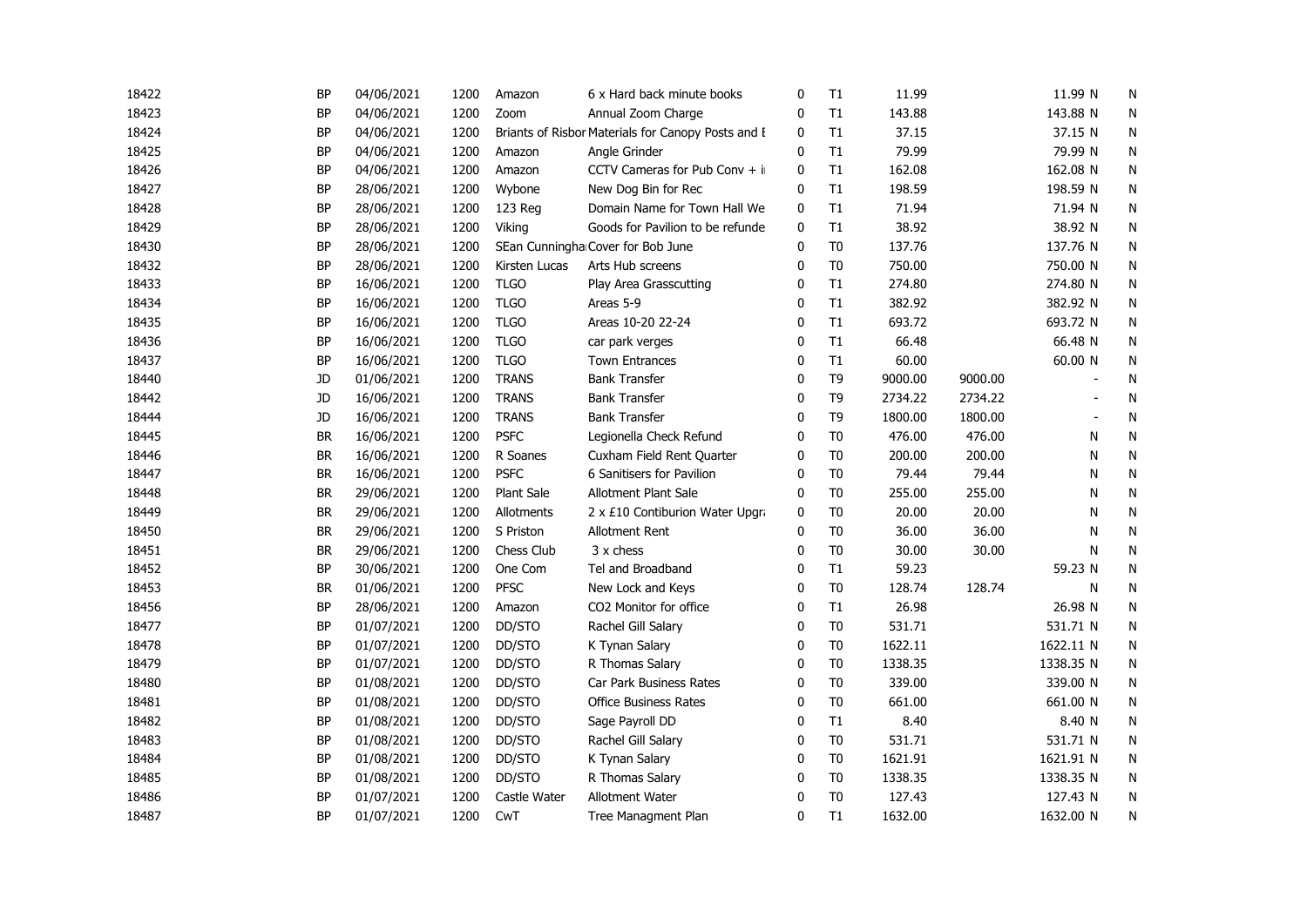| 18488 | BP        | 05/07/2021 | 1200 | Barclays                    | <b>Bank Charges</b>                      | 0            | T <sub>0</sub> | 6.50    |        | 6.50 N    | N         |
|-------|-----------|------------|------|-----------------------------|------------------------------------------|--------------|----------------|---------|--------|-----------|-----------|
| 18489 | <b>BP</b> | 07/07/2021 | 1200 | Pozitive Energy Electricity |                                          | 0            | T1             | 101.51  |        | 101.51 N  | N         |
| 18490 | <b>BP</b> | 07/07/2021 | 1200 | Pozitive Energy Electricity |                                          | 0            | T1             | 61.07   |        | 61.07 N   | N         |
| 18491 | <b>BP</b> | 07/07/2021 | 1200 | <b>Colliers</b>             | Paint Stain for Mansle Gardens           | $\mathbf{0}$ | T1             | 13.01   |        | 13.01 N   | ${\sf N}$ |
| 18492 | <b>BP</b> | 08/07/2021 | 1200 | SSE Gas                     | Gas                                      | $\Omega$     | T <sub>2</sub> | 35.50   |        | 35.50 N   | N         |
| 18493 | <b>BP</b> | 08/07/2021 | 1200 |                             | Historic Town Fc Annual Subscription     | $\Omega$     | T <sub>0</sub> | 25.00   |        | 25.00 N   | N         |
| 18494 | <b>BP</b> | 15/07/2021 | 1200 | Grundon                     | Bin                                      | $\Omega$     | T1             | 116.42  |        | 116.42 N  | N         |
| 18495 | <b>BP</b> | 15/07/2021 | 1200 |                             | Pet Waste Soluti Dog Bin Emptying 12June | 0            | T1             | 72.00   |        | 72.00 N   | N         |
| 18496 | BP        | 15/07/2021 | 1200 |                             | Pet Waste Soluti Dog Bin Emptying 19June | 0            | T1             | 72.00   |        | 72.00 N   | N         |
| 18497 | <b>BP</b> | 15/07/2021 | 1200 | Azure                       | Supplies Pub Conv                        | 0            | T1             | 41.69   |        | 41.69 N   | ${\sf N}$ |
| 18498 | <b>BP</b> | 15/07/2021 | 1200 |                             | Jaine McCormaclArt Work for WPC          | 0            | T <sub>0</sub> | 111.70  |        | 111.70 N  | N         |
| 18499 | <b>BP</b> | 15/07/2021 | 1200 | Kate Brown                  | Thermal Imaging Project Climate          | 0            | T <sub>0</sub> | 500.00  |        | 500.00 N  | N         |
| 18500 | <b>BP</b> | 15/07/2021 | 1200 | <b>SKP Solutions</b>        | <b>Internal Audit</b>                    | 0            | T1             | 1260.00 |        | 1260.00 N | N         |
| 18501 | <b>BP</b> | 15/07/2021 | 1200 | Viking                      | Loo Rolls                                | 0            | T1             | 26.38   |        | 26.38 N   | N         |
| 18502 | BP        | 15/07/2021 | 1200 | Viking                      | Loo Rolls                                | 0            | T1             | 32.28   |        | 32.28 N   | N         |
| 18503 | <b>BP</b> | 15/07/2021 | 1200 | Viking                      | Various pape/loo rolls/laminates         | 0            | T1             | 86.34   |        | 86.34 N   | N         |
| 18504 | <b>BP</b> | 15/07/2021 | 1200 | Adam Clissold               | PPutting in Prospect Place Signs         | 0            | T <sub>0</sub> | 200.00  |        | 200.00 N  | N         |
| 18505 | <b>BP</b> | 15/07/2021 | 1200 | Adam Clissold               | Strim Ditch at Rec                       | $\Omega$     | T <sub>0</sub> | 50.00   |        | 50.00 N   | N         |
| 18506 | BP        | 15/07/2021 | 1200 | Adam Clissold               | Gate digging replacement etc             | 0            | T <sub>0</sub> | 140.00  |        | 140.00 N  | N         |
| 18507 | <b>BP</b> | 15/07/2021 | 1200 | Adam Clissold               | Strim Ditch Car Park to Love Lan         | 0            | T <sub>0</sub> | 50.00   |        | 50.00 N   | N         |
| 18508 | <b>BP</b> | 20/07/2021 | 1200 | <b>NEST</b>                 | Pensions to NEST                         | $\Omega$     | T <sub>0</sub> | 302.18  |        | 302.18 N  | N         |
| 18509 | BP        | 26/07/2021 | 1200 | <b>Survey Monkey</b>        | Annual Subscription                      | 0            | T1             | 384.00  |        | 384.00 N  | N         |
| 18510 | ΒP        | 30/07/2021 | 1200 | OneCom                      | Tel and Broadband                        | 0            | T1             | 59.57   |        | 59.57 N   | N         |
| 18511 | JC        | 28/07/2021 | 1200 | <b>TRANS</b>                | Bank Transfer to Petty Cash              | 0            | T <sub>9</sub> | 90.00   |        | $90.00 -$ | N         |
| 18513 | <b>BR</b> | 01/07/2021 | 1200 | <b>PSFC</b>                 | Refund for Pipe Lagging                  | 0            | T <sub>0</sub> | 200.00  | 200.00 | N         | N         |
| 18514 | BR        | 01/07/2021 | 1200 | Car Park Trader Bella Luce  |                                          | 0            | T <sub>0</sub> | 100.00  | 100.00 | N         | N         |
| 18515 | <b>BR</b> | 01/07/2021 | 1200 | Car Park Trader Drapes      |                                          | 0            | T <sub>0</sub> | 100.00  | 100.00 | N         | N         |
| 18516 | BR        | 01/07/2021 | 1200 |                             | Car Park Trader Orange Bakery            | 0            | T <sub>0</sub> | 100.00  | 100.00 | N         | N         |
| 18517 | BR        | 01/07/2021 | 1200 | Car Park Trader Granary     |                                          | 0            | T <sub>0</sub> | 100.00  | 100.00 | N         | N         |
| 18518 | <b>BR</b> | 01/07/2021 | 1200 | Car Park Trader Pharmacy    |                                          | $\Omega$     | T <sub>0</sub> | 100.00  | 100.00 | N         | N         |
| 18519 | <b>BR</b> | 01/07/2021 | 1200 | Car Park Trader Tutu        |                                          | $\mathbf{0}$ | T <sub>0</sub> | 100.00  | 100.00 | N         | N         |
| 18520 | BR        | 01/07/2021 | 1200 |                             | Car Park Trader Guy Goodfellow           | $\Omega$     | T <sub>0</sub> | 100.00  | 100.00 | N         | N         |
| 18521 | <b>BR</b> | 01/07/2021 | 1200 | Car Park Trader Dentist     |                                          | $\mathbf{0}$ | T <sub>0</sub> | 100.00  | 100.00 | N         | N         |
| 18522 | <b>BR</b> | 01/07/2021 | 1200 |                             | Car Park Trader Star Refridgeration      | 0            | T <sub>0</sub> | 100.00  | 100.00 | N         | N         |
| 18523 | BR        | 01/07/2021 | 1200 | Car Park Trader Biggles     |                                          | 0            | T <sub>0</sub> | 100.00  | 100.00 | N         | N         |
| 18524 | BR        | 01/07/2021 | 1200 | Car Park Trader Calnans     |                                          | 0            | T <sub>0</sub> | 100.00  | 100.00 | N         | N         |
| 18525 | <b>BR</b> | 01/07/2021 | 1200 |                             | Car Park Trader Apex Healthcare          | 0            | T <sub>0</sub> | 100.00  | 100.00 | N         | N         |
| 18526 | <b>BR</b> | 01/07/2021 | 1200 | Car Park Trader Sherston    |                                          | 0            | T <sub>0</sub> | 100.00  | 100.00 | N         | N         |
| 18527 | <b>BR</b> | 01/07/2021 | 1200 |                             | Car Park Trader Rsl Watlington Lim       | $\mathbf{0}$ | T <sub>0</sub> | 100.00  | 100.00 | N         | N         |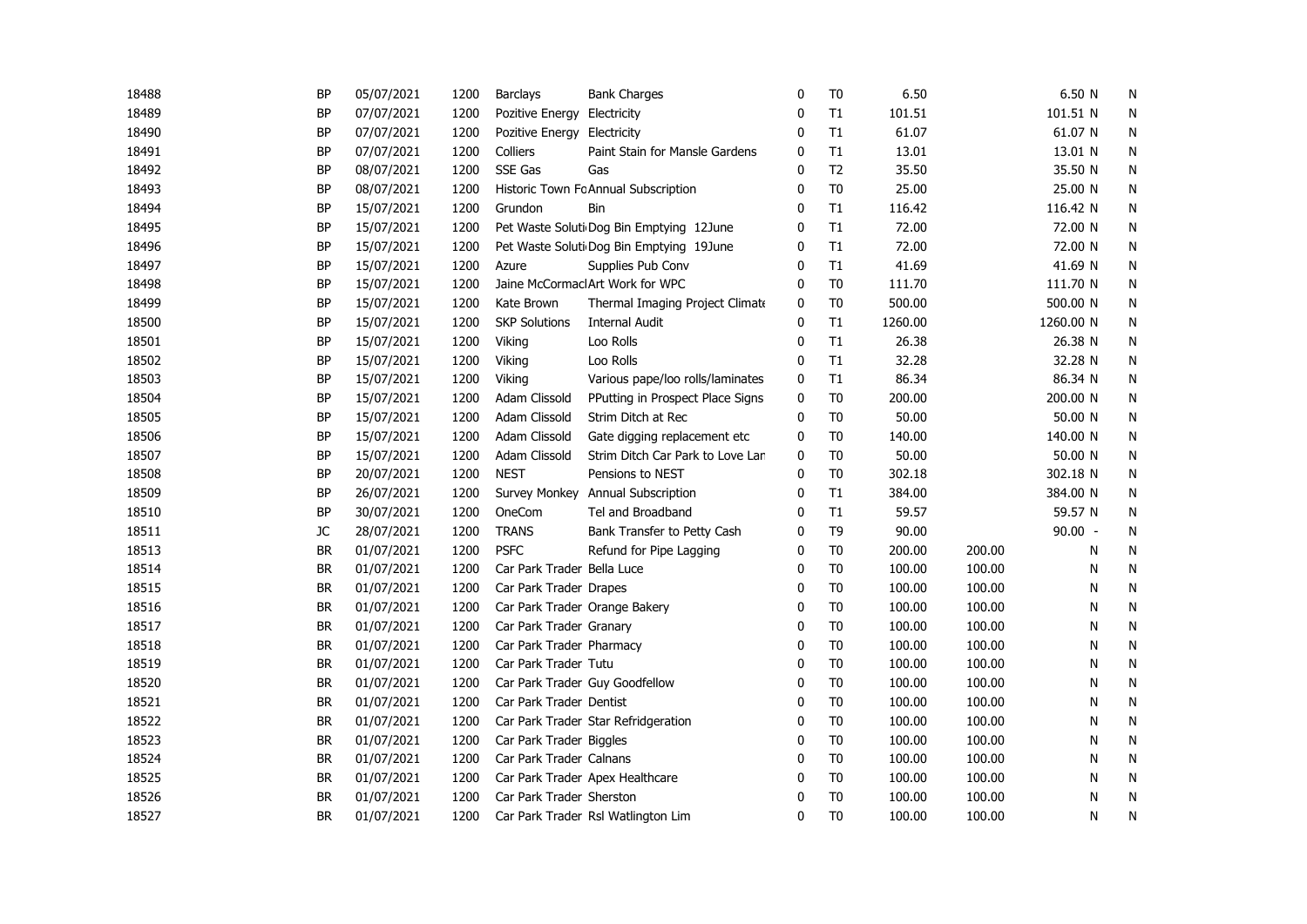| 18528 | <b>BR</b> | 01/07/2021 | 1200 |                    | Car Park Trader Italian Handbag Co          | $\mathbf 0$  | T <sub>0</sub> | 100.00  | 100.00  | N                        | N         |
|-------|-----------|------------|------|--------------------|---------------------------------------------|--------------|----------------|---------|---------|--------------------------|-----------|
| 18530 | JD        | 01/07/2021 | 1200 | <b>TRANS</b>       | <b>Bank Transfer</b>                        | 0            | T <sub>9</sub> | 2337.13 | 2337.13 |                          | N         |
| 18532 | JD        | 01/07/2021 | 1200 | <b>TRANS</b>       | <b>Bank Transfer</b>                        | 0            | T <sub>9</sub> | 5250.00 | 5250.00 |                          | N         |
| 18534 | JD        | 20/07/2021 | 1200 | <b>TRANS</b>       | <b>Bank Transfer</b>                        | $\Omega$     | T9             | 2098.88 | 2098.88 | $\overline{\phantom{a}}$ | N         |
| 18535 | <b>BP</b> | 30/07/2021 | 1200 | A <sub>O</sub>     | Fridge Freezer for Pavilion                 | $\mathbf{0}$ | T1             | 372.00  |         | 372.00 N                 | ${\sf N}$ |
| 18536 | <b>BP</b> | 12/07/2021 | 1200 | Earth Anchors      | Signs for pub conveniences                  | $\mathbf 0$  | T1             | 116.34  |         | 116.34 N                 | N         |
| 18543 | <b>BP</b> | 02/08/2021 | 1200 | Weebly             | Weebly sub one year                         | $\mathbf{0}$ | T <sub>0</sub> | 14.77   |         | 14.77 N                  | N         |
| 18545 | JD        | 02/08/2021 | 1200 | <b>TRANS</b>       | <b>Bank Transfer</b>                        | 0            | T <sub>9</sub> | 2361.09 | 2361.09 |                          | N         |
| 18547 | JD        | 02/08/2021 | 1200 | <b>TRANS</b>       | <b>Bank Transfer</b>                        | $\mathbf{0}$ | T <sub>9</sub> | 3000.00 | 3000.00 |                          | N         |
| 18548 | BP        | 03/08/2021 | 1200 | <b>HMRC</b>        | Tax and NI                                  | 0            | T <sub>0</sub> | 899.31  |         | 899.31 N                 | N         |
| 18550 | BP        | 16/08/2021 | 1200 | Barclays           | <b>Bank Charges</b>                         | 0            | T <sub>0</sub> | 13.12   |         | 13.12 N                  | N         |
| 18551 | <b>BP</b> | 04/08/2021 | 1200 |                    | John Ward Robir Pozitive Energy Pub Conv    | 0            | T <sub>2</sub> | 167.14  |         | 167.14 N                 | N         |
| 18552 | <b>BP</b> | 04/08/2021 | 1200 | Amazon             | Masks                                       | 0            | T1             | 16.94   |         | 16.94 N                  | ${\sf N}$ |
| 18554 | <b>BR</b> | 09/08/2021 | 1200 | Art Weeks          | Refund for Art Weeks                        | $\mathbf 0$  | T <sub>0</sub> | 49.00   | 49.00   | N                        | N         |
| 18555 | <b>BR</b> | 04/08/2021 | 1200 | Barclays           | Loyalty reward                              | 0            | T <sub>0</sub> | 1.33    | 1.33    | N                        | N         |
| 18556 | BR        | 04/08/2021 | 1200 |                    | OCC Grant Marlb Marlbrook Green Grant       | 0            | T <sub>0</sub> | 169.84  | 169.84  | N                        | N         |
| 18557 | <b>BR</b> | 19/08/2021 | 1200 | Office Depot       | Refund for Overpayment                      | 0            | T <sub>0</sub> | 161.36  | 161.36  | N                        | N         |
| 18558 | <b>BP</b> | 16/08/2021 | 1200 | DD/STO             | Sage Accounting Package DD                  | 0            | T1             | 48.00   |         | 48.00 N                  | N         |
| 18563 | BP        | 01/09/2021 | 1200 | DD/STO             | Car Park Business Rates                     | 0            | T <sub>0</sub> | 339.00  |         | 339.00 N                 | N         |
| 18564 | BP        | 01/09/2021 | 1200 | DD/STO             | <b>Office Business Rates</b>                | 0            | T <sub>0</sub> | 661.00  |         | 661.00 N                 | N         |
| 18565 | <b>BP</b> | 01/09/2021 | 1200 | DD/STO             | Sage Payroll DD                             | $\mathbf{0}$ | T1             | 8.40    |         | 8.40 N                   | N         |
| 18566 | <b>BP</b> | 01/09/2021 | 1200 | DD/STO             | Rachel Gill Salary                          | $\mathbf{0}$ | T <sub>0</sub> | 531.71  |         | 531.71 N                 | N         |
| 18567 | BP        | 01/09/2021 | 1200 | DD/STO             | K Tynan Salary                              | $\mathbf{0}$ | T <sub>0</sub> | 1622.11 |         | 1622.11 N                | N         |
| 18568 | BP        | 01/09/2021 | 1200 | DD/STO             | R Thomas Salary                             | 0            | T <sub>0</sub> | 1338.55 |         | 1338.55 N                | N         |
| 18569 | <b>BP</b> | 24/08/2021 | 1200 | <b>SSE GAS</b>     | Gas                                         | 0            | T <sub>2</sub> | 11.94   |         | 11.94 N                  | N         |
| 18570 | BP        | 24/08/2021 | 1200 | <b>SSE GAS</b>     | Pavilion Gas to be refunded                 | 0            | T <sub>0</sub> | 17.62   |         | 17.62 N                  | N         |
| 18571 | <b>BP</b> | 24/08/2021 | 1200 | Bongo IT           | Bongo IT                                    | $\mathbf 0$  | T1             | 22.56   |         | 22.56 N                  | N         |
| 18572 | BP        | 24/08/2021 | 1200 |                    | Collingsgroundw Path Works to Paddock       | 0            | T1             | 1143.60 |         | 1143.60 N                | N         |
| 18573 | <b>BP</b> | 24/08/2021 | 1200 |                    | Pet Waste Soluti Dog Bin Emptying 16th July | $\mathbf{0}$ | T1             | 216.00  |         | 216.00 N                 | N         |
| 18574 | <b>BP</b> | 24/08/2021 | 1200 | OCC                | Bus Journeys June 2021                      | $\mathbf{0}$ | T <sub>0</sub> | 235.00  |         | 235.00 N                 | N         |
| 18575 | <b>BP</b> | 24/08/2021 | 1200 | Playdale           | Annual Inspection Rec and Padd              | 0            | T1             | 234.00  |         | 234.00 N                 | N         |
| 18576 | <b>BP</b> | 24/08/2021 | 1200 | Lyreco             | Clothing for Bob safety type etc            | 0            | T1             | 99.88   |         | 99.88 N                  | N         |
| 18577 | <b>BP</b> | 24/08/2021 | 1200 | <b>TLGO</b>        | Church Grass Cutting June                   | 0            | T1             | 300.00  |         | 300.00 N                 | N         |
| 18578 | <b>BP</b> | 24/08/2021 | 1200 | Grundon            | Car Park Bin                                | 0            | T1             | 112.46  |         | 112.46 N                 | N         |
| 18579 | BP        | 24/08/2021 | 1200 | <b>TLGO</b>        | Church Grass Cutting July                   | 0            | T1             | 300.00  |         | 300.00 N                 | N         |
| 18580 | <b>BP</b> | 24/08/2021 | 1200 | Grundon            | Car Park Bin                                | $\mathbf{0}$ | T1             | 135.26  |         | 135.26 N                 | N         |
| 18581 | <b>BP</b> | 26/08/2021 | 1200 | <b>Event Brite</b> | Training Course GB Affordable H             | $\mathbf 0$  | T1             | 38.93   |         | 38.93 N                  | ${\sf N}$ |
| 18582 | <b>BP</b> | 24/08/2021 | 1200 | <b>NEST</b>        | <b>NEST</b>                                 | $\mathbf 0$  | T <sub>0</sub> | 302.18  |         | 302.18 N                 | N         |
| 18583 | <b>BP</b> | 24/08/2021 | 1200 |                    | Donald Cousins Paddock Gardening            | $\mathbf{0}$ | T <sub>0</sub> | 273.00  |         | 273.00 N                 | N         |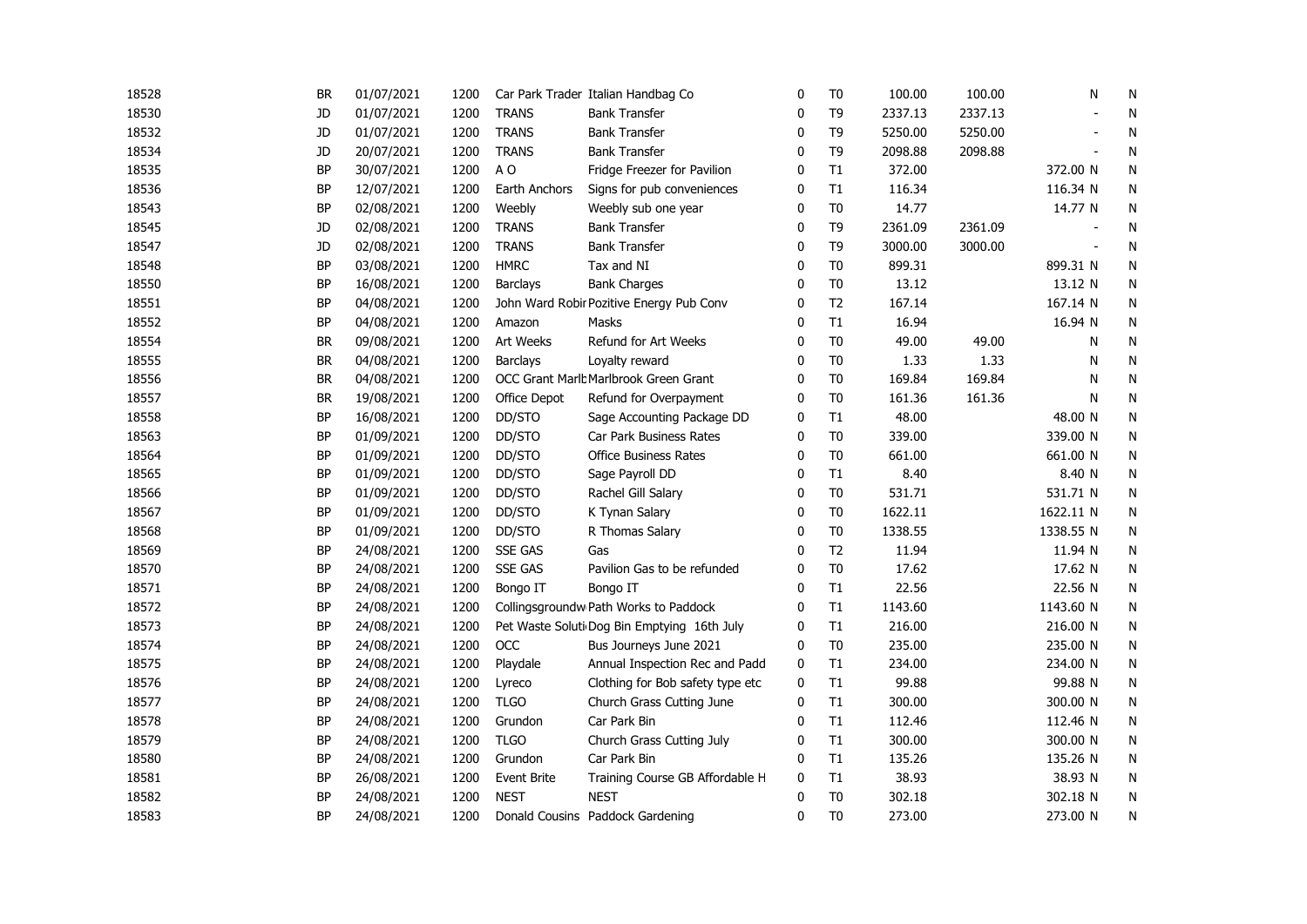| 18584 | <b>BP</b> | 24/08/2021 | 1200 | Pozitive Energy Electricity |                                                 | $\mathbf 0$  | T <sub>2</sub> | 42.57   |         | 42.57 N        | N |
|-------|-----------|------------|------|-----------------------------|-------------------------------------------------|--------------|----------------|---------|---------|----------------|---|
| 18585 | <b>BR</b> | 27/08/2021 | 1200 | <b>PSFC</b>                 | Refund Fridge Freezer                           | 0            | T <sub>0</sub> | 310.00  | 310.00  | N              | N |
| 18586 | BR        | 27/08/2021 | 1200 | <b>PSFC</b>                 | <b>Viking Supplies</b>                          | 0            | T <sub>0</sub> | 32.43   | 32.43   | N              | N |
| 18587 | <b>BR</b> | 27/08/2021 | 1200 | <b>PSFC</b>                 | Gas Refund                                      | 0            | T <sub>0</sub> | 17.62   | 17.62   | N              | N |
| 18588 | <b>BR</b> | 27/08/2021 | 1200 | Marcou                      | Town Hall Hire Payment to refur                 | 0            | T <sub>0</sub> | 50.00   | 50.00   | N              | N |
| 18590 | JD        | 24/08/2021 | 1200 | <b>TRANS</b>                | <b>Bank Transfer</b>                            | $\mathbf{0}$ | T <sub>9</sub> | 4000.00 | 4000.00 | $\blacksquare$ | N |
| 18591 | <b>BP</b> | 24/08/2021 | 1200 | <b>TLGO</b>                 | Grass cutting                                   | $\mathbf{0}$ | T1             | 274.80  |         | 274.80 N       | N |
| 18592 | BP        | 24/08/2021 | 1200 | <b>TLGO</b>                 | Areas 509                                       | 1            | T1             | 311.46  |         | 311.46 N       | N |
| 18593 | BP        | 24/08/2021 | 1200 | <b>TLGO</b>                 | Areas 10-20 22-24                               | $\mathbf{1}$ | T1             | 597.72  |         | 597.72 N       | N |
| 18594 | <b>BP</b> | 24/08/2021 | 1200 | <b>TLGO</b>                 | Car Park Grass                                  | 0            | T1             | 33.48   |         | 33.48 N        | N |
| 18595 | BP        | 24/08/2021 | 1200 | <b>TLGO</b>                 | <b>Town Entrances</b>                           | 0            | T1             | 30.00   |         | 30.00 N        | N |
| 18596 | BP        | 03/08/2021 | 1200 | OneCom                      | Telephone and Broadband                         | 0            | T1             | 59.41   |         | 59.41 N        | N |
| 18601 | <b>BP</b> | 03/08/2021 | 1200 |                             | Josh Robinson WCounty Councillor grant spend fc | 0            | T <sub>0</sub> | 169.84  |         | 169.84 N       | N |
| 18605 | <b>BP</b> | 27/08/2021 | 1200 | <b>Town Hall</b>            | Marcou Refund to Town Hall                      | 0            | T <sub>0</sub> | 50.00   |         | 50.00 N        | N |
| 18606 | ΒP        | 02/08/2021 | 1200 | Pozitive Energy Elec        |                                                 | 0            | T <sub>2</sub> | 48.78   |         | 48.78 N        | N |
| 18635 | <b>BP</b> | 16/09/2021 | 1200 | DD/STO                      | Sage Accounting Package DD                      | 0            | T1             | 48.00   |         | 48.00 N        | N |
| 18636 | <b>BP</b> | 16/09/2021 | 1200 | DD/STO                      | Bongo IT outlook DD                             | $\mathbf{0}$ | T1             | 22.56   |         | 22.56 N        | N |
| 18638 | <b>BP</b> | 01/10/2021 | 1200 | DD/STO                      | Car Park Business Rates                         | $\mathbf{0}$ | T <sub>0</sub> | 339.00  |         | 339.00 N       | N |
| 18639 | <b>BP</b> | 01/10/2021 | 1200 | DD/STO                      | <b>Office Business Rates</b>                    | $\mathbf{0}$ | T <sub>0</sub> | 661.00  |         | 661.00 N       | N |
| 18640 | <b>BP</b> | 01/10/2021 | 1200 | DD/STO                      | Sage Payroll DD                                 | $\mathbf{0}$ | T1             | 8.40    |         | 8.40 N         | N |
| 18641 | <b>BP</b> | 01/10/2021 | 1200 | DD/STO                      | Rachel Gill Salary                              | 0            | T <sub>0</sub> | 531.71  |         | 531.71 N       | N |
| 18642 | BP        | 01/10/2021 | 1200 | DD/STO                      | K Tynan Salary                                  | 0            | T <sub>0</sub> | 1622.11 |         | 1622.11 N      | N |
| 18643 | BP        | 01/10/2021 | 1200 | DD/STO                      | R Thomas Salary                                 | 0            | T <sub>0</sub> | 1338.35 |         | 1338.35 N      | N |
| 18644 | BP        | 16/10/2021 | 1200 | DD/STO                      | Sage Accounting Package DD                      | 0            | T1             | 48.00   |         | 48.00 N        | N |
| 18648 | <b>BP</b> | 02/09/2021 | 1200 |                             | Comm Transport Community Transport Annual Me    | 0            | T <sub>0</sub> | 120.00  |         | 120.00 N       | N |
| 18649 | <b>BP</b> | 07/09/2021 | 1200 | <b>Barclays</b>             | <b>Bank Charges</b>                             | 0            | T <sub>0</sub> | 7.85    |         | 7.85 N         | N |
| 18650 | <b>BP</b> | 21/09/2021 | 1200 | <b>NEST</b>                 | <b>NEST Pensions</b>                            | 0            | T <sub>0</sub> | 302.18  |         | 302.18 N       | N |
| 18651 | <b>BP</b> | 22/09/2021 | 1200 |                             | Robinson Ward Present for George                | 0            | T <sub>0</sub> | 34.66   |         | 34.66 N        | N |
| 18652 | <b>BP</b> | 22/09/2021 | 1200 | Viking                      | Stationary                                      | $\mathbf{0}$ | T1             | 49.06   |         | 49.06 N        | N |
| 18653 | <b>BP</b> | 22/09/2021 | 1200 | Grundon                     | Car Park Bin                                    | $\Omega$     | T1             | 112.82  |         | 112.82 N       | N |
| 18654 | <b>BP</b> | 22/09/2021 | 1200 |                             | Advanced Pest CRat Treatment in Car park        | 0            | T1             | 132.00  |         | 132.00 N       | N |
| 18655 | BP        | 22/09/2021 | 1200 |                             | Devey Tree Care Mansle Gardens hedge trimming   | 0            | T1             | 144.00  |         | 144.00 N       | N |
| 18656 | BP        | 22/09/2021 | 1200 | Donald Cousins Gardening    |                                                 | 0            | T <sub>0</sub> | 230.00  |         | 230.00 N       | N |
| 18657 | <b>BP</b> | 22/09/2021 | 1200 | T Godfrey                   | Installation of Table Tennis Tabl               | 0            | T <sub>0</sub> | 235.00  |         | 235.00 N       | N |
| 18658 | ΒP        | 22/09/2021 | 1200 | OCC                         | <b>Bus Trips Sept</b>                           | $\mathbf{0}$ | T <sub>0</sub> | 235.00  |         | 235.00 N       | N |
| 18659 | <b>BP</b> | 22/09/2021 | 1200 | Ricoh                       | Quarterly Copier Bill                           | 0            | T1             | 368.32  |         | 368.32 N       | N |
| 18660 | BP        | 22/09/2021 | 1200 | Moore                       | <b>External Audit Fee</b>                       | 0            | T1             | 480.00  |         | 480.00 N       | N |
| 18661 | <b>BP</b> | 22/09/2021 | 1200 | N Little                    | Installation of benches Lady Mog                | 0            | T1             | 510.00  |         | 510.00 N       | N |
| 18662 | <b>BP</b> | 29/09/2021 | 1200 | OALC                        | <b>Training Course Margaret Noon</b>            | 0            | T1             | 120.00  |         | 120.00 N       | N |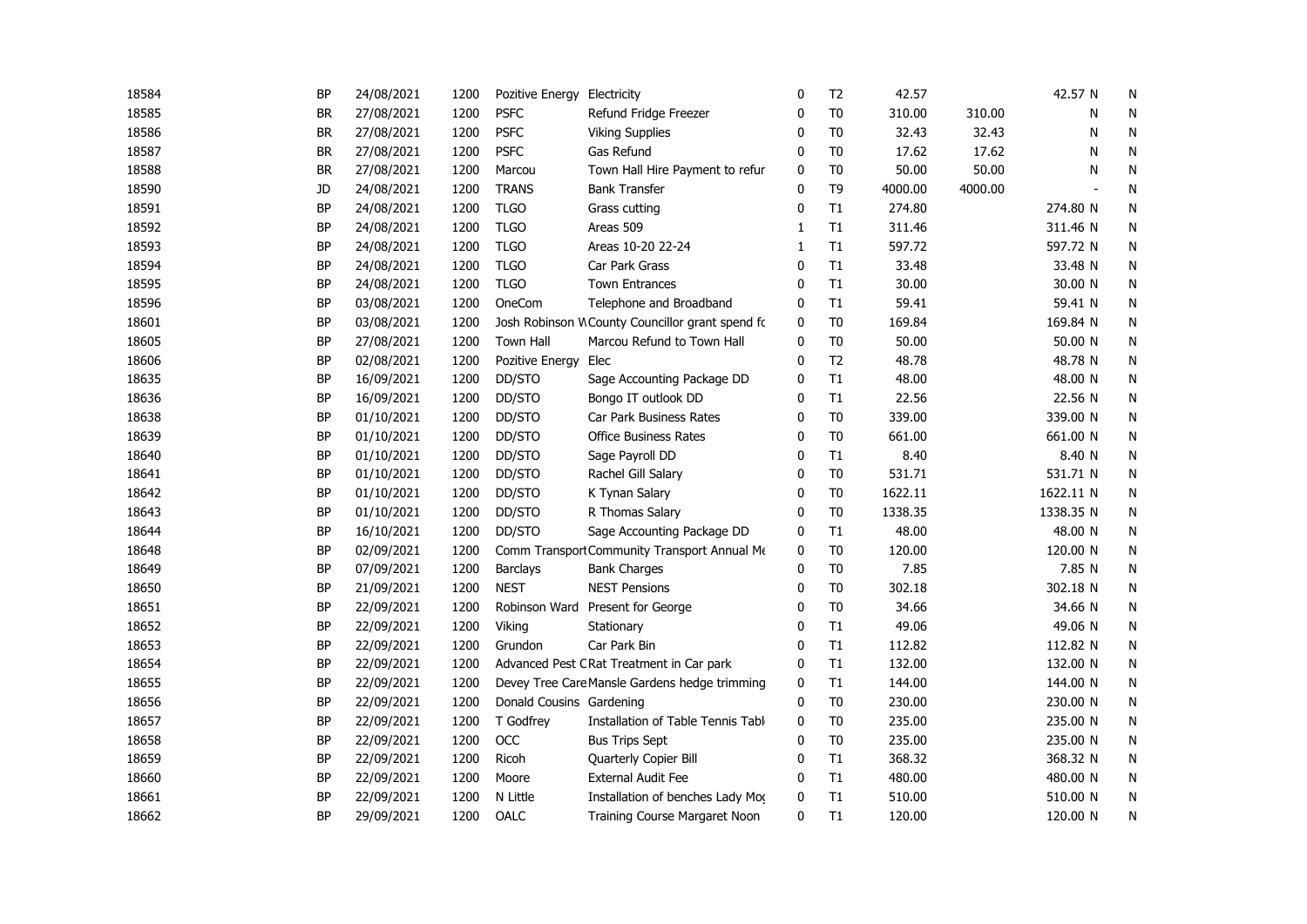| 18663 | <b>BP</b> | 29/09/2021 | 1200 | Weebly US              | Weebly 2 year website cost                        | $\mathbf 0$  | T <sub>0</sub> | 78.00    |          | 78.00 N    | N |
|-------|-----------|------------|------|------------------------|---------------------------------------------------|--------------|----------------|----------|----------|------------|---|
| 18664 | <b>BP</b> | 29/09/2021 | 1200 | Mallatite              | Parts for installation of SIDs                    | 0            | T1             | 148.76   |          | 148.76 N   | N |
| 18665 | <b>BP</b> | 29/09/2021 | 1200 | <b>HMRC</b>            | <b>HMRC</b>                                       | 0            | T <sub>0</sub> | 100.01   |          | 100.01 N   | N |
| 18666 | <b>BP</b> | 29/09/2021 | 1200 | Wiseserve              | 1 year anti virus                                 | 0            | T1             | 39.00    |          | 39.00 N    | N |
| 18668 | JD        | 01/09/2021 | 1200 | <b>TRANS</b>           | <b>Bank Transfer</b>                              | 0            | T <sub>9</sub> | 2766.21  | 2766.21  |            | N |
| 18670 | JD        | 01/09/2021 | 1200 | <b>TRANS</b>           | <b>Bank Transfer</b>                              | $\mathbf{0}$ | T <sub>9</sub> | 3500.00  | 3500.00  |            | N |
| 18672 | JD        | 22/09/2021 | 1200 | <b>TRANS</b>           | <b>Bank Transfer</b>                              | $\mathbf{0}$ | T <sub>9</sub> | 2932.72  | 2932.72  |            | N |
| 18674 | JD        | 22/09/2021 | 1200 | <b>TRANS</b>           | <b>Bank Transfer</b>                              | 0            | T <sub>9</sub> | 1600.00  | 1600.00  |            | N |
| 18675 | <b>BR</b> | 02/09/2021 | 1200 | Independant Vet Vetcar |                                                   | $\mathbf{0}$ | T <sub>0</sub> | 100.00   | 100.00   | N          | N |
| 18676 | <b>BR</b> | 07/09/2021 | 1200 | <b>Barclays</b>        | Loyalty reward                                    | 0            | T <sub>0</sub> | 0.27     | 0.27     | N          | N |
| 18677 | BR        | 17/09/2021 | 1200 |                        | Griffiths and Parl1/2 cost of plants War Memorial | 0            | T <sub>0</sub> | 189.00   | 189.00   | N          | N |
| 18678 | BR        | 20/09/2021 | 1200 | Soames                 | Quarterly Rent                                    | 0            | T <sub>0</sub> | 200.00   | 200.00   | N          | N |
| 18679 | <b>BR</b> | 08/09/2021 | 1200 | SODC                   | 1/2 Precept                                       | 0            | T <sub>0</sub> | 69009.00 | 69009.00 | N          | N |
| 18680 | JC        | 08/09/2021 | 1200 | <b>TRANS</b>           | <b>Bank Transfer</b>                              | 0            | T9             | 68981.42 |          | 68981.42 - | N |
| 18682 | <b>BP</b> | 01/09/2021 | 1200 | Amazon                 | Reflectors for Bollards                           | $\mathbf{0}$ | T1             | 22.80    |          | 22.80 N    | N |
| 18683 | <b>BP</b> | 15/09/2021 | 1200 | Amazon                 | Sanitiser Rub 5L + pump                           | $\mathbf{0}$ | T1             | 37.89    |          | 37.89 N    | N |
| 18684 | <b>BP</b> | 27/09/2021 | 1200 | Amazon                 | Henry Hoover Bages                                | $\mathbf{0}$ | T1             | 15.99    |          | 15.99 N    | N |
| 18685 | <b>BP</b> | 27/09/2021 | 1200 | Amazon                 | Tube Lights                                       | $\mathbf{0}$ | T1             | 37.98    |          | 37.98 N    | N |
| 18686 | <b>BP</b> | 29/09/2021 | 1200 | <b>SSE</b>             | Gas                                               | $\mathbf{0}$ | T <sub>2</sub> | 4.57     |          | 4.57 N     | N |
| 18687 | <b>BP</b> | 22/09/2021 | 1200 | A Clissold             | Replace and put up new gate                       | 0            | T <sub>0</sub> | 241.06   |          | 241.06 N   | N |
| 18688 | <b>BP</b> | 22/09/2021 | 1200 | A Clissold             | Shirburn Road Hedge cutting                       | 0            | T <sub>0</sub> | 65.00    |          | 65.00 N    | N |
| 18689 | <b>BP</b> | 22/09/2021 | 1200 | A Clissold             | Flailing Outfield Sport Field and                 | 0            | T <sub>0</sub> | 222.34   |          | 222.34 N   | N |
| 18690 | <b>BP</b> | 22/09/2021 | 1200 | A Clissold             | Rec poss rails pedestrian gate                    | 0            | T <sub>0</sub> | 95.47    |          | 95.47 N    | N |
| 18691 | BP        | 22/09/2021 | 1200 | <b>TLGO</b>            | Play Area Grasscutting                            | 0            | T1             | 274.80   |          | 274.80 N   | N |
| 18692 | <b>BP</b> | 22/09/2021 | 1200 | <b>TLGO</b>            | Areas 5-9                                         | 0            | T1             | 315.96   |          | 315.96 N   | N |
| 18693 | <b>BP</b> | 22/09/2021 | 1200 | <b>TLGO</b>            | Areas 10-20, 22.44                                | $\mathbf 0$  | T1             | 693.72   |          | 693.72 N   | N |
| 18694 | <b>BP</b> | 22/09/2021 | 1200 | <b>TLGO</b>            | grass cutting                                     | 0            | T1             | 33.48    |          | 33.48 N    | N |
| 18695 | <b>BP</b> | 22/09/2021 | 1200 | <b>TLGO</b>            | <b>Twon Entrances</b>                             | 0            | T1             | 30.00    |          | 30.00 N    | N |
| 18696 | <b>BP</b> | 27/09/2021 | 1200 | Pozitive Energy        | Elec                                              | $\mathbf{0}$ | T <sub>2</sub> | 35.68    |          | 35.68 N    | N |
| 18697 | <b>BP</b> | 27/09/2021 | 1200 | Pozitive Energy Elec   |                                                   | $\mathbf{0}$ | T <sub>2</sub> | 141.82   |          | 141.82 N   | N |
| 18698 | <b>BP</b> | 01/11/2021 | 1200 | DD/STO                 | Car Park Business Rates                           | $\mathbf 0$  | T <sub>0</sub> | 339.00   |          | 339.00 N   | N |
| 18699 | <b>BP</b> | 01/11/2021 | 1200 | DD/STO                 | <b>Office Business Rates</b>                      | 0            | T <sub>0</sub> | 661.00   |          | 661.00 N   | N |
| 18700 | BP        | 01/11/2021 | 1200 | DD/STO                 | Sage Payroll DD                                   | 0            | T1             | 8.40     |          | 8.40 N     | N |
| 18701 | BP        | 01/11/2021 | 1200 | DD/STO                 | Rachel Gill Salary                                | 0            | T <sub>0</sub> | 531.71   |          | 531.71 N   | N |
| 18702 | <b>BP</b> | 01/11/2021 | 1200 | DD/STO                 | K Tynan Salary                                    | $\mathbf{0}$ | T <sub>0</sub> | 1622.11  |          | 1622.11 N  | N |
| 18703 | <b>BP</b> | 01/11/2021 | 1200 | DD/STO                 | R Thomas Salary                                   | 0            | T <sub>0</sub> | 1338.35  |          | 1338.35 N  | N |
| 18704 | <b>BP</b> | 16/11/2021 | 1200 | DD/STO                 | Sage Accounting Package DD                        | $\mathbf 0$  | T1             | 48.00    |          | 48.00 N    | N |
| 18705 | <b>BP</b> | 16/12/2021 | 1200 | DD/STO                 | Bongo IT outlook DD                               | $\mathbf 0$  | T1             | 22.56    |          | 22.56 N    | N |
| 18706 | <b>BP</b> | 16/12/2021 | 1200 | DD/STO                 | Wiseserve Remote Back up x 2                      | 0            | T1             | 48.00    |          | 48.00 N    | Ν |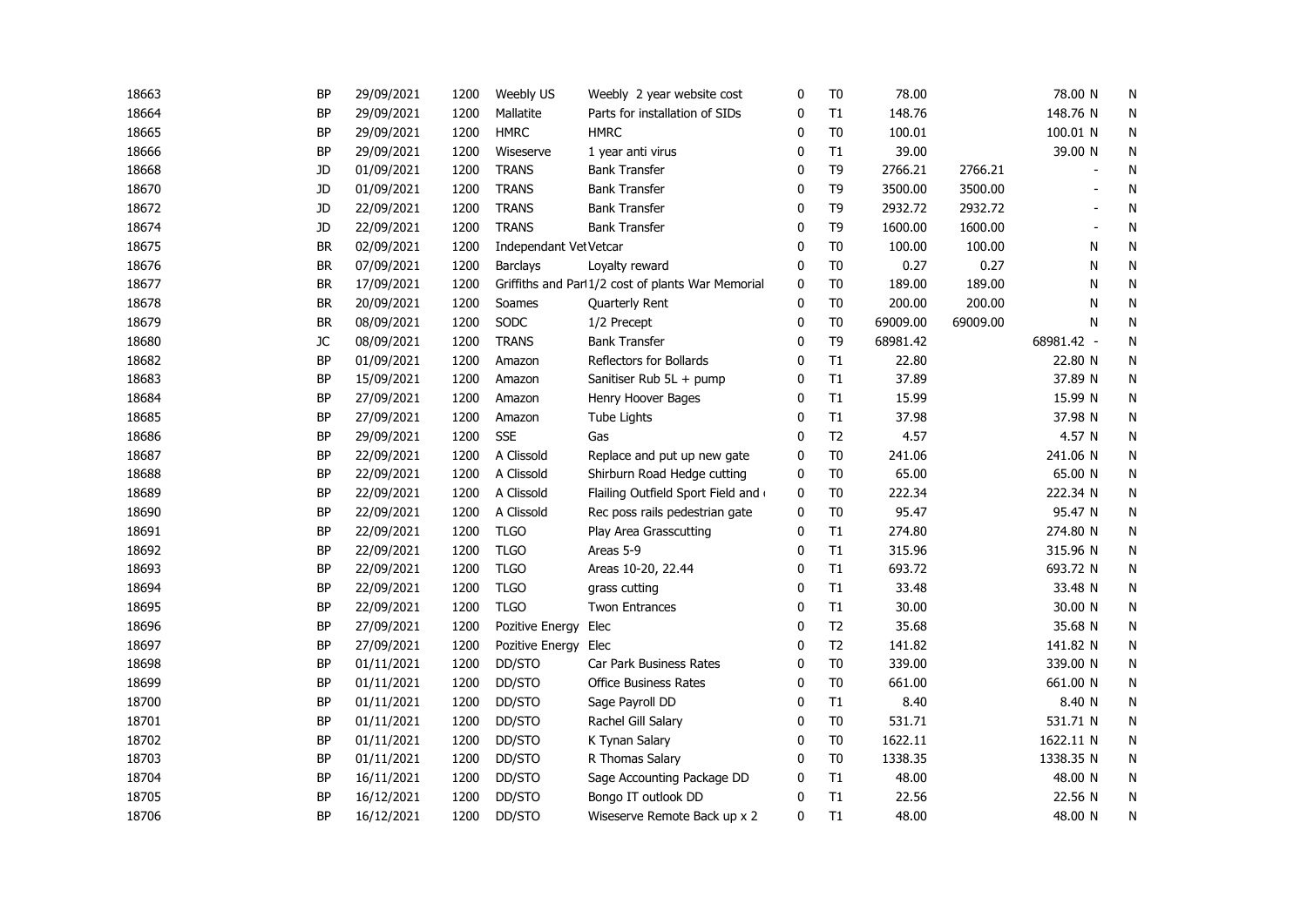| 18707 | <b>BP</b> | 01/12/2021 | 1200 | DD/STO                        | Car Park Business Rates          | 0            | T <sub>0</sub> | 339.00  |         | 339.00 N  | N         |
|-------|-----------|------------|------|-------------------------------|----------------------------------|--------------|----------------|---------|---------|-----------|-----------|
| 18708 | <b>BP</b> | 01/12/2021 | 1200 | DD/STO                        | <b>Office Business Rates</b>     | 0            | T <sub>0</sub> | 661.00  |         | 661.00 N  | N         |
| 18709 | BP        | 01/12/2021 | 1200 | DD/STO                        | Sage Payroll DD                  | 0            | T1             | 8.40    |         | 8.40 N    | N         |
| 18710 | <b>BP</b> | 01/12/2021 | 1200 | DD/STO                        | Rachel Gill Salary               | 0            | T <sub>0</sub> | 531.71  |         | 531.71 N  | N         |
| 18711 | <b>BP</b> | 01/12/2021 | 1200 | DD/STO                        | K Tynan Salary                   | 0            | T <sub>0</sub> | 1622.11 |         | 1622.11 N | N         |
| 18712 | BP        | 01/12/2021 | 1200 | DD/STO                        | R Thomas Salary                  | $\mathbf{0}$ | T <sub>0</sub> | 1338.35 |         | 1338.35 N | N         |
| 18713 | <b>BR</b> | 01/10/2021 | 1200 | Locality                      | Grant from Locality              | $\mathbf{0}$ | T <sub>0</sub> | 9305.00 | 9305.00 | N         | ${\sf N}$ |
| 18714 | <b>BR</b> | 07/10/2021 | 1200 | Allotment Rents A Duller      |                                  | $\Omega$     | T <sub>0</sub> | 18.00   | 18.00   | N         | N         |
| 18715 | <b>BR</b> | 07/10/2021 | 1200 | Allotment Rents J Rouse       |                                  | $\Omega$     | T <sub>0</sub> | 18.00   | 18.00   | N         | N         |
| 18716 | <b>BR</b> | 07/10/2021 | 1200 | Allotment Rents R Risely      |                                  | 0            | T <sub>0</sub> | 18.00   | 18.00   | N         | N         |
| 18717 | <b>BR</b> | 07/10/2021 | 1200 | Allotment Rents Beckett       |                                  | 0            | T <sub>0</sub> | 18.00   | 18.00   | N         | N         |
| 18718 | <b>BR</b> | 07/10/2021 | 1200 | Allotment Rents Naismith      |                                  | 0            | T <sub>0</sub> | 24.00   | 24.00   | Ν         | N         |
| 18719 | <b>BR</b> | 07/10/2021 | 1200 | Allotment Rents Hoffbeck      |                                  | 0            | T <sub>0</sub> | 25.00   | 25.00   | Ν         | N         |
| 18720 | BR        | 07/10/2021 | 1200 | Allotment Rents S Stewart     |                                  | 0            | T <sub>0</sub> | 30.00   | 30.00   | N         | N         |
| 18721 | BR        | 07/10/2021 | 1200 | Allotment Rents R Rogers      |                                  | 0            | T <sub>0</sub> | 55.00   | 55.00   | Ν         | N         |
| 18722 | <b>BR</b> | 07/10/2021 | 1200 | Allotment Rents Proctor       |                                  | $\mathbf{0}$ | T <sub>0</sub> | 18.00   | 18.00   | N         | N         |
| 18723 | <b>BR</b> | 07/10/2021 | 1200 | Allotment Rents Shannon       |                                  | $\mathbf{0}$ | T <sub>0</sub> | 22.00   | 22.00   | N         | N         |
| 18724 | <b>BR</b> | 07/10/2021 | 1200 | Allotment Rents Burslem       |                                  | $\Omega$     | T <sub>0</sub> | 18.00   | 18.00   | N         | N         |
| 18725 | BR        | 07/10/2021 | 1200 | Allotment Rents Conway        |                                  | $\Omega$     | T <sub>0</sub> | 18.00   | 18.00   | N         | N         |
| 18726 | BR        | 07/10/2021 | 1200 | Allotment Rents McLaughlan    |                                  | $\mathbf{0}$ | T <sub>0</sub> | 18.00   | 18.00   | N         | N         |
| 18727 | <b>BR</b> | 07/10/2021 | 1200 |                               | Allotment Rents Pollack Polisano | 0            | T <sub>0</sub> | 18.00   | 18.00   | N         | N         |
| 18728 | <b>BR</b> | 07/10/2021 | 1200 | Allotment Rents Logan         |                                  | 0            | T <sub>0</sub> | 23.00   | 23.00   | N         | N         |
| 18729 | <b>BR</b> | 07/10/2021 | 1200 | Allotment Rents Fanning       |                                  | 0            | T <sub>0</sub> | 40.00   | 40.00   | Ν         | N         |
| 18730 | <b>BR</b> | 07/10/2021 | 1200 | Allotment Rents Castleman     |                                  | 0            | T <sub>0</sub> | 26.00   | 26.00   | N         | N         |
| 18731 | <b>BR</b> | 11/10/2021 | 1200 | Allotment Rents Ford          |                                  | 0            | T <sub>0</sub> | 18.00   | 18.00   | N         | N         |
| 18732 | <b>BR</b> | 11/10/2021 | 1200 | Allotment Rents Young         |                                  | 0            | T <sub>0</sub> | 18.00   | 18.00   | N         | N         |
| 18733 | <b>BR</b> | 11/10/2021 | 1200 | Allotment Rents E Froggat     |                                  | 0            | T <sub>0</sub> | 18.00   | 18.00   | N         | N         |
| 18734 | <b>BR</b> | 11/10/2021 | 1200 | Allotment Rents Ogilvy        |                                  | $\Omega$     | T <sub>0</sub> | 18.00   | 18.00   | N         | N         |
| 18735 | BR        | 11/10/2021 | 1200 | Allotment Rents Robinson Ward |                                  | $\mathbf{0}$ | T <sub>0</sub> | 29.00   | 29.00   | N         | N         |
| 18736 | <b>BR</b> | 11/10/2021 | 1200 | Allotment Rents Bennett       |                                  | $\Omega$     | T <sub>0</sub> | 24.00   | 24.00   | N         | N         |
| 18737 | <b>BR</b> | 11/10/2021 | 1200 | Allotment Rents Stanmore      |                                  | 0            | T <sub>0</sub> | 18.00   | 18.00   | Ν         | N         |
| 18738 | BR        | 11/10/2021 | 1200 | Allotment Rents McCullam      |                                  | $\mathbf{0}$ | T <sub>0</sub> | 37.00   | 37.00   | Ν         | N         |
| 18739 | <b>BR</b> | 11/10/2021 | 1200 | Allotment Rents L Francis     |                                  | $\Omega$     | T <sub>0</sub> | 18.00   | 18.00   | Ν         | N         |
| 18740 | <b>BR</b> | 11/10/2021 | 1200 | Allotment Rents Bindoff       |                                  | 0            | T <sub>0</sub> | 30.00   | 30.00   | N         | N         |
| 18741 | <b>BR</b> | 11/10/2021 | 1200 | Allotment Rents Cheesman      |                                  | $\Omega$     | T <sub>0</sub> | 18.00   | 18.00   | N         | N         |
| 18742 | <b>BR</b> | 11/10/2021 | 1200 | Allotment Rents Harrise       |                                  | $\Omega$     | T <sub>0</sub> | 18.00   | 18.00   | N         | N         |
| 18743 | <b>BR</b> | 11/10/2021 | 1200 | Allotment Rents K Jackson     |                                  | 0            | T <sub>0</sub> | 26.00   | 26.00   | N         | N         |
| 18744 | BR        | 11/10/2021 | 1200 | Allotment Rents Petterson     |                                  | 0            | T <sub>0</sub> | 18.00   | 18.00   | N         | N         |
| 18745 | <b>BR</b> | 11/10/2021 | 1200 | Allotment Rents N Thomas      |                                  | $\mathbf{0}$ | T <sub>0</sub> | 18.00   | 18.00   | N         | N         |
|       |           |            |      |                               |                                  |              |                |         |         |           |           |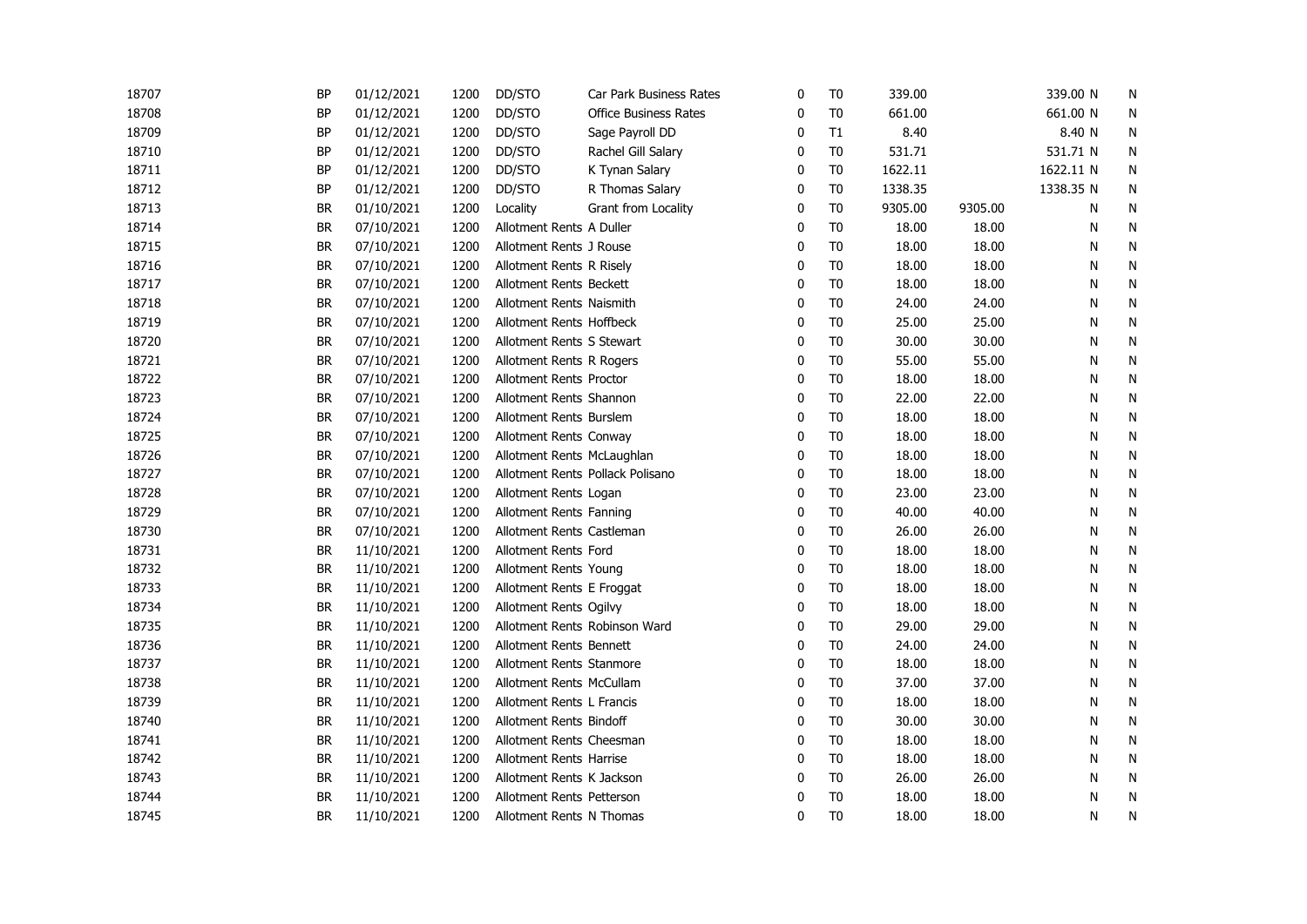| 18746 | BR        | 11/10/2021 | 1200 | Allotment Rents Johnson        |                                                | $\mathbf 0$  | T <sub>0</sub> | 18.00   | 18.00   | N         | N         |
|-------|-----------|------------|------|--------------------------------|------------------------------------------------|--------------|----------------|---------|---------|-----------|-----------|
| 18747 | <b>BR</b> | 11/10/2021 | 1200 | Allotment Rents Bailey Kelland |                                                | 0            | T <sub>0</sub> | 25.00   | 25.00   | N         | N         |
| 18748 | <b>BR</b> | 11/10/2021 | 1200 | Allotment Rents S Warner       |                                                | 0            | T <sub>0</sub> | 18.00   | 18.00   | N         | N         |
| 18749 | <b>BR</b> | 04/10/2021 | 1200 | Barclays                       | Loyalty Rewards                                | 0            | T <sub>0</sub> | 0.30    | 0.30    | N         | N         |
| 18750 | <b>BR</b> | 08/10/2021 | 1200 | <b>WBS</b>                     | Grant for Arts Hub                             | 0            | T <sub>0</sub> | 500.00  | 500.00  | N         | N         |
| 18751 | BR        | 08/10/2021 | 1200 |                                | OCC County Cou Grant for Allotment Water Upgra | 0            | T <sub>0</sub> | 500.00  | 500.00  | N         | N         |
| 18752 | BR        | 08/10/2021 | 1200 |                                | OCC County Cou Grant for Allotment Water Upgra | 0            | T <sub>0</sub> | 500.00  | 500.00  | N         | N         |
| 18753 | <b>BR</b> | 14/10/2021 | 1200 | C O Hire                       | Ellie Ingram                                   | 0            | T <sub>0</sub> | 25.00   | 25.00   | N         | N         |
| 18754 | BR        | 20/10/2021 | 1200 | Trader Income                  | Mercy in Action                                | 0            | T <sub>0</sub> | 100.00  | 100.00  | N         | N         |
| 18755 | <b>BR</b> | 26/10/2021 | 1200 | W R Hire                       | <b>SKP Hire</b>                                | 0            | T <sub>0</sub> | 200.00  | 200.00  | N         | ${\sf N}$ |
| 18756 | <b>BR</b> | 26/10/2021 | 1200 | SODC                           | Refund 2 years B Rates                         | 0            | T <sub>0</sub> | 1721.56 | 1721.56 | N         | ${\sf N}$ |
| 18757 | JC        | 02/10/2021 | 1200 | <b>TRANS</b>                   | <b>Bank Transfer</b>                           | 0            | T <sub>9</sub> | 4031.44 |         | 4031.44 - | N         |
| 18760 | JD        | 11/10/2021 | 1200 | <b>TRANS</b>                   | <b>Bank Transfer</b>                           | $\mathbf 0$  | T <sub>9</sub> | 1000.00 | 1000.00 |           | N         |
| 18762 | JD        | 18/10/2021 | 1200 | <b>TRANS</b>                   | <b>Bank Transfer</b>                           | $\mathbf 0$  | T <sub>9</sub> | 2053.30 | 2053.30 |           | N         |
| 18764 | JD        | 27/10/2021 | 1200 | <b>TRANS</b>                   | <b>Bank Transfer</b>                           | 0            | T <sub>9</sub> | 2606.71 | 2606.71 |           | N         |
| 18766 | JD        | 27/10/2021 | 1200 | <b>TRANS</b>                   | <b>Bank Transfer</b>                           | $\mathbf{0}$ | T <sub>9</sub> | 1000.00 | 1000.00 | L,        | N         |
| 18767 | <b>BR</b> | 12/10/2021 | 1200 | Co-op                          | Bollard damage repaid                          | $\mathbf 0$  | T <sub>0</sub> | 175.00  | 175.00  | N         | N         |
| 18768 | BR        | 15/10/2021 | 1200 |                                | Heather Morrisor Donation for Tommy            | 0            | T <sub>0</sub> | 100.00  | 100.00  | N         | N         |
| 18769 | <b>BR</b> | 15/10/2021 | 1200 | Allotment Rents Foster         |                                                | $\Omega$     | T <sub>0</sub> | 18.00   | 18.00   | N         | N         |
| 18770 | <b>BR</b> | 15/10/2021 | 1200 | Allotment Rents J Wilkinson    |                                                | $\Omega$     | T <sub>0</sub> | 18.00   | 18.00   | N         | N         |
| 18771 | BR        | 15/10/2021 | 1200 | Allotment Rents F Lapage       |                                                | 0            | T <sub>0</sub> | 18.00   | 18.00   | N         | N         |
| 18772 | BR        | 15/10/2021 | 1200 | Allotment Rents J Brand        |                                                | 0            | T <sub>0</sub> | 39.00   | 39.00   | N         | N         |
| 18773 | <b>BR</b> | 15/10/2021 | 1200 | <b>Allotment Rents Stokes</b>  |                                                | 0            | T <sub>0</sub> | 21.00   | 21.00   | N         | N         |
| 18774 | <b>BR</b> | 15/10/2021 | 1200 | Allotment Rents L Callcutt     |                                                | 0            | T <sub>0</sub> | 25.00   | 25.00   | N         | N         |
| 18775 | BR        | 15/10/2021 | 1200 | <b>Allotment Rents Bruce</b>   |                                                | 0            | T <sub>0</sub> | 42.00   | 42.00   | N         | N         |
| 18776 | <b>BR</b> | 15/10/2021 | 1200 | Allotment Rents N Brown        |                                                | 0            | T <sub>0</sub> | 26.00   | 26.00   | N         | N         |
| 18777 | BR        | 15/10/2021 | 1200 | W Room Hire                    | Chess Club                                     | 0            | T <sub>0</sub> | 90.00   | 90.00   | N         | N         |
| 18778 | BR        | 15/10/2021 | 1200 | Allotment Rent Random          |                                                | 0            | T <sub>0</sub> | 1.00    | 1.00    | N         | N         |
| 18779 | BP        | 04/10/2021 | 1200 | <b>Barclays</b>                | <b>Bank Charges</b>                            | $\mathbf{0}$ | T <sub>0</sub> | 10.00   |         | 10.00 N   | N         |
| 18780 | <b>BP</b> | 08/10/2021 | 1200 | <b>HMRC</b>                    | Tax and NI                                     | $\mathbf{0}$ | T <sub>0</sub> | 2903.82 |         | 2903.82 N | N         |
| 18781 | <b>BP</b> | 08/10/2021 | 1200 | Wages                          | Sean Cunningham                                | $\Omega$     | T <sub>0</sub> | 413.28  |         | 413.28 N  | N         |
| 18782 | BP        | 11/10/2021 | 1200 |                                | Pet Waste Soluti Dog Bin Emptying              | 0            | T1             | 288.00  |         | 288.00 N  | N         |
| 18783 | BP        | 11/10/2021 | 1200 | Tulu                           | Porta Loo for Summer/Autumn                    | 0            | T1             | 380.56  |         | 380.56 N  | N         |
| 18784 | BP        | 11/10/2021 | 1200 | <b>SSE</b>                     | Gas OSP                                        | 0            | T <sub>2</sub> | 29.28   |         | 29.28 N   | N         |
| 18785 | <b>BP</b> | 14/10/2021 | 1200 | OCC                            | Comet Bus                                      | $\mathbf 0$  | T <sub>0</sub> | 141.00  |         | 141.00 N  | N         |
| 18786 | <b>BP</b> | 14/10/2021 | 1200 | <b>WTFC</b>                    | Refund to WTFC for repair                      | 0            | T <sub>0</sub> | 195.00  |         | 195.00 N  | N         |
| 18787 | BP        | 14/10/2021 | 1200 | Sheild                         | Dog Bin Emptying                               | 0            | T1             | 48.00   |         | 48.00 N   | N         |
| 18788 | <b>BP</b> | 14/10/2021 | 1200 | John Taylor                    | Plumbing works                                 | 0            | T1             | 114.00  |         | 114.00 N  | N         |
| 18789 | <b>BP</b> | 14/10/2021 | 1200 | Viking                         | Pens for Office                                | $\mathbf{0}$ | T1             | 7.42    |         | 7.42 N    | N         |
|       |           |            |      |                                |                                                |              |                |         |         |           |           |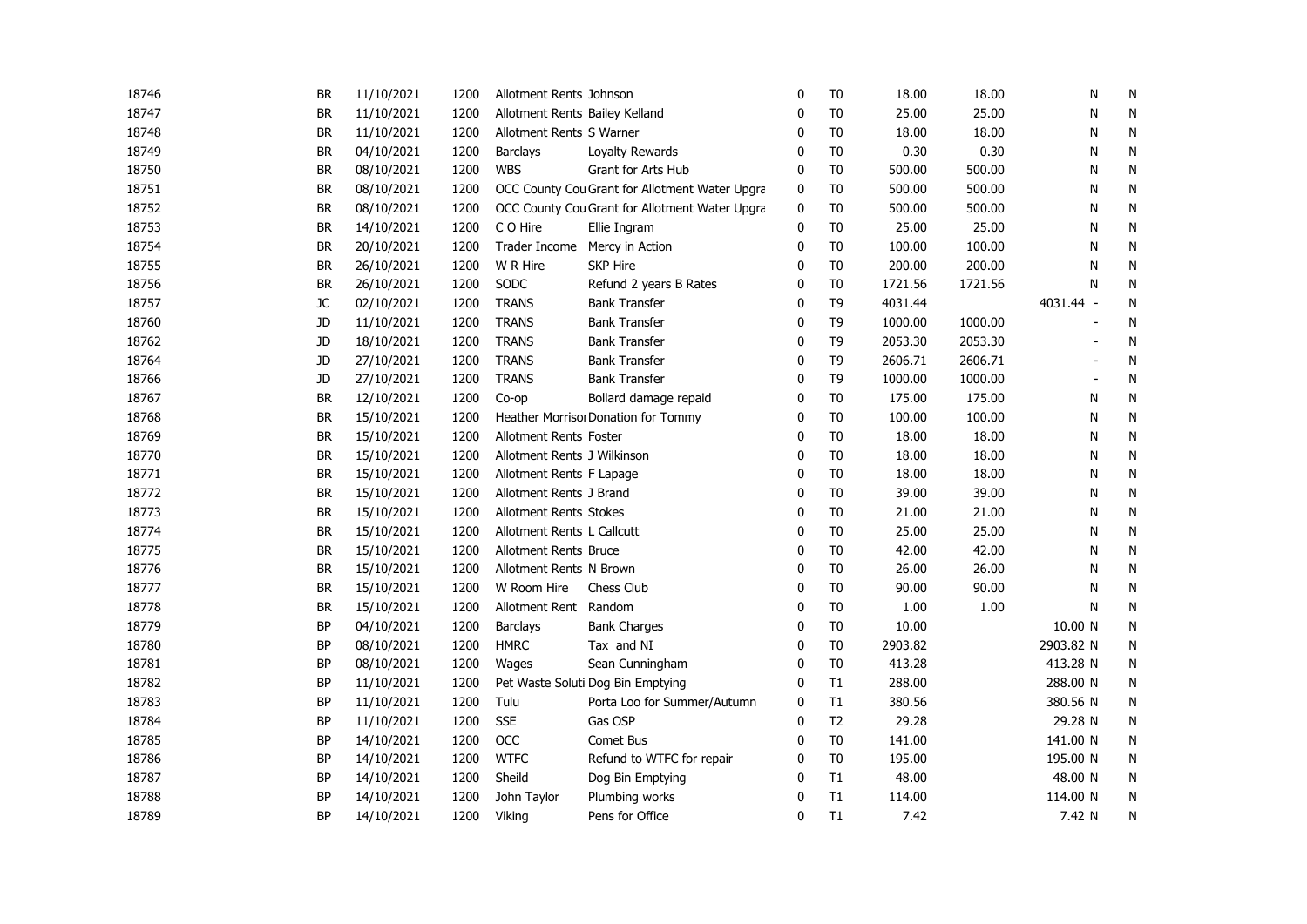| 18790 | <b>BP</b> | 14/10/2021 | 1200 | OCC                            | Comet Bus Journeys Sept                    | 0            | T <sub>0</sub> | 188.00  |         | 188.00 N  | N         |
|-------|-----------|------------|------|--------------------------------|--------------------------------------------|--------------|----------------|---------|---------|-----------|-----------|
| 18791 | <b>BP</b> | 14/10/2021 | 1200 | Grundon                        | Car Park Bin                               | 0            | T1             | 123.74  |         | 123.74 N  | N         |
| 18792 | BP        | 14/10/2021 | 1200 |                                | National Allotme Annual Subscription       | 0            | T1             | 66.00   |         | 66.00 N   | N         |
| 18793 | <b>BP</b> | 14/10/2021 | 1200 | <b>TLGO</b>                    | <b>Church Grass Cutting</b>                | 0            | T1             | 300.00  |         | 300.00 N  | N         |
| 18794 | <b>BP</b> | 14/10/2021 | 1200 | Trimming Hedge Owain Devey     |                                            | 0            | T1             | 216.00  |         | 216.00 N  | N         |
| 18795 | <b>BP</b> | 14/10/2021 | 1200 |                                | Collingswood GroBollard repair and replace | $\mathbf 0$  | T1             | 312.00  |         | 312.00 N  | ${\sf N}$ |
| 18796 | <b>BP</b> | 14/10/2021 | 1200 | Viking                         | Toilet Rolls Hand Towels Floor M           | $\mathbf 0$  | T1             | 59.10   |         | 59.10 N   | N         |
| 18797 | BP        | 14/10/2021 | 1200 | Wiseserve                      | New Computer and works                     | 0            | T1             | 1977.60 |         | 1977.60 N | N         |
| 18798 | BP        | 14/10/2021 | 1200 |                                | English Cottage (Paddock Gardening         | 0            | T <sub>0</sub> | 180.00  |         | 180.00 N  | N         |
| 18799 | <b>BP</b> | 14/10/2021 | 1200 | Wallgate                       | Annual Contract                            | 0            | T1             | 1197.00 |         | 1197.00 N | N         |
| 18800 | <b>BP</b> | 14/10/2021 | 1200 | <b>NEST</b>                    | Pensions EE and EY                         | 0            | T <sub>0</sub> | 302.18  |         | 302.18 N  | N         |
| 18801 | BP        | 14/10/2021 | 1200 | <b>TLGO</b>                    | Play Area Grasscutting                     | 0            | T1             | 274.80  |         | 274.80 N  | N         |
| 18802 | <b>BP</b> | 14/10/2021 | 1200 | <b>TLGO</b>                    | Grasscutting                               | 0            | T1             | 1143.60 |         | 1143.60 N | N         |
| 18803 | <b>BP</b> | 14/10/2021 | 1200 | <b>TLGO</b>                    | Grasscutting                               | 0            | T1             | 60.00   |         | 60.00 N   | N         |
| 18804 | BP        | 14/10/2021 | 1200 | Onecom                         | Tel and Broadband                          | $\Omega$     | T1             | 58.90   |         | 58.90 N   | N         |
| 18805 | <b>BP</b> | 26/10/2021 | 1200 | Pozitive Energy Electricity    |                                            | $\mathbf{0}$ | T <sub>2</sub> | 150.76  |         | 150.76 N  | N         |
| 18806 | <b>BP</b> | 26/10/2021 | 1200 | Pozitive Energy Electricity    |                                            | $\mathbf{0}$ | T <sub>2</sub> | 50.27   |         | 50.27 N   | N         |
| 18807 | <b>BP</b> | 15/10/2021 | 1200 | Pozitive Energy Electricity    |                                            | $\Omega$     | T <sub>2</sub> | 16.23   |         | 16.23 N   | N         |
| 18808 | JC        | 15/10/2021 | 1200 | <b>TRANS</b>                   | <b>Bank Transfer</b>                       | $\mathbf{0}$ | T <sub>9</sub> | 90.00   |         | $90.00 -$ | N         |
| 18810 | BP        | 07/10/2021 | 1200 | Amazon                         | Padlock and Cable Boxes SID                | 0            | T1             | 67.54   |         | 67.54 N   | N         |
| 18811 | <b>BP</b> | 13/10/2021 | 1200 | Amazon                         | <b>Barrier Tape</b>                        | 0            | T1             | 9.18    |         | 9.18 N    | N         |
| 18812 | <b>BP</b> | 13/10/2021 | 1200 | Amazon                         | Asbestos Bags                              | 0            | T1             | 18.95   |         | 18.95 N   | N         |
| 18813 | BP        | 25/10/2021 | 1200 | Amazon                         | Pens Bin liners etc                        | 0            | T1             | 21.98   |         | 21.98 N   | N         |
| 18814 | BP        | 22/10/2021 | 1200 |                                | Arts Hub Grant intaligo printmaker Arthub  | 0            | T1             | 179.27  |         | 179.27 N  | N         |
| 18815 | <b>BP</b> | 22/10/2021 | 1200 |                                | Arts Hub Grant Hand print printing inks    | 0            | T1             | 270.55  |         | 270.55 N  | N         |
| 18820 | JD        | 11/10/2021 | 1200 | <b>TRANS</b>                   | <b>Bank Transfer</b>                       | 0            | T <sub>9</sub> | 2042.18 | 2042.18 |           | N         |
| 18823 | <b>BP</b> | 01/11/2021 | 1200 | Wages                          | pavilion Lesley Broyd                      | $\mathbf 0$  | T <sub>0</sub> | 85.00   |         | 85.00 N   | N         |
| 18824 | <b>BP</b> | 04/11/2021 | 1200 | Barclays                       | <b>Commission Charges</b>                  | 0            | T <sub>0</sub> | 8.50    |         | 8.50 N    | N         |
| 18825 | <b>BP</b> | 04/11/2021 | 1200 | <b>RBL</b>                     | <b>Tommy Soldier</b>                       | 0            | T1             | 201.00  |         | 201.00 N  | N         |
| 18826 | <b>BP</b> | 04/11/2021 | 1200 | <b>NEST</b>                    | Pensions EE and EY                         | $\mathbf 0$  | T <sub>0</sub> | 302.18  |         | 302.18 N  | N         |
| 18827 | <b>BP</b> | 14/11/2021 | 1200 | <b>HMRC</b>                    | Tax and NI                                 | 0            | T <sub>0</sub> | 1983.96 |         | 1983.96 N | N         |
| 18828 | BR        | 01/11/2021 | 1200 |                                | Allotment Rents Cuzner and Emerton         | 0            | T <sub>0</sub> | 18.00   | 18.00   | N         | N         |
| 18829 | BR        | 01/11/2021 | 1200 | Allotment Rents S Howard       |                                            | 0            | T <sub>0</sub> | 27.00   | 27.00   | Ν         | N         |
| 18830 | <b>BR</b> | 01/11/2021 | 1200 | <b>Allotment Rents Emerton</b> |                                            | 0            | T <sub>0</sub> | 24.00   | 24.00   | N         | N         |
| 18831 | <b>BR</b> | 01/11/2021 | 1200 | Allotment Rents MC Allen       |                                            | $\Omega$     | T <sub>0</sub> | 24.00   | 24.00   | N         | N         |
| 18832 | <b>BR</b> | 15/11/2021 | 1200 | Allotment Rents Hayden         |                                            | $\mathbf 0$  | T <sub>0</sub> | 18.00   | 18.00   | N         | N         |
| 18833 | <b>BR</b> | 15/11/2021 | 1200 | Allotment Rents Noorlander     |                                            | 0            | T <sub>0</sub> | 18.00   | 18.00   | N         | N         |
| 18834 | BR        | 15/11/2021 | 1200 | Allotment Rents Short          |                                            | 0            | T <sub>0</sub> | 18.00   | 18.00   | N         | N         |
| 18835 | <b>BR</b> | 15/11/2021 | 1200 | Allotment Rents Kean           |                                            | $\mathbf{0}$ | T <sub>0</sub> | 24.00   | 24.00   | N         | N         |
|       |           |            |      |                                |                                            |              |                |         |         |           |           |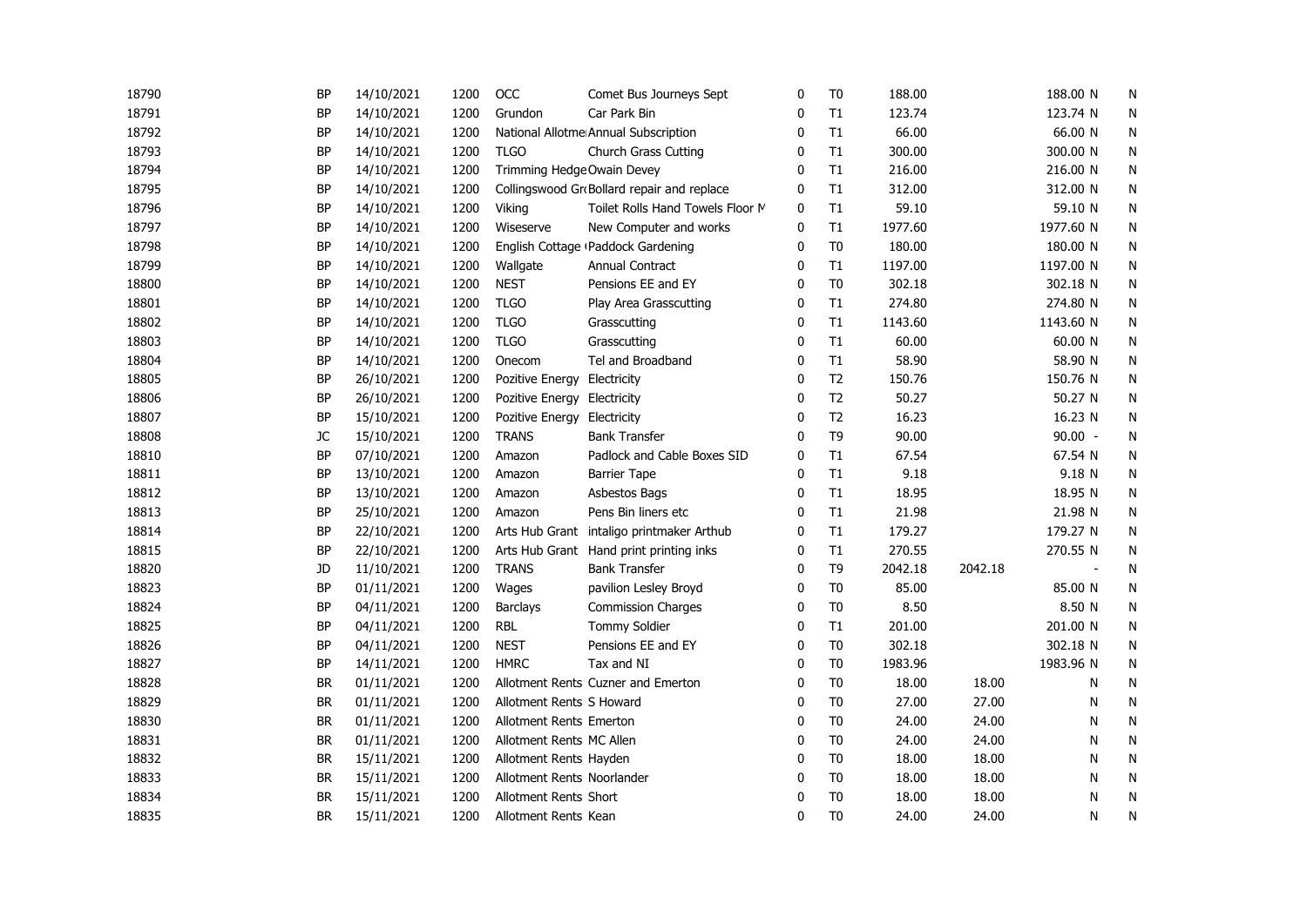| 18836 | <b>BR</b> | 15/11/2021 | 1200 | Allotment Rents Lees Felicity |                                               | $\mathbf 0$  | T <sub>0</sub> | 18.00   | 18.00   | N                        | N         |
|-------|-----------|------------|------|-------------------------------|-----------------------------------------------|--------------|----------------|---------|---------|--------------------------|-----------|
| 18837 | <b>BP</b> | 14/10/2021 | 1200 | Amazon                        | Dog Signs for Allotment                       | 0            | T <sub>0</sub> | 14.98   |         | 14.98 N                  | N         |
| 18838 | BP        | 30/09/2021 | 1200 | OneCom                        | Tel and Broadband                             | 0            | T1             | 59.58   |         | 59.58 N                  | N         |
| 18840 | JD        | 01/11/2021 | 1200 | <b>TRANS</b>                  | <b>Bank Transfer</b>                          | $\mathbf{0}$ | T <sub>9</sub> | 2827.51 | 2827.51 | $\blacksquare$           | N         |
| 18841 | BP        | 15/11/2021 | 1200 | Castle Water                  | Water                                         | 0            | T <sub>0</sub> | 125.40  |         | 125.40 N                 | N         |
| 18842 | BP        | 25/11/2021 | 1200 | SODC                          | Dog Bin Emptying                              | 0            | T1             | 74.52   |         | 74.52 N                  | N         |
| 18844 | JD        | 19/11/2021 | 1200 | <b>TRANS</b>                  | <b>Bank Transfer</b>                          | $\mathbf{0}$ | T <sub>9</sub> | 2755.39 | 2755.39 |                          | N         |
| 18845 | <b>BP</b> | 08/11/2021 | 1200 | Amazon                        | <b>CCTV Signs</b>                             | 0            | T1             | 6.57    |         | 6.57 N                   | N         |
| 18846 | BP        | 15/11/2021 | 1200 | Amazon                        | Things for Town Hall                          | 0            | T1             | 38.93   |         | 38.93 N                  | N         |
| 18847 | BP        | 19/11/2021 | 1200 | <b>SSE GAS</b>                | Gas                                           | $\mathbf 0$  | T <sub>2</sub> | 49.77   |         | 49.77 N                  | N         |
| 18848 | BP        | 19/11/2021 | 1200 | Pozitive Energy               | Electricity                                   | $\mathbf 0$  | T <sub>2</sub> | 59.79   |         | 59.79 N                  | ${\sf N}$ |
| 18849 | <b>BP</b> | 19/11/2021 | 1200 | <b>DIY Direct</b>             | <b>Toilet Spindles</b>                        | 0            | T1             | 24.89   |         | 24.89 N                  | N         |
| 18850 | <b>BP</b> | 30/11/2021 | 1200 | OneCom                        | Tel and Broadband                             | $\mathbf 0$  | T1             | 60.58   |         | 60.58 N                  | N         |
| 18851 | <b>BP</b> | 30/11/2021 | 1200 | Viking                        | Church Grass Cutting                          | $\mathbf 0$  | T1             | 150.00  |         | 150.00 N                 | N         |
| 18852 | <b>BP</b> | 30/11/2021 | 1200 | Communicoro                   | Local Councils Update                         | 0            | T <sub>0</sub> | 75.00   |         | 75.00 N                  | N         |
| 18853 | <b>BP</b> | 30/11/2021 | 1200 | <b>Bruce Garside</b>          | Works to I-Play repairs                       | $\mathbf{0}$ | T <sub>0</sub> | 350.00  |         | 350.00 N                 | N         |
| 18854 | <b>BP</b> | 30/11/2021 | 1200 |                               | Shield Maintenar Dog Bin Emptying             | $\mathbf 0$  | T1             | 103.99  |         | 103.99 N                 | N         |
| 18855 | <b>BP</b> | 30/11/2021 | 1200 | Nigel Adams                   | Hedge Laying                                  | $\mathbf{0}$ | T <sub>0</sub> | 260.00  |         | 260.00 N                 | N         |
| 18856 | <b>BP</b> | 30/11/2021 | 1200 | Grundon                       | Car Park Bin                                  | $\mathbf{0}$ | T1             | 128.66  |         | 128.66 N                 | N         |
| 18857 | <b>BP</b> | 30/11/2021 | 1200 | Savills                       | Work to date on Rent Review                   | 0            | T1             | 1215.60 |         | 1215.60 N                | N         |
| 18858 | BP        | 30/11/2021 | 1200 | <b>First Steps</b>            | <b>Grant Annual</b>                           | 0            | T <sub>0</sub> | 5000.00 |         | 5000.00 N                | N         |
| 18859 | <b>BP</b> | 30/11/2021 | 1200 |                               | Donald Cousins Paddock Gardening and Bluebell | 0            | T <sub>0</sub> | 357.00  |         | 357.00 N                 | N         |
| 18860 | BP        | 30/11/2021 | 1200 | <b>TLGO</b>                   | <b>Rec Grasscutting</b>                       | 0            | T1             | 274.80  |         | 274.80 N                 | N         |
| 18861 | BP        | 30/11/2021 | 1200 | <b>TLGO</b>                   | Grasscutting                                  | 0            | T1             | 1136.64 |         | 1136.64 N                | N         |
| 18862 | BP        | 30/11/2021 | 1200 | <b>TLGO</b>                   | Grasscutting                                  | 0            | T1             | 66.96   |         | 66.96 N                  | N         |
| 18864 | JD        | 30/11/2021 | 1200 | <b>TRANS</b>                  | <b>Bank Transfer</b>                          | 0            | T9             | 6500.00 | 6500.00 |                          | N         |
| 18866 | JD        | 30/11/2021 | 1200 | <b>TRANS</b>                  | <b>Bank Transfer</b>                          | 0            | T <sub>9</sub> | 2814.26 | 2814.26 | $\overline{\phantom{a}}$ | N         |
| 18867 | <b>BP</b> | 30/11/2021 | 1200 | Viking                        | LeverArach cloths                             | 0            | T1             | 12.78   |         | 12.78 N                  | ${\sf N}$ |
| 18868 | <b>BP</b> | 30/11/2021 | 1200 | Viking                        | <b>Toilet Rolls</b>                           | $\mathbf{0}$ | T1             | 26.38   |         | 26.38 N                  | N         |
| 18869 | <b>BP</b> | 30/11/2021 | 1200 | Viking                        | Town Hall Floor Pads                          | $\mathbf{0}$ | T1             | 16.79   |         | 16.79 N                  | N         |
| 18870 | <b>BP</b> | 30/11/2021 | 1200 | Bongo IT                      | Outlook Email Support                         | $\mathbf{0}$ | T1             | 22.56   |         | 22.56 N                  | N         |
| 18874 | <b>BP</b> | 16/12/2021 | 1200 | DD/STO                        | Sage Accounting Package DD                    | 0            | T1             | 48.00   |         | 48.00 N                  | N         |
| 18877 | <b>BP</b> | 01/01/2022 | 1200 | DD/STO                        | <b>Car Park Business Rates</b>                | 0            | T <sub>0</sub> | 339.00  |         | 339.00 N                 | N         |
| 18878 | ΒP        | 01/01/2022 | 1200 | DD/STO                        | <b>Office Business Rates</b>                  | 0            | T <sub>0</sub> | 661.00  |         | 661.00 N                 | N         |
| 18879 | BP        | 01/01/2022 | 1200 | DD/STO                        | Sage Payroll DD                               | 0            | T1             | 8.40    |         | 8.40 N                   | N         |
| 18880 | <b>BP</b> | 01/01/2022 | 1200 | DD/STO                        | Rachel Gill Salary                            | 0            | T <sub>0</sub> | 531.71  |         | 531.71 N                 | N         |
| 18881 | BP        | 01/01/2022 | 1200 | DD/STO                        | K Tynan Salary                                | 0            | T <sub>0</sub> | 1621.91 |         | 1621.91 N                | N         |
| 18882 | <b>BP</b> | 01/01/2022 | 1200 | DD/STO                        | R Thomas Salary                               | $\mathbf 0$  | T <sub>0</sub> | 1338.35 |         | 1338.35 N                | N         |
| 18883 | <b>BP</b> | 16/01/2022 | 1200 | DD/STO                        | Sage Accounting Package DD                    | 0            | T1             | 48.00   |         | 48.00 N                  | N         |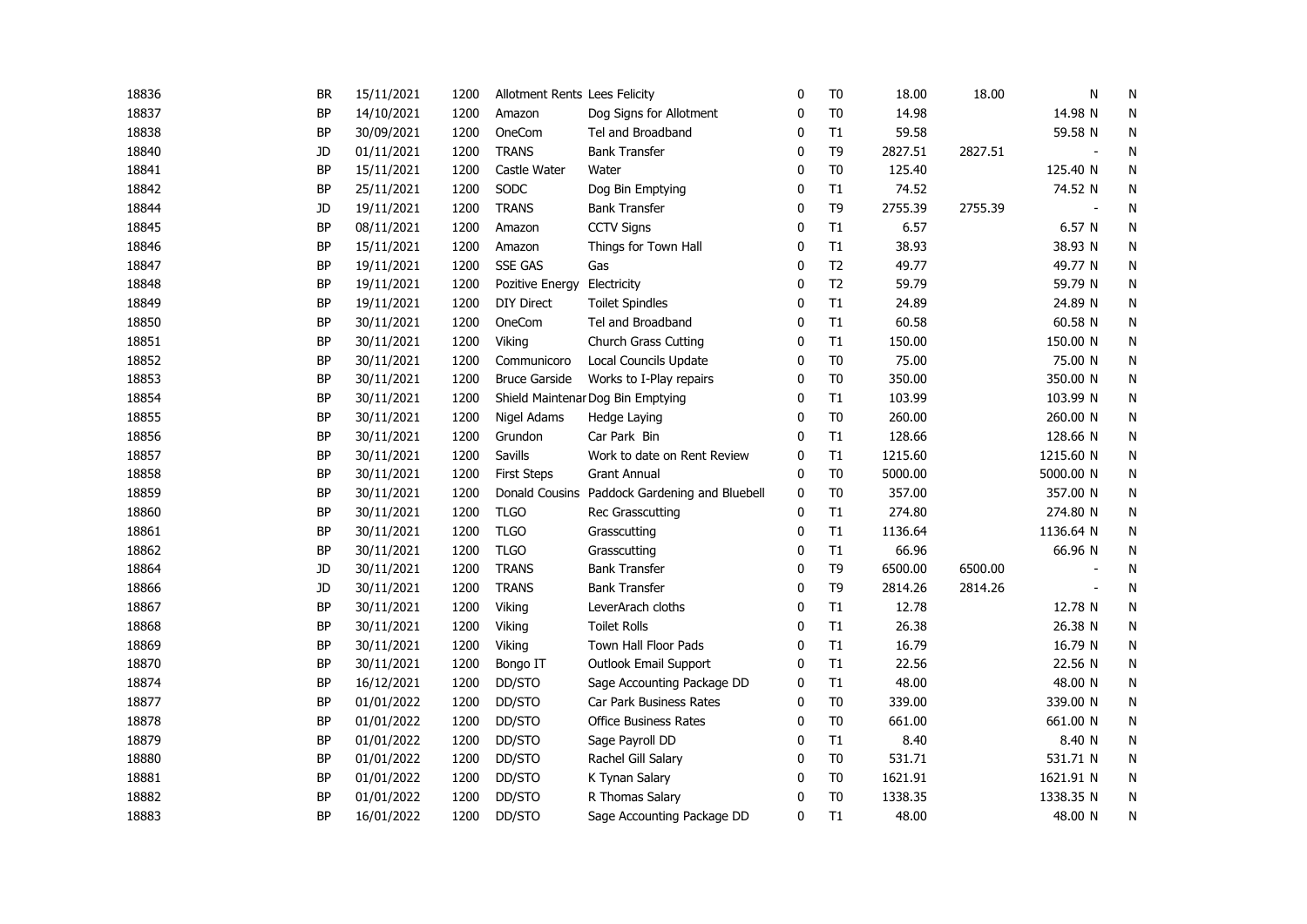| 18884 | <b>BP</b> | 16/01/2022 | 1200 | DD/STO            | Bongo IT outlook DD                            | 0            | T1             | 22.56    |          | 22.56 N   | N |
|-------|-----------|------------|------|-------------------|------------------------------------------------|--------------|----------------|----------|----------|-----------|---|
| 18885 | <b>BP</b> | 16/01/2022 | 1200 | DD/STO            | Wiseserve Remote Back up x 2                   | 0            | T1             | 48.00    |          | 48.00 N   | N |
| 18889 | JD        | 02/12/2021 | 1200 | <b>TRANS</b>      | <b>Bank Transfer</b>                           | 0            | T <sub>9</sub> | 2892.17  | 2892.17  |           | N |
| 18891 | <b>JD</b> | 02/12/2021 | 1200 | <b>TRANS</b>      | <b>Bank Transfer</b>                           | $\mathbf{0}$ | T <sub>9</sub> | 1600.00  | 1600.00  |           | N |
| 18893 | <b>JD</b> | 03/12/2021 | 1200 | <b>TRANS</b>      | <b>Bank Transfer</b>                           | $\mathbf{0}$ | T <sub>9</sub> | 2730.52  | 2730.52  |           | N |
| 18895 | JD        | 22/12/2021 | 1200 | <b>TRANS</b>      | <b>Bank Transfer</b>                           | 0            | T <sub>9</sub> | 2560.94  | 2560.94  |           | N |
| 18897 | JD        | 22/12/2021 | 1200 | <b>TRANS</b>      | <b>Bank Transfer</b>                           | 0            | T <sub>9</sub> | 13500.00 | 13500.00 |           | N |
| 18898 | <b>BR</b> | 22/12/2021 | 1200 | Trader Income     | So Sustinable Car Park                         | 0            | T <sub>0</sub> | 100.00   | 100.00   | N         | N |
| 18899 | BR        | 22/12/2021 | 1200 | <b>Field Rent</b> | Quarter Rent                                   | 0            | T <sub>0</sub> | 200.00   | 200.00   | N         | N |
| 18900 | <b>BR</b> | 06/12/2021 | 1200 | <b>Barclays</b>   | Loyalty Rewards                                | $\mathbf 0$  | T <sub>0</sub> | 1.96     | 1.96     | N         | N |
| 18901 | <b>BP</b> | 03/12/2021 | 1200 | Lesley            | Lesley Broyd Cleaning                          | 0            | T <sub>0</sub> | 115.00   |          | 115.00 N  | N |
| 18902 | <b>BP</b> | 03/12/2021 | 1200 | Sean              | Holiday Cover fpr Bpb Sean Cuni                | 0            | T <sub>0</sub> | 275.52   |          | 275.52 N  | N |
| 18903 | <b>BP</b> | 06/12/2021 | 1200 | <b>Barclays</b>   | <b>Bank Charges</b>                            | 0            | T <sub>0</sub> | 18.28    |          | 18.28 N   | N |
| 18904 | <b>BP</b> | 06/12/2021 | 1200 | Amazon            | Undercroft Lights and Batteries                | 0            | T1             | 42.72    |          | 42.72 N   | N |
| 18905 | <b>BP</b> | 06/12/2021 | 1200 | Glanvilles        | Glanvilles 1st Invoice Pyrton Tra              | 0            | T1             | 2340.00  |          | 2340.00 N | N |
| 18906 | <b>BP</b> | 06/12/2021 | 1200 | Collins Debden    | 2022 Diary                                     | $\mathbf{0}$ | T1             | 27.23    |          | 27.23 N   | N |
| 18907 | <b>BP</b> | 22/12/2021 | 1200 | Pet Waste         | Dog Bin Emptying                               | $\mathbf{0}$ | T1             | 72.00    |          | 72.00 N   | N |
| 18908 | <b>BP</b> | 22/12/2021 | 1200 |                   | Beechwood Esta 1 Years Rent Sports Field       | $\mathbf 0$  | T <sub>0</sub> | 5000.00  |          | 5000.00 N | N |
| 18909 | <b>BP</b> | 22/12/2021 | 1200 | Ricoh             | Quarterly Copier Bill                          | 0            | T1             | 429.58   |          | 429.58 N  | N |
| 18910 | <b>BP</b> | 22/12/2021 | 1200 | <b>TLGO</b>       | Play Area grass cutting                        | 0            | T1             | 274.80   |          | 274.80 N  | N |
| 18911 | <b>BP</b> | 22/12/2021 | 1200 | <b>TLGO</b>       | Grass Cutting 5-9 10-20 22-24                  | $\mathbf{0}$ | T1             | 1076.64  |          | 1076.64 N | N |
| 18912 | <b>BP</b> | 22/12/2021 | 1200 | <b>TLGO</b>       | Verge grass cutting                            | $\mathbf{0}$ | T1             | 66.96    |          | 66.96 N   | N |
| 18913 | <b>BP</b> | 22/12/2021 | 1200 | <b>TLGO</b>       | Town Entrance grass cutting                    | 0            | T1             | 60.00    |          | 60.00 N   | N |
| 18914 | BP        | 22/12/2021 | 1200 | <b>TLGO</b>       | <b>Church Grass Cutting</b>                    | 0            | T1             | 300.00   |          | 300.00 N  | N |
| 18915 | <b>BP</b> | 22/12/2021 | 1200 | Clissold          | Works to Rec Ground strim cutti                | 0            | T <sub>0</sub> | 210.00   |          | 210.00 N  | N |
| 18916 | <b>BP</b> | 22/12/2021 | 1200 | <b>WCAG</b>       | Chalk Stream Film                              | 0            | T <sub>0</sub> | 1000.00  |          | 1000.00 N | N |
| 18917 | <b>BP</b> | 22/12/2021 | 1200 | Cousins           | October Gardening                              | $\mathbf 0$  | T <sub>0</sub> | 180.00   |          | 180.00 N  | N |
| 18918 | <b>BP</b> | 22/12/2021 | 1200 | Cousins           | Gardening                                      | 0            | T <sub>0</sub> | 180.00   |          | 180.00 N  | N |
| 18919 | <b>BP</b> | 22/12/2021 | 1200 | Shield            | Dog Bin Emptying Inv 5282A                     | 0            | T1             | 103.99   |          | 103.99 N  | N |
| 18920 | <b>BP</b> | 22/12/2021 | 1200 | Collins           | Sorting out Potholes Rec CarParl               | 0            | T1             | 354.00   |          | 354.00 N  | N |
| 18921 | <b>BP</b> | 22/12/2021 | 1200 | Vision ICT        | NP Website Annual Fee                          | 0            | T1             | 447.60   |          | 447.60 N  | N |
| 18922 | <b>BP</b> | 22/12/2021 | 1200 | Ollie Brake       | SID Installation etc                           | $\mathbf{0}$ | T <sub>0</sub> | 90.00    |          | 90.00 N   | N |
| 18923 | <b>BP</b> | 22/12/2021 | 1200 | Glanville         | Glanvilles 2nd Invoice Pyrton Tra              | 0            | T1             | 600.00   |          | 600.00 N  | N |
| 18924 | <b>BP</b> | 22/12/2021 | 1200 | <b>OCC</b>        | Comet TRips October                            | $\mathbf{0}$ | T <sub>0</sub> | 188.00   |          | 188.00 N  | N |
| 18925 | <b>BP</b> | 22/12/2021 | 1200 |                   | Devey Tree Care Mansle Gardens removal of deac | 0            | T1             | 360.00   |          | 360.00 N  | N |
| 18926 | <b>BP</b> | 22/12/2021 | 1200 |                   | Kathryn Davies Conservation Area Appraisal     | 0            | T <sub>0</sub> | 4902.85  |          | 4902.85 N | N |
| 18927 | BP        | 22/12/2021 | 1200 | <b>SSE</b>        | <b>Gas Community Office</b>                    | 0            | T <sub>2</sub> | 76.36    |          | 76.36 N   | N |
| 18928 | <b>BP</b> | 22/12/2021 | 1200 | Azure             | <b>Blu Away</b>                                | $\mathbf 0$  | T1             | 47.57    |          | 47.57 N   | N |
| 18929 | <b>BP</b> | 22/12/2021 | 1200 | Castle Water      | Water for Allotments                           | $\mathbf{0}$ | T <sub>0</sub> | 127.36   |          | 127.36 N  | N |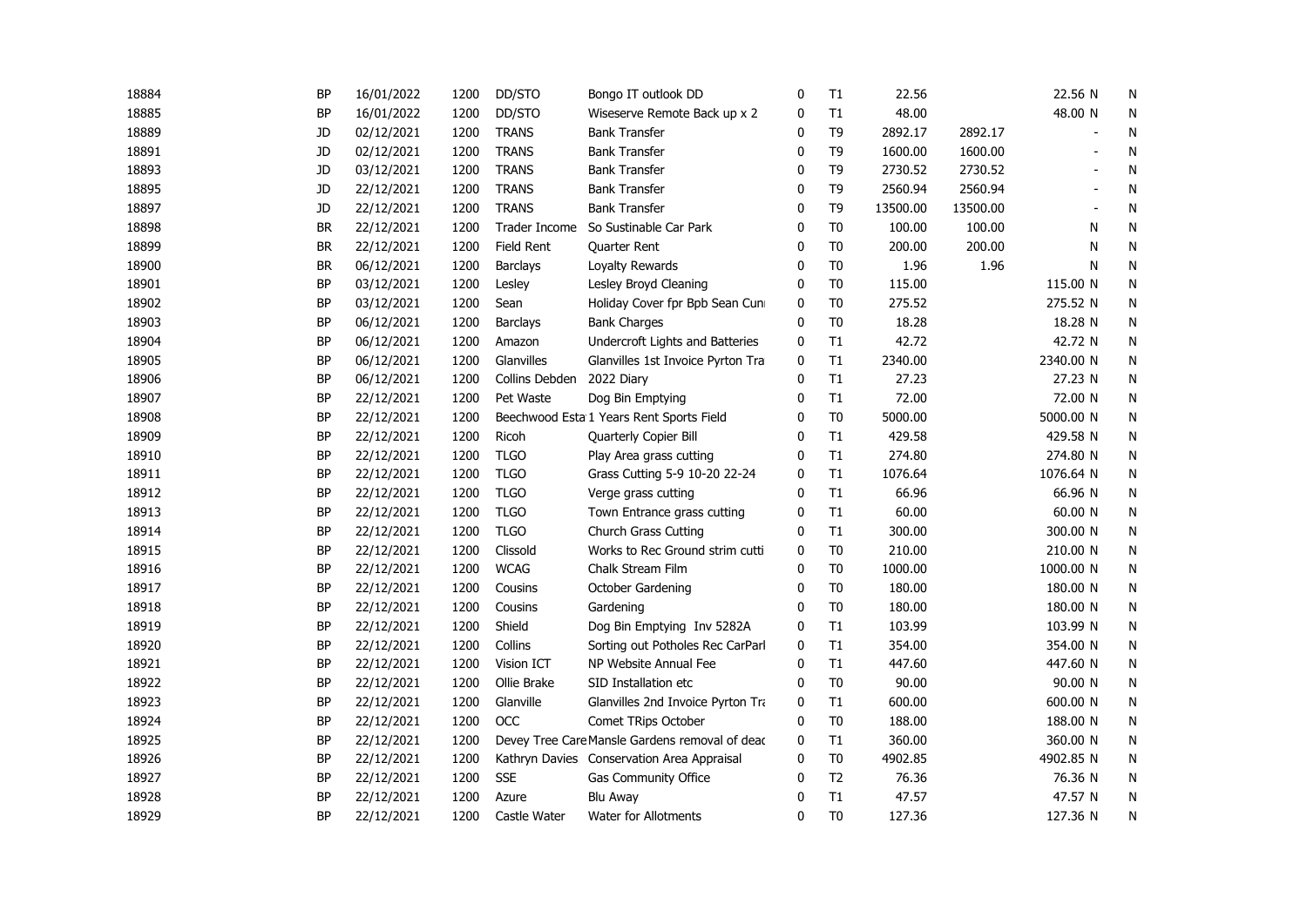| 18930 | <b>BP</b> | 24/12/2021 | 1200 | OneCom                | Telephone and Broadband                           | $\mathbf 0$  | T1             | 59.37   |         | 59.37 N                  | N |
|-------|-----------|------------|------|-----------------------|---------------------------------------------------|--------------|----------------|---------|---------|--------------------------|---|
| 18933 | <b>BP</b> | 01/02/2022 | 1200 | DD/STO                | Sage Payroll DD                                   | 0            | T1             | 8.40    |         | 8.40 N                   | N |
| 18934 | BP        | 01/02/2022 | 1200 | DD/STO                | Rachel Gill Salary                                | 0            | T <sub>0</sub> | 531.71  |         | 531.71 N                 | N |
| 18935 | <b>BP</b> | 01/02/2022 | 1200 | DD/STO                | K Tynan Salary                                    | 0            | T <sub>0</sub> | 1622.11 |         | 1622.11 N                | N |
| 18936 | <b>BP</b> | 01/02/2022 | 1200 | DD/STO                | R Thomas Salary                                   | 0            | T <sub>0</sub> | 1338.35 |         | 1338.35 N                | N |
| 19023 | <b>BP</b> | 04/01/2022 | 1200 | Wages                 | Lesley Broyd                                      | $\mathbf{0}$ | T <sub>0</sub> | 105.00  |         | 105.00 N                 | N |
| 19024 | <b>BP</b> | 04/01/2022 | 1200 | Onecom                | Telephone and Broadband                           | $\mathbf{0}$ | T1             | 59.23   |         | 59.23 N                  | N |
| 19025 | <b>BP</b> | 06/01/2022 | 1200 | <b>Barclays</b>       | Commission charges                                | $\Omega$     | T <sub>0</sub> | 8.50    |         | 8.50 N                   | N |
| 19026 | BP        | 11/01/2022 | 1200 | Pavilion              | Dustpan and Brush Pavilion                        | 0            | T1             | 21.99   |         | 21.99 N                  | N |
| 19027 | <b>BP</b> | 11/01/2022 | 1200 | R Thomas              | Bracket for Rec Gate                              | 0            | T1             | 19.81   |         | 19.81 N                  | N |
| 19028 | <b>BP</b> | 11/01/2022 | 1200 |                       | Briants of Risbor Mansle gradens fencing material | 0            | T1             | 420.72  |         | 420.72 N                 | N |
| 19029 | BP        | 11/01/2022 | 1200 |                       | Briants of Risbor Rec Fence Materials             | 0            | T1             | 52.14   |         | 52.14 N                  | N |
| 19030 | <b>BP</b> | 17/01/2022 | 1200 | <b>DTC</b>            | Works to hedge Mansle Gardens                     | 0            | T1             | 1620.00 |         | 1620.00 N                | N |
| 19031 | <b>BP</b> | 13/01/2022 | 1200 | <b>NEST</b>           | EE And EY Pension payments                        | 0            | T <sub>0</sub> | 302.18  |         | 302.18 N                 | N |
| 19032 | BP        | 13/01/2022 | 1200 | Bongo                 | Outlook Support                                   | 0            | T1             | 22.56   |         | 22.56 N                  | N |
| 19033 | <b>BP</b> | 13/01/2022 | 1200 | Azure Hygiene         | Pub Con Suppli9es                                 | $\mathbf{0}$ | T1             | 67.34   |         | 67.34 N                  | N |
| 19034 | <b>BP</b> | 13/01/2022 | 1200 | <b>OCC</b>            | Comet Journeys November                           | $\mathbf 0$  | T <sub>0</sub> | 235.00  |         | 235.00 N                 | N |
| 19035 | <b>BP</b> | 13/01/2022 | 1200 | O Brake               | SID Moving and Data Download                      | 0            | T <sub>0</sub> | 160.00  |         | 160.00 N                 | N |
| 19036 | <b>BP</b> | 13/01/2022 | 1200 |                       | Shield Maintenar Dog Bin Emptying                 | $\mathbf{0}$ | T1             | 103.99  |         | 103.99 N                 | N |
| 19037 | <b>BP</b> | 13/01/2022 | 1200 | <b>JRB</b>            | Dog Bins for Rec                                  | $\Omega$     | T1             | 166.50  |         | 166.50 N                 | N |
| 19038 | BP        | 13/01/2022 | 1200 | <b>SSE</b>            | Gas                                               | 0            | T <sub>2</sub> | 76.36   |         | 76.36 N                  | N |
| 19039 | BP        | 13/01/2022 | 1200 | Adam Clissold         | Arch Fencing etc work to Mansle                   | 0            | T <sub>0</sub> | 226.20  |         | 226.20 N                 | N |
| 19040 | <b>BP</b> | 13/01/2022 | 1200 | Adam Clissold         | Repair to Fence pavilion                          | 0            | T <sub>0</sub> | 200.00  |         | 200.00 N                 | N |
| 19041 | BP        | 13/01/2022 | 1200 | Grundon               | Car Park Bin                                      | 0            | T1             | 97.52   |         | 97.52 N                  | N |
| 19042 | <b>BP</b> | 13/01/2022 | 1200 | J Skene               | Items for Print Group                             | 0            | $\mathsf{T}1$  | 45.20   |         | 45.20 N                  | N |
| 19043 | <b>BP</b> | 13/01/2022 | 1200 | Youth Club            | Youth Club Grant 2021 2022                        | 0            | T <sub>0</sub> | 650.00  |         | 650.00 N                 | N |
| 19044 | <b>BP</b> | 13/01/2022 | 1200 | CAB                   | CAB Grant 2021 2022                               | 0            | T <sub>0</sub> | 200.00  |         | 200.00 N                 | N |
| 19045 | <b>BP</b> | 20/01/2022 | 1200 | <b>SSE</b>            | Office Gas                                        | 0            | T <sub>2</sub> | 100.47  |         | 100.47 N                 | N |
| 19046 | <b>BP</b> | 28/01/2022 | 1200 | Grundon               | Car Park Bin                                      | $\mathbf{0}$ | T1             | 101.47  |         | 101.47 N                 | N |
| 19047 | <b>BP</b> | 28/01/2022 | 1200 | <b>British Legion</b> | Wreath RBL                                        | $\Omega$     | T <sub>0</sub> | 17.00   |         | 17.00 N                  | N |
| 19048 | <b>BP</b> | 21/01/2022 | 1200 | Debib Shop            | Defrillator new pads Town Hall                    | 0            | T1             | 126.00  |         | 126.00 N                 | N |
| 19049 | <b>BP</b> | 18/01/2022 | 1200 | ICO                   | Annual Licence                                    | $\mathbf{0}$ | T <sub>0</sub> | 35.00   |         | 35.00 N                  | N |
| 19050 | <b>BP</b> | 18/01/2022 | 1200 | Pozitive Energy       | Electricity                                       | 0            | T <sub>2</sub> | 57.91   |         | 57.91 N                  | N |
| 19052 | BP        | 08/02/2022 | 1200 | Clearabee             | Allotment Clearance                               | 0            | T1             | 180.00  |         | 180.00 N                 | N |
| 19053 | JC        | 19/01/2022 | 1200 | <b>TRANS</b>          | Bank Transfer to petty cash                       | 0            | T <sub>9</sub> | 100.00  |         | $100.00 -$               | N |
| 19056 | JD        | 04/01/2022 | 1200 | <b>TRANS</b>          | <b>Bank Transfer</b>                              | $\mathbf 0$  | T <sub>9</sub> | 2660.00 | 2660.00 |                          | N |
| 19058 | JD        | 04/01/2022 | 1200 | <b>TRANS</b>          | <b>Bank Transfer</b>                              | 0            | T <sub>9</sub> | 18.33   | 18.33   |                          | N |
| 19060 | JD        | 04/01/2022 | 1200 | <b>TRANS</b>          | <b>Bank Transfer</b>                              | 0            | T <sub>9</sub> | 2000.00 | 2000.00 |                          | N |
| 19062 | JD        | 13/01/2022 | 1200 | <b>TRANS</b>          | <b>Bank Transfer</b>                              | $\mathbf{0}$ | T <sub>9</sub> | 2782.75 | 2782.75 | $\overline{\phantom{a}}$ | N |
|       |           |            |      |                       |                                                   |              |                |         |         |                          |   |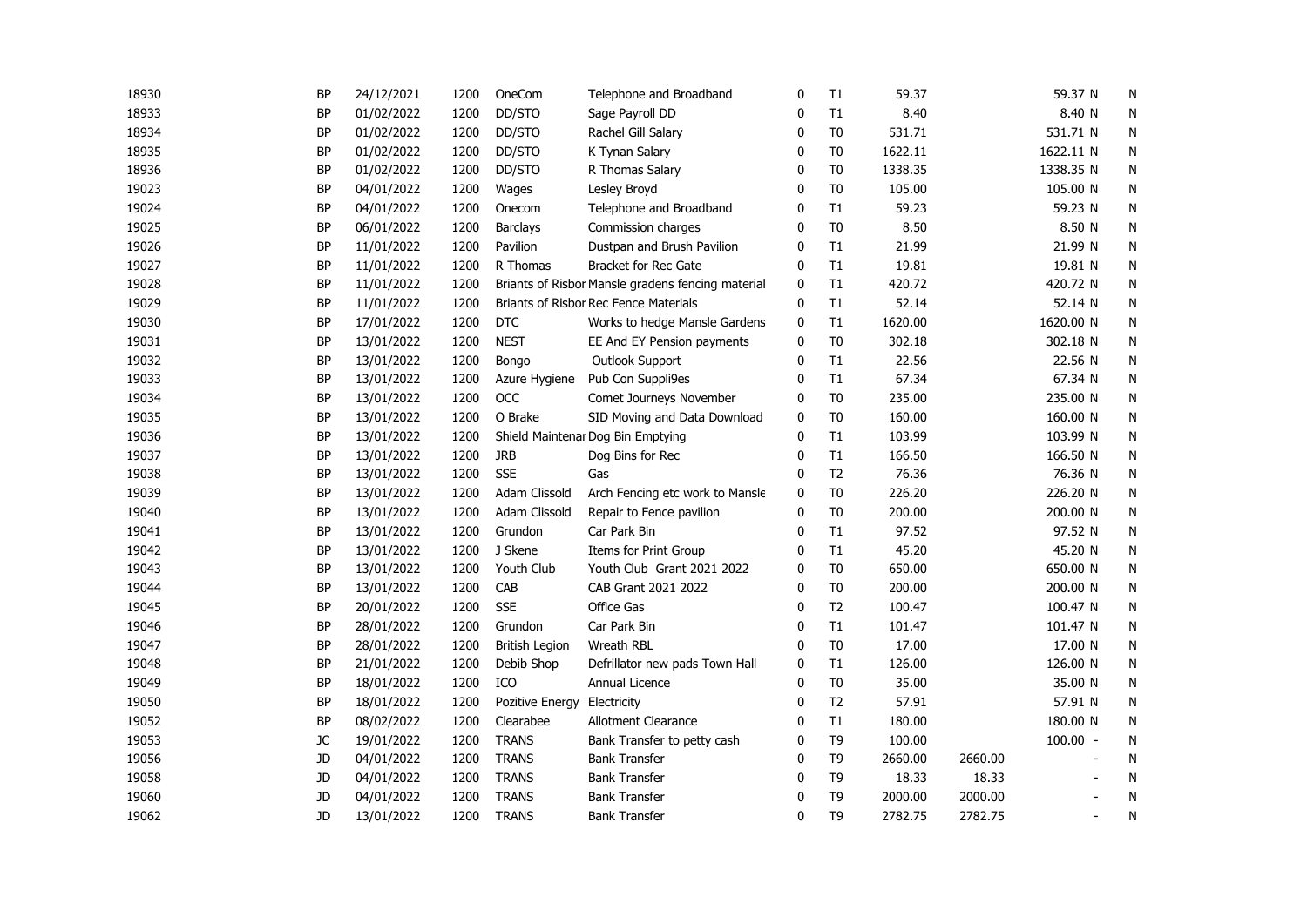| 19064 | JD        | 13/01/2022 | 1200 | <b>TRANS</b>                   | <b>Bank Transfer</b>                | $\mathbf 0$  | T <sub>9</sub> | 2000.00 | 2000.00 |          | N |
|-------|-----------|------------|------|--------------------------------|-------------------------------------|--------------|----------------|---------|---------|----------|---|
| 19065 | <b>BR</b> | 07/01/2022 | 1200 | Allotment Rent McIntyre        |                                     | 0            | T <sub>0</sub> | 43.00   | 43.00   | N        | N |
| 19066 | BR        | 07/01/2022 | 1200 | Allotment Rent Wallis          |                                     | 0            | T <sub>0</sub> | 28.00   | 28.00   | N        | N |
| 19067 | <b>BR</b> | 07/01/2022 | 1200 | Allotment Rent Gambriel        |                                     | 0            | T <sub>0</sub> | 21.00   | 21.00   | N        | N |
| 19068 | BR        | 20/01/2022 | 1200 | Allotment Rent C Hitchcock     |                                     | 0            | T <sub>0</sub> | 25.00   | 25.00   | N        | N |
| 19069 | <b>BR</b> | 20/01/2022 | 1200 | Allotment Rent Swartz Serco    |                                     | $\mathbf{0}$ | T <sub>0</sub> | 33.00   | 33.00   | N        | N |
| 19070 | <b>BR</b> | 20/01/2022 | 1200 | Arts Hub                       | Sum Up Pid                          | $\mathbf{0}$ | T <sub>0</sub> | 65.48   | 65.48   | N        | N |
| 19071 | <b>BR</b> | 20/01/2022 | 1200 | Arts Hub                       | Field                               | $\Omega$     | T <sub>0</sub> | 10.00   | 10.00   | N        | N |
| 19072 | BR        | 20/01/2022 | 1200 | Arts Hub                       | S van de Pette                      | $\Omega$     | T <sub>0</sub> | 10.00   | 10.00   | N        | N |
| 19073 | <b>BR</b> | 20/01/2022 | 1200 | Arts Hub                       | Sum Up Pid                          | 0            | T <sub>0</sub> | 19.66   | 19.66   | N        | N |
| 19074 | <b>BR</b> | 20/01/2022 | 1200 | Arts Hub                       | La Cour TA                          | 0            | T <sub>0</sub> | 10.00   | 10.00   | N        | N |
| 19075 | <b>BR</b> | 20/01/2022 | 1200 | Arts Hub                       | Debrow                              | 0            | T <sub>0</sub> | 10.00   | 10.00   | N        | N |
| 19076 | BR        | 20/01/2022 | 1200 | Arts Hub                       | Sum Up Pid                          | 0            | T <sub>0</sub> | 103.93  | 103.93  | N        | N |
| 19077 | BR        | 19/01/2022 | 1200 | Trader Income Griffiths?       |                                     | 0            | T <sub>0</sub> | 100.00  | 100.00  | N        | N |
| 19078 | BR        | 19/01/2022 | 1200 | <b>SSE</b>                     | Wayleave                            | $\Omega$     | T <sub>0</sub> | 8.00    | 8.00    | N        | N |
| 19079 | <b>BR</b> | 19/01/2022 | 1200 | G Short                        | G Short Allotment Donation for F    | 0            | T <sub>0</sub> | 300.00  | 300.00  | N        | N |
| 19080 | <b>BR</b> | 20/01/2022 | 1200 | <b>Allotment Rents Bell</b>    |                                     | $\mathbf{0}$ | T <sub>0</sub> | 10.50   | 10.50   | N        | N |
| 19081 | <b>BR</b> | 20/01/2022 | 1200 | <b>Allotment Rents Hunston</b> |                                     | $\mathbf 0$  | T <sub>0</sub> | 18.00   | 18.00   | N        | N |
| 19082 | BR        | 20/01/2022 | 1200 | Allotment Rents Forsyth        |                                     | $\Omega$     | T <sub>0</sub> | 18.00   | 18.00   | N        | N |
| 19083 | <b>BR</b> | 20/01/2022 | 1200 | Allotment Rents Smith          |                                     | $\mathbf{0}$ | T <sub>0</sub> | 24.00   | 24.00   | N        | N |
| 19084 | BR        | 20/01/2022 | 1200 | Allotment Rents Ramsbottom     |                                     | $\Omega$     | T <sub>0</sub> | 43.00   | 43.00   | N        | N |
| 19085 | BR        | 20/01/2022 | 1200 | Allotment Rents Short          |                                     | 0            | T <sub>0</sub> | 30.00   | 30.00   | N        | N |
| 19086 | BR        | 20/01/2022 | 1200 | West Room                      | <b>CHess Club</b>                   | 0            | T <sub>0</sub> | 100.00  | 100.00  | N        | N |
| 19087 | <b>BR</b> | 20/01/2022 | 1200 | Allotment                      | Allotment Fundraiser                | 0            | T <sub>0</sub> | 232.50  | 232.50  | N        | N |
| 19088 | <b>BR</b> | 20/01/2022 | 1200 | <b>WPC</b>                     | <b>Bus Money</b>                    | 0            | T <sub>0</sub> | 135.00  | 135.00  | N        | N |
| 19089 | BR        | 20/01/2022 | 1200 |                                | Allotment Rents Allotment Rents     | 0            | T <sub>0</sub> | 141.00  | 141.00  | N        | N |
| 19090 | BP        | 18/01/2022 | 1200 | Clearabee                      | Allotment Clearance                 | 0            | T1             | 299.99  |         | 299.99 N | N |
| 19093 | <b>BP</b> | 25/01/2022 | 1200 | <b>NEST</b>                    | Pensions to Nest                    | 0            | T <sub>0</sub> | 302.18  |         | 302.18 N | N |
| 19094 | <b>BR</b> | 12/01/2022 | 1200 | Youth Club                     | Arts Hub                            | $\mathbf{0}$ | T <sub>0</sub> | 32.30   | 32.30   | N        | N |
| 19108 | BP        | 16/02/2022 | 1200 | DD/STO                         | Sage Accounting Package DD          | 0            | T1             | 48.00   |         | 48.00 N  | N |
| 19109 | <b>BP</b> | 16/02/2022 | 1200 | DD/STO                         | Bongo IT outlook DD                 | 0            | T1             | 22.56   |         | 22.56 N  | N |
| 19110 | ΒP        | 16/02/2022 | 1200 | DD/STO                         | Wiseserve Remote Back up x 2        | 0            | T1             | 48.00   |         | 48.00 N  | N |
| 19111 | BP        | 04/02/2022 | 1200 | <b>Barclays</b>                | <b>Commision Charges</b>            | $\Omega$     | T <sub>0</sub> | 8.50    |         | 8.50 N   | N |
| 19112 | BP        | 04/02/2022 | 1200 | <b>SSE</b>                     | Gas for Parish Office               | 0            | T <sub>2</sub> | 36.92   |         | 36.92 N  | N |
| 19113 | <b>BP</b> | 14/02/2022 | 1200 |                                | Oxfordshire First Annual Membership | $\Omega$     | T <sub>0</sub> | 70.00   |         | 70.00 N  | N |
| 19114 | <b>BP</b> | 14/02/2022 | 1200 | <b>SID</b>                     | O Brake SID                         | $\Omega$     | T <sub>0</sub> | 100.00  |         | 100.00 N | N |
| 19115 | BP        | 14/02/2022 | 1200 | OCC                            | Comet Journeys December             | 0            | T <sub>0</sub> | 141.00  |         | 141.00 N | N |
| 19116 | <b>BP</b> | 14/02/2022 | 1200 | Viking                         | Hand Towels Parish Office           | 0            | T1             | 22.01   |         | 22.01 N  | N |
| 19117 | <b>BP</b> | 14/02/2022 | 1200 | Viking                         | <b>Hand Towels Pavilion</b>         | $\mathbf{0}$ | T1             | 22.01   |         | 22.01 N  | Ν |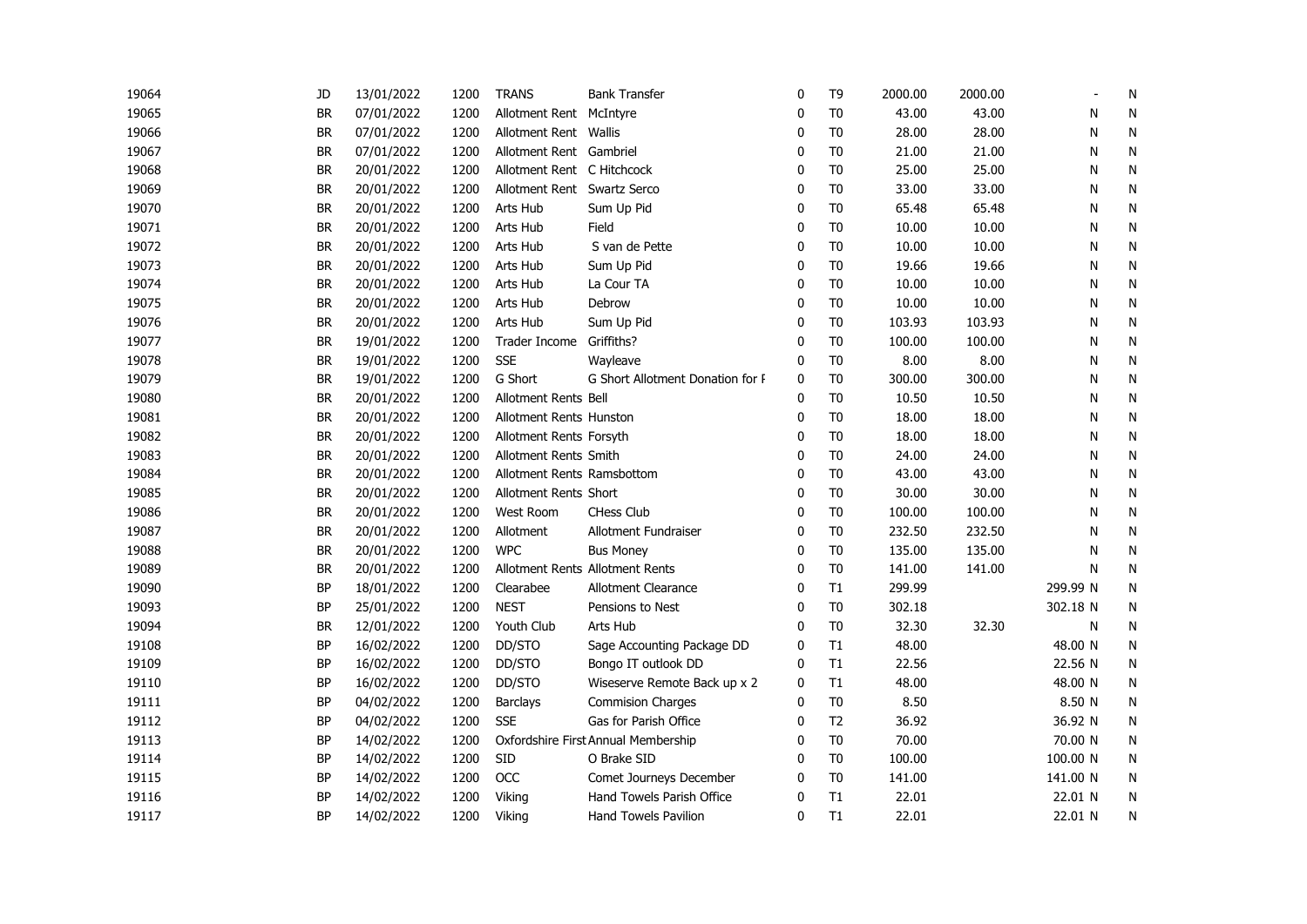| 19118 | <b>BP</b> | 14/02/2022 | 1200 | Viking                | Hand Towels T Hall              | 0            | T1             | 22.01    |          | 22.01 N    | N         |
|-------|-----------|------------|------|-----------------------|---------------------------------|--------------|----------------|----------|----------|------------|-----------|
| 19119 | BP        | 14/02/2022 | 1200 | Viking                | T Rolls                         | 0            | T1             | 12.88    |          | 12.88 N    | N         |
| 19120 | <b>BP</b> | 14/02/2022 | 1200 | Viking                | T Rolls                         | 0            | T1             | 12.88    |          | 12.88 N    | N         |
| 19121 | <b>BP</b> | 14/02/2022 | 1200 | Viking                | T Rolls                         | $\mathbf{0}$ | T1             | 12.88    |          | 12.88 N    | N         |
| 19122 | <b>BP</b> | 14/02/2022 | 1200 | Viking                | Paper                           | 0            | T1             | 3.00     |          | 3.00 N     | ${\sf N}$ |
| 19123 | BP        | 14/02/2022 | 1200 | Viking                | Eco Cloths                      | 0            | T1             | 6.23     |          | 6.23 N     | N         |
| 19124 | BP        | 14/02/2022 | 1200 | Viking                | Eco Cloths                      | 0            | T1             | 5.36     |          | 5.36 N     | N         |
| 19125 | <b>BP</b> | 14/02/2022 | 1200 | Viking                | Stapler                         | 0            | T1             | 6.43     |          | 6.43 N     | ${\sf N}$ |
| 19126 | <b>BP</b> | 14/02/2022 | 1200 | Viking                | <b>Staples</b>                  | $\Omega$     | T1             | 3.43     |          | 3.43 N     | N         |
| 19127 | BP        | 14/02/2022 | 1200 | Viking                | Floor Finisher                  | $\Omega$     | T1             | 28.43    |          | 28.43 N    | N         |
| 19128 | BP        | 14/02/2022 | 1200 | Shield                | Dog Bin Emptying                | 0            | T1             | 103.99   |          | 103.99 N   | N         |
| 19129 | BP        | 14/02/2022 | 1200 | Tulu                  | Porta Loo                       | 0            | T1             | 159.43   |          | 159.43 N   | N         |
| 19130 | <b>BP</b> | 14/02/2022 | 1200 | WEG                   | <b>WEG Grant</b>                | 0            | T <sub>0</sub> | 306.66   |          | 306.66 N   | N         |
| 19131 | <b>BP</b> | 14/02/2022 | 1200 | <b>TLGO</b>           | Grass cutting 9th December      | $\mathbf 0$  | T1             | 119.40   |          | 119.40 N   | N         |
| 19132 | <b>BP</b> | 14/02/2022 | 1200 | <b>TLGO</b>           | Grass cutting 9th December entr | 0            | T1             | 30.00    |          | 30.00 N    | N         |
| 19133 | BP        | 14/02/2022 | 1200 | <b>TLGO</b>           | Grass cutting 9th December      | 0            | T1             | 21.90    |          | 21.90 N    | N         |
| 19134 | <b>BP</b> | 14/02/2022 | 1200 | <b>TLGO</b>           | Grass cutting 9th December pad  | 0            | T1             | 66.96    |          | 66.96 N    | N         |
| 19135 | BP        | 14/02/2022 | 1200 | <b>TLGO</b>           | Grass cutting 9th December Mar  | 0            | T1             | 34.20    |          | 34.20 N    | N         |
| 19137 | JD        | 01/02/2022 | 1200 | <b>TRANS</b>          | <b>Bank Transfer</b>            | 0            | T <sub>9</sub> | 2287.46  | 2287.46  |            | N         |
| 19139 | JD        | 01/02/2022 | 1200 | <b>TRANS</b>          | <b>Bank Transfer</b>            | 0            | T <sub>9</sub> | 1000.00  | 1000.00  |            | N         |
| 19141 | JD        | 11/02/2022 | 1200 | <b>TRANS</b>          | <b>Bank Transfer</b>            | 0            | T <sub>9</sub> | 2450.00  | 2450.00  |            | N         |
| 19143 | JD        | 14/02/2022 | 1200 | <b>TRANS</b>          | <b>Bank Transfer</b>            | $\mathbf{0}$ | T <sub>9</sub> | 11200.00 | 11200.00 |            | N         |
| 19145 | <b>BP</b> | 14/02/2022 | 1200 | Playdale              | New Play Equipment for Recrea   | 0            | T1             | 11122.07 |          | 11122.07 N | N         |
| 19146 | <b>BR</b> | 11/02/2022 | 1200 | Ben West              | Toby Trout Compensation         | $\mathbf 0$  | T <sub>0</sub> | 50.00    | 50.00    | Ν          | N         |
| 19147 | <b>BR</b> | 14/02/2022 | 1200 | Finn FcFadyn          | Toby Trout Compensation         | 0            | T <sub>0</sub> | 50.00    | 50.00    | N          | N         |
| 19148 | BR        | 17/02/2022 | 1200 | Luke Rider            | Toby Trout Compensation         | 0            | T <sub>0</sub> | 50.00    | 50.00    | N          | N         |
| 19149 | <b>BR</b> | 17/02/2022 | 1200 |                       | Allotment REnt R Dorney Savage  | 0            | T <sub>0</sub> | 18.00    | 18.00    | N          | N         |
| 19150 | BR        | 16/02/2022 | 1200 | Art Hub               | Sum up Paid                     | 0            | T <sub>0</sub> | 50.54    | 50.54    | N          | N         |
| 19151 | BR        | 02/02/2022 | 1200 | Art Hub               | Sum up Paid                     | 0            | T <sub>0</sub> | 115.22   | 115.22   | N          | N         |
| 19152 | <b>BR</b> | 01/02/2022 | 1200 | Art Hub               | Sum up Paid                     | 0            | T <sub>0</sub> | 49.15    | 49.15    | N          | N         |
| 19153 | <b>BR</b> | 10/02/2022 | 1200 | Art Hub               | Sum up Paid                     | 0            | T <sub>0</sub> | 78.35    | 78.35    | N          | N         |
| 19154 | BR        | 10/02/2022 | 1200 | Allotment Rent        | M Wakerly                       | 0            | T <sub>0</sub> | 18.00    | 18.00    | Ν          | N         |
| 19155 | JC        | 11/02/2022 | 1200 | <b>TRANS</b>          | <b>Bank Transfer</b>            | 0            | T <sub>9</sub> | 2469.18  |          | 2469.18 -  | ${\sf N}$ |
| 19157 | <b>BR</b> | 23/02/2022 | 1200 | <b>LGP Solicitors</b> | Hurdlers Green Eastment Fee les | $\mathbf 0$  | T <sub>0</sub> | 2712.80  | 2712.80  | N          | N         |
| 19159 | BP        | 24/02/2022 | 1200 | Pozitive Energy Elec  |                                 | $\mathbf{0}$ | T <sub>2</sub> | 59.56    |          | 59.56 N    | N         |
| 19160 | BP        | 02/02/2022 | 1200 | Amazon                | Weedkiller                      | 0            | T1             | 16.97    |          | 16.97 N    | N         |
| 19161 | BP        | 28/02/2022 | 1200 | Castle Water          | Water                           | 0            | T <sub>0</sub> | 35.34    |          | 35.34 N    | N         |
| 19162 | <b>BP</b> | 28/02/2022 | 1200 | OneCom                | Tel and Broadband               | 0            | T1             | 60.91    |          | 60.91 N    | N         |
| 19163 | <b>BP</b> | 31/01/2022 | 1200 | One Com               | Tel and Broadband               | $\mathbf{0}$ | T1             | 59.23    |          | 59.23 N    | Ν         |
|       |           |            |      |                       |                                 |              |                |          |          |            |           |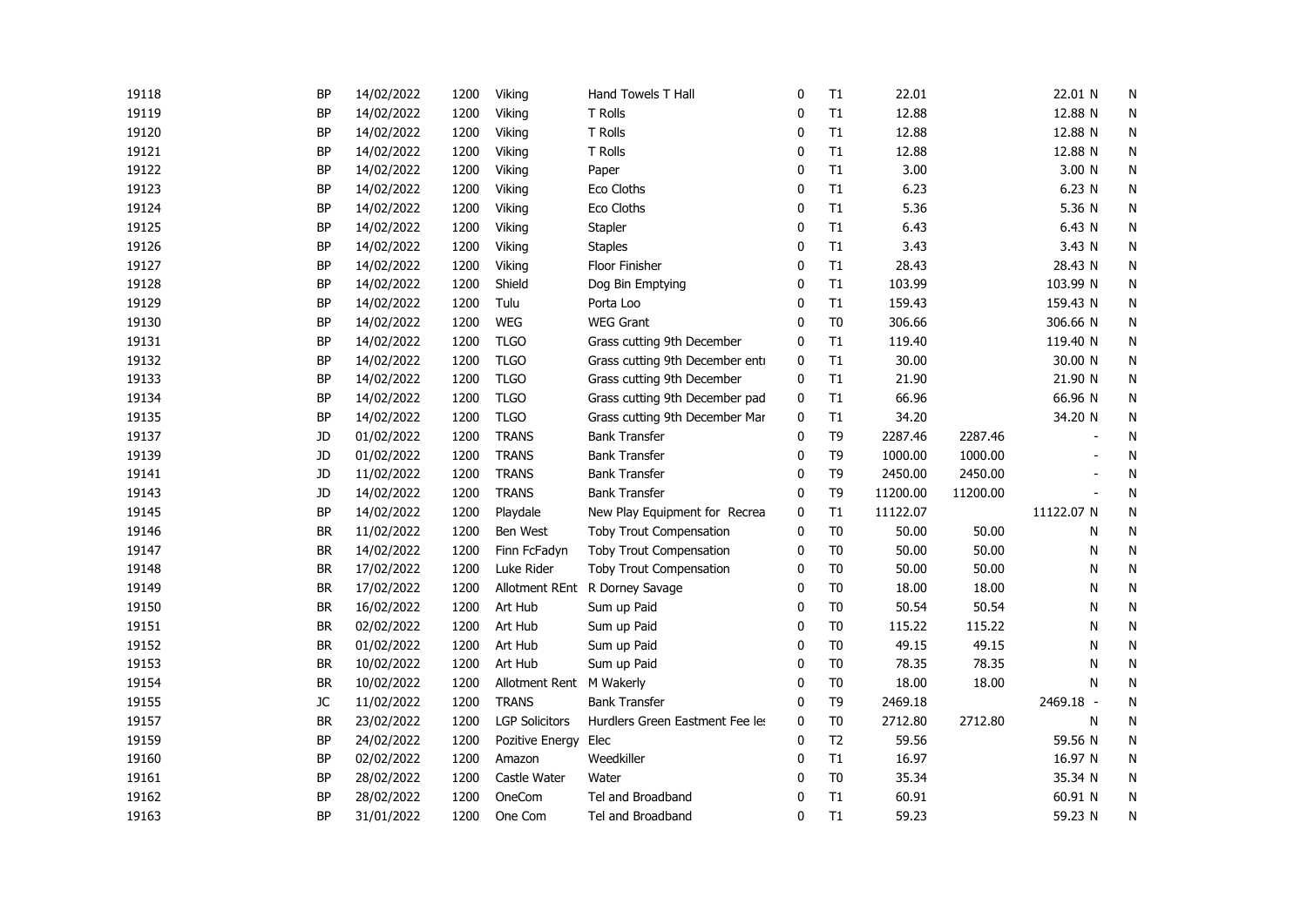| 19164 | <b>BP</b> | 31/01/2022 | 1200 | SP Handpainted Printing items |                                              | $\mathbf 0$  | T1             | 161.94  |         | 161.94 N       | N |
|-------|-----------|------------|------|-------------------------------|----------------------------------------------|--------------|----------------|---------|---------|----------------|---|
| 19165 | <b>BP</b> | 31/01/2022 | 1200 | Amazon                        | Weedkiller                                   | 0            | T1             | 17.99   |         | 17.99 N        | N |
| 19166 | BP        | 31/01/2022 | 1200 | K Tynan                       | Refund for Lesley Calcutt Given              | 0            | T <sub>0</sub> | 25.00   |         | 25.00 N        | N |
| 19167 | BR        | 31/01/2022 | 1200 | Sum up                        | <b>ARts Hub</b>                              | 0            | T <sub>0</sub> | 9.83    | 9.83    | Ν              | N |
| 19168 | <b>BR</b> | 31/01/2022 | 1200 | Arts Hub                      | CAuldle                                      | 0            | T <sub>0</sub> | 10.00   | 10.00   | Ν              | N |
| 19169 | <b>BR</b> | 31/01/2022 | 1200 | Arts Hub                      | Francescca                                   | $\mathbf{0}$ | T <sub>0</sub> | 10.00   | 10.00   | N              | N |
| 19170 | <b>BR</b> | 31/01/2022 | 1200 | S P Handprinted Refund        |                                              | $\mathbf{0}$ | T <sub>0</sub> | 36.00   | 36.00   | N              | N |
| 19175 | <b>BR</b> | 03/03/2022 | 1200 | Arts Hub                      | Sum up Paid                                  | $\Omega$     | T <sub>0</sub> | 39.91   | 39.91   | N              | N |
| 19176 | <b>BR</b> | 09/03/2022 | 1200 | Arts Hub                      | Sum up Paid                                  | $\Omega$     | T <sub>0</sub> | 130.96  | 130.96  | N              | N |
| 19206 | JC        | 01/03/2022 | 1200 | Youth CLub Pav                |                                              | 0            | T <sub>9</sub> | 484.00  |         | 484.00 -       | N |
| 19208 | BP        | 01/03/2022 | 1200 | Wages/Salary                  | Les Broyd month                              | 0            | T <sub>0</sub> | 100.00  |         | 100.00 N       | N |
| 19209 | BP        | 01/03/2022 | 1200 | Wages/Salary                  | Les Broyd month                              | 0            | T <sub>0</sub> | 125.00  |         | 125.00 N       | N |
| 19210 | <b>BP</b> | 01/03/2022 | 1200 | Wages/Salary                  | Rachel Gill                                  | 0            | T <sub>0</sub> | 531.71  |         | 531.71 N       | N |
| 19211 | <b>BP</b> | 01/03/2022 | 1200 | Wages/Salary                  | <b>Bob Thomas</b>                            | 0            | T <sub>0</sub> | 1338.55 |         | 1338.55 N      | N |
| 19212 | BP        | 01/03/2022 | 1200 | Wages/Salary                  | Kristina Tynan                               | $\mathbf{0}$ | T <sub>0</sub> | 1622.11 |         | 1622.11 N      | N |
| 19213 | <b>BP</b> | 07/03/2022 | 1200 | <b>Barckays</b>               | <b>Bank Charges</b>                          | $\mathbf{0}$ | T <sub>0</sub> | 34.14   |         | 34.14 N        | N |
| 19214 | <b>BP</b> | 08/03/2022 | 1200 | M Gee                         | M Gee Plants for War Memorial                | $\mathbf 0$  | T <sub>0</sub> | 420.00  |         | 420.00 N       | N |
| 19215 | <b>BP</b> | 08/03/2022 | 1200 | Pozitive Energy               | Elec                                         | 0            | T <sub>2</sub> | 58.80   |         | 58.80 N        | N |
| 19216 | <b>BP</b> | 21/03/2022 | 1200 | <b>SSE GAS</b>                | Gas                                          | $\mathbf{0}$ | T <sub>2</sub> | 79.83   |         | 79.83 N        | N |
| 19217 | <b>BP</b> | 21/03/2022 | 1200 | <b>NEST</b>                   | Pensions to Nest                             | $\mathbf{0}$ | T <sub>0</sub> | 604.36  |         | 604.36 N       | N |
| 19218 | BP        | 14/03/2022 | 1200 | SAGE                          | <b>SAGE Accounts</b>                         | 0            | T1             | 48.00   |         | 48.00 N        | N |
| 19219 | BP        | 14/03/2022 | 1200 | <b>SAGE</b>                   | <b>SAGE Payroll</b>                          | 0            | T1             | 8.40    |         | 8.40 N         | N |
| 19220 | BP        | 14/03/2022 | 1200 | <b>SOHA</b>                   | West Room Service 2020/2021                  | 0            | T <sub>0</sub> | 711.13  |         | 711.13 N       | N |
| 19221 | BP        | 14/03/2022 | 1200 | SOHA                          | West Room Servive charge to be               | 0            | T <sub>0</sub> | 711.13  |         | 711.13 N       | N |
| 19222 | <b>BP</b> | 14/03/2022 | 1200 | SOHA                          | West Room Service Charge 2018                | 0            | T <sub>0</sub> | 651.35  |         | 651.35 N       | N |
| 19223 | <b>BP</b> | 14/03/2022 | 1200 | Ricoh                         | Quarterly Charge                             | 0            | $\mathsf{T}1$  | 378.90  |         | 378.90 N       | N |
| 19224 | <b>BP</b> | 14/03/2022 | 1200 | Shield                        | Dog Bin Emptying                             | 0            | T1             | 103.99  |         | 103.99 N       | N |
| 19225 | <b>BP</b> | 14/03/2022 | 1200 | Bongo IT                      | Email hosting                                | 0            | T1             | 22.56   |         | 22.56 N        | N |
| 19226 | <b>BP</b> | 14/03/2022 | 1200 | Grundon                       | <b>Transfer Note</b>                         | $\mathbf{0}$ | T1             | 6.56    |         | 6.56 N         | N |
| 19227 | <b>BP</b> | 14/03/2022 | 1200 | Viking                        | 6 Tube Lights PC                             | 0            | T1             | 59.99   |         | 59.99 N        | N |
| 19228 | <b>BP</b> | 14/03/2022 | 1200 | Grundon                       | Car Park Bin                                 | 0            | T1             | 76.18   |         | 76.18 N        | N |
| 19229 | <b>BP</b> | 14/03/2022 | 1200 | <b>NALC</b>                   | <b>Training Course</b>                       | 0            | T1             | 38.93   |         | 38.93 N        | N |
| 19230 | <b>BP</b> | 14/03/2022 | 1200 | Churches Fire                 | Fire Check OSP                               | 0            | T1             | 34.18   |         | 34.18 N        | N |
| 19231 | BP        | 22/03/2022 | 1200 | Wiseserve                     | Remote BAck up x 2                           | 0            | T1             | 48.00   |         | 48.00 N        | N |
| 19232 | BP        | 22/03/2022 | 1200 |                               | Drain Technolog Drain Report Recreation Area | $\mathbf{0}$ | T1             | 606.00  |         | 606.00 N       | N |
| 19233 | <b>BR</b> | 01/03/2022 | 1200 |                               | St Leonards PCC St Leonards Contribution     | $\mathbf 0$  | T <sub>0</sub> | 900.00  | 900.00  | N              | N |
| 19234 | <b>BR</b> | 07/03/2022 | 1200 | <b>Barclays</b>               | Loyalty Rewards                              | 0            | T <sub>0</sub> | 5.13    | 5.13    | N              | N |
| 19235 | <b>BR</b> | 21/03/2022 | 1200 | R Soanes                      | Q uarter Rent                                | 0            | T <sub>0</sub> | 200.00  | 200.00  | N              | N |
| 19237 | JD        | 01/03/2022 | 1200 | <b>TRANS</b>                  | <b>Bank Transfer</b>                         | $\mathbf{0}$ | T <sub>9</sub> | 1500.00 | 1500.00 | $\blacksquare$ | N |
|       |           |            |      |                               |                                              |              |                |         |         |                |   |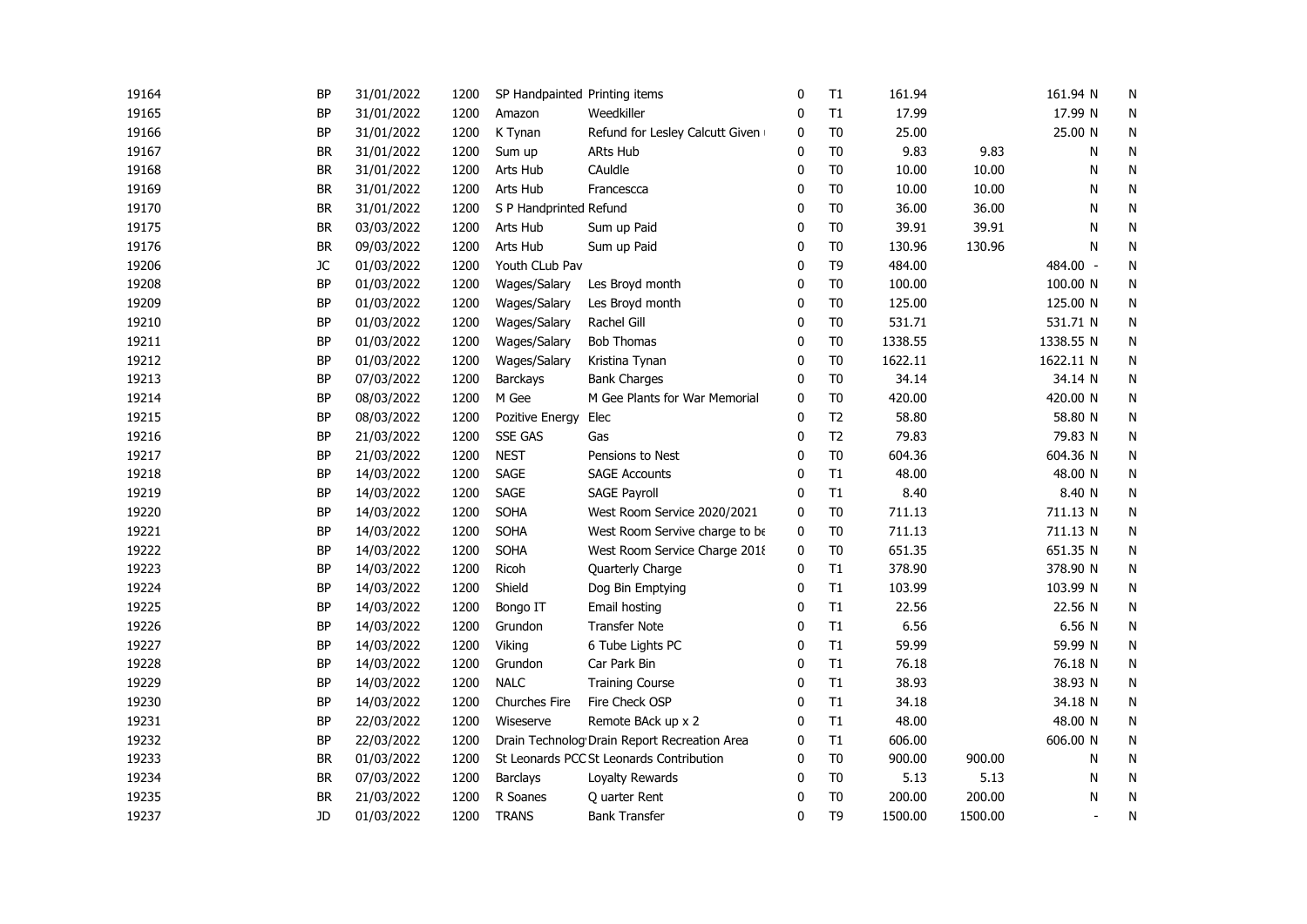| 19239 | JD        | 14/03/2022 | 1200 | <b>TRANS</b>                 | <b>Bank Transfer</b>                           | 0            | T9             | 2317.80 | 2317.80 |           | N |
|-------|-----------|------------|------|------------------------------|------------------------------------------------|--------------|----------------|---------|---------|-----------|---|
| 19241 | JD        | 14/03/2022 | 1200 | <b>TRANS</b>                 | <b>Bank Transfer</b>                           | 0            | T <sub>9</sub> | 1250.00 | 1250.00 |           | N |
| 19244 | <b>BR</b> | 16/03/2022 | 1200 | Amazon                       | Refund for Angle Grinder                       | $\Omega$     | T <sub>0</sub> | 79.99   | 79.99   | N         | N |
| 19246 | <b>BP</b> | 23/03/2022 | 1200 | <b>Briants</b>               | Posts x 7                                      | $\mathbf{0}$ | T1             | 37.80   |         | 37.80 N   | N |
| 19247 | <b>BP</b> | 23/03/2022 | 1200 | <b>MKM</b>                   | Pea Shingle                                    | $\Omega$     | T1             | 105.02  |         | 105.02 N  | N |
| 19248 | <b>BP</b> | 23/03/2022 | 1200 | <b>BSS</b>                   | <b>Materials</b>                               | $\Omega$     | T1             | 1358.98 |         | 1358.98 N | N |
| 19249 | BP        | 23/03/2022 | 1200 |                              | Arts Hub Money Final Account Payment see nomi  | 0            | T <sub>0</sub> | 878.87  |         | 878.87 N  | N |
| 19250 | BP        | 24/03/2022 | 1200 | James Tappin                 | Hire of Digger                                 | 0            | T <sub>0</sub> | 1083.20 |         | 1083.20 N | N |
| 19251 | BP        | 24/03/2022 | 1200 | Glanville                    | To be refunded by OCC Pyrton L                 | 0            | T1             | 1440.00 |         | 1440.00 N | N |
| 19252 | <b>BP</b> | 24/03/2022 | 1200 | CwT                          | Locality Grant Funded Tree Worl                | $\mathbf 0$  | T1             | 3600.00 |         | 3600.00 N | N |
| 19253 | BP        | 25/03/2022 | 1200 | <b>BSS</b>                   | Pipes etc                                      | 0            | T1             | 1712.65 |         | 1712.65 N | N |
| 19254 | <b>BP</b> | 28/03/2022 | 1200 | Castle Water                 | Water                                          | $\mathbf 0$  | T <sub>0</sub> | 35.34   |         | 35.34 N   | N |
| 19255 | <b>BP</b> | 28/03/2022 | 1200 | <b>Briants</b>               | Posts x 7                                      | 0            | T1             | 37.80   |         | 37.80 N   | N |
| 19256 | <b>BP</b> | 28/03/2022 | 1200 | J Tappin                     | Labour                                         | 0            | T <sub>0</sub> | 1000.00 |         | 1000.00 N | N |
| 19258 | JD        | 22/03/2022 | 1200 | <b>TRANS</b>                 | <b>Bank Transfer</b>                           | $\mathbf{0}$ | T <sub>9</sub> | 2000.00 | 2000.00 |           | N |
| 19260 | JD        | 24/03/2022 | 1200 | <b>TRANS</b>                 | <b>Bank Transfer</b>                           | $\mathbf 0$  | T <sub>9</sub> | 2000.00 | 2000.00 |           | N |
| 19262 | JD        | 24/03/2022 | 1200 | <b>TRANS</b>                 | <b>Bank Transfer</b>                           | $\mathbf{0}$ | T <sub>9</sub> | 5000.00 | 5000.00 |           | N |
| 19263 | JC        | 29/03/2022 | 1200 | <b>TRANS</b>                 | Transfer to Petty Cash                         | 0            | T <sub>9</sub> | 50.00   |         | $50.00 -$ | N |
| 19265 | BR        | 25/03/2022 | 1200 | Lottery Fund                 | Allotment Grant for Compostable                | 0            | T <sub>0</sub> | 1173.00 | 1173.00 | N         | N |
| 19266 | <b>BR</b> | 25/03/2022 | 1200 | <b>Bus</b>                   | Chalgrove Bus Ticket Money                     | $\mathbf{0}$ | T <sub>0</sub> | 112.00  | 112.00  | N         | N |
| 19267 | <b>BR</b> | 25/03/2022 | 1200 | <b>Bus</b>                   | <b>WPC Bus Ticket Money</b>                    | 0            | T <sub>0</sub> | 40.50   | 40.50   | N         | N |
| 19268 | <b>BR</b> | 25/03/2022 | 1200 | U3A                          | West Room Hire                                 | $\Omega$     | T <sub>0</sub> | 10.00   | 10.00   | N         | N |
| 19269 | <b>BR</b> | 25/03/2022 | 1200 | <b>Bus</b>                   | Chalgrove Bus Ticket Money                     | 0            | T <sub>0</sub> | 305.00  | 305.00  | N         | N |
| 19270 | <b>BR</b> | 25/03/2022 | 1200 | <b>Bus</b>                   | Library Bus Ticket Money                       | 0            | T <sub>0</sub> | 25.00   | 25.00   | N         | N |
| 19271 | <b>BR</b> | 25/03/2022 | 1200 | Chess Club                   | West Room Hire                                 | 0            | T <sub>0</sub> | 50.00   | 50.00   | N         | N |
| 19272 | <b>BP</b> | 28/03/2022 | 1200 |                              | Kathryn Davies Conservation Area Appraisal Loc | 0            | T <sub>0</sub> | 1195.00 |         | 1195.00 N | N |
| 19273 | BP        | 30/03/2022 | 1200 | Friends of the Ri Annual Sub |                                                | 0            | T <sub>0</sub> | 15.00   |         | 15.00 N   | N |
| 19275 | JD        | 28/03/2022 | 1200 | <b>TRANS</b>                 | <b>Bank Transfer</b>                           | 0            | T <sub>9</sub> | 1000.00 | 1000.00 |           | N |
| 19277 | JD        | 29/03/2022 | 1200 | <b>TRANS</b>                 | <b>Bank Transfer</b>                           | $\mathbf{0}$ | T <sub>9</sub> | 2000.00 | 2000.00 |           | N |
| 19278 | <b>BP</b> | 29/03/2022 | 1200 |                              | Town Hall Grant Town Hall Gran                 | 0            | T <sub>0</sub> | 7478.95 |         | 7478.95 N | N |
| 19279 | <b>BR</b> | 29/03/2022 | 1200 | Town Hall                    | A clark contribution                           | 0            | T <sub>0</sub> | 50.00   | 50.00   | Ν         | N |
| 19280 | <b>BR</b> | 29/03/2022 | 1200 | <b>Town Hall</b>             | Annual Payment Town Hall Care                  | 0            | T <sub>0</sub> | 4330.00 | 4330.00 | N         | N |
| 19281 | <b>BR</b> | 29/03/2022 | 1200 | <b>Town Hall</b>             | Annual Weekend Town Hall Care                  | $\mathbf 0$  | T <sub>0</sub> | 849.00  | 849.00  | N         | N |
| 19282 | <b>BR</b> | 29/03/2022 | 1200 | Town Hall                    | Town Hall Pat Testing                          | 0            | T <sub>0</sub> | 40.00   | 40.00   | N         | N |
| 19283 | BR        | 29/03/2022 | 1200 | Pavilion                     | Goods purchased for Pavilion ref               | 0            | T <sub>0</sub> | 308.75  | 308.75  | N         | N |
| 19288 | BR        | 30/03/2022 | 1200 | Sum Up                       | Sum up Paid Arts Hub                           | 0            | T <sub>0</sub> | 33.67   | 33.67   | N         | N |
| 19290 | JD        | 31/03/2022 | 1200 | <b>TRANS</b>                 | <b>Bank Transfer</b>                           | 0            | T <sub>9</sub> | 1300.00 | 1300.00 |           | N |
| 19292 | JD        | 31/03/2022 | 1200 | <b>TRANS</b>                 | <b>Bank Transfer</b>                           | 0            | T <sub>9</sub> | 2000.00 | 2000.00 |           | N |
| 19293 | <b>BP</b> | 31/03/2022 | 1200 | One Com                      | Tel and Broadband                              | $\mathbf{0}$ | T1             | 58.90   |         | 58.90 N   | N |